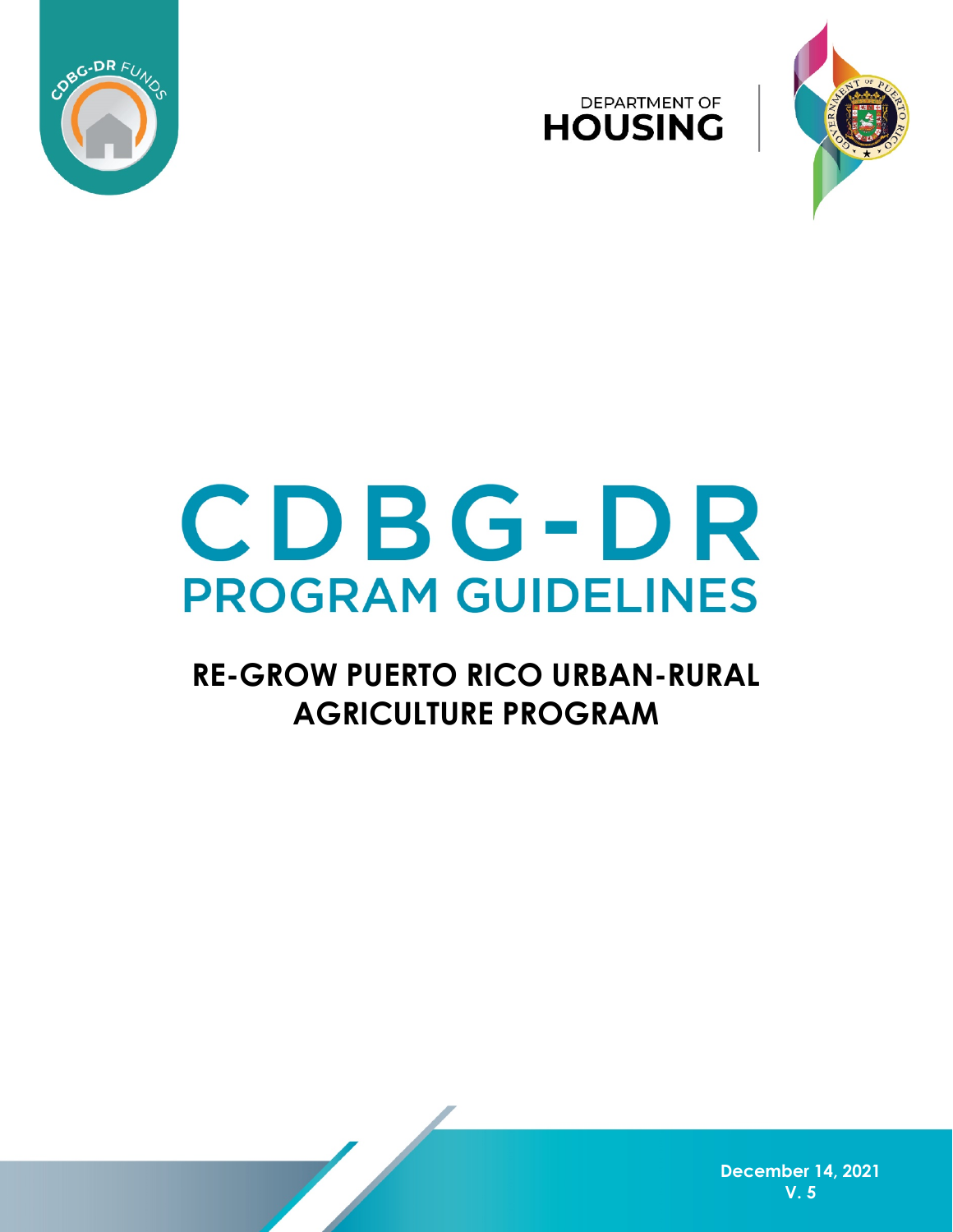CDBG-DR Program Guidelines Re-Grow PR Urban-Rural Agriculture Program December 14, 2021 (V.5) Page 3 / 43

**This page was intentionally left blank.**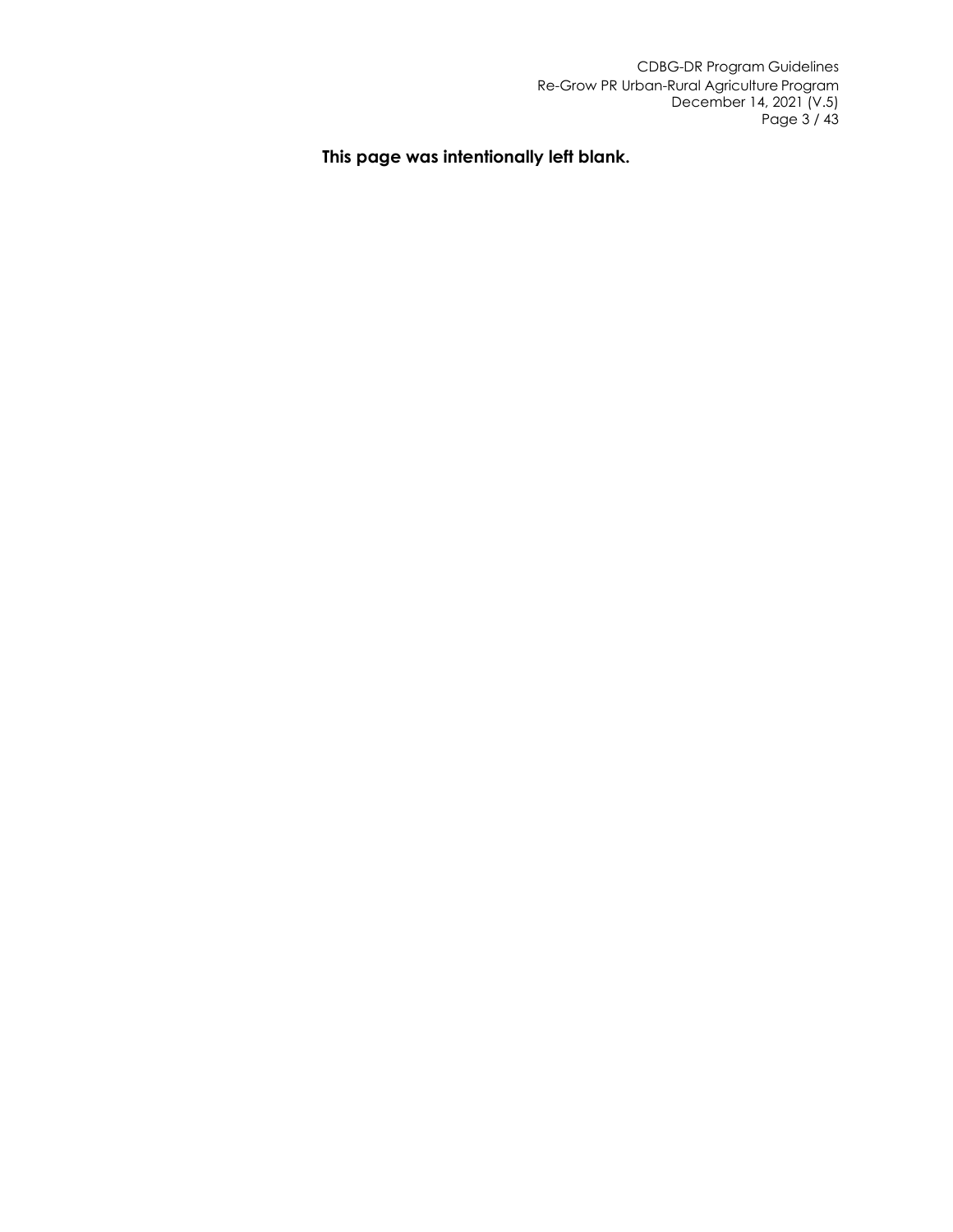CDBG-DR Program Guidelines Re-Grow PR Urban-Rural Agriculture Program December 14, 2021 (V.5) Page 4 / 43

#### PUERTO RICO DEPARTMENT OF HOUSING CDBG-DR PROGRAM GUIDELINES **RE-GROW PR URBAN RURAL AGRICULTURE PROGRAM**

VERSION CONTROL

| <b>VERSION</b><br><b>NUMBER</b> | <b>DATE REVISED</b>      | <b>DESCRIPTION OF REVISIONS</b>                                                                                                                                                                                                               |
|---------------------------------|--------------------------|-----------------------------------------------------------------------------------------------------------------------------------------------------------------------------------------------------------------------------------------------|
| 1                               | August 14, 2020          | <b>Original Version.</b>                                                                                                                                                                                                                      |
| $\mathbf{2}$                    | <b>February 2, 2021</b>  | Edited Eligible Entities section to include agricultural<br>businesses as a priority group. Added a Closeout<br>section. Added USDA links about non-food crops and<br><b>Program Based Reconsideration/Administrative Review</b><br>language. |
| 3                               | March 18, 2021           | Edits were made throughout the document. For<br>convenience and ease of reference, all edits are<br>marked in gray.                                                                                                                           |
| 4                               | April 20, 2021           | Edited Section 6.1.4 and Section 7.                                                                                                                                                                                                           |
| 5                               | <b>December 14, 2021</b> | Edits were made throughout the document. For<br>convenience and ease of reference, all edits are<br>marked in gray.                                                                                                                           |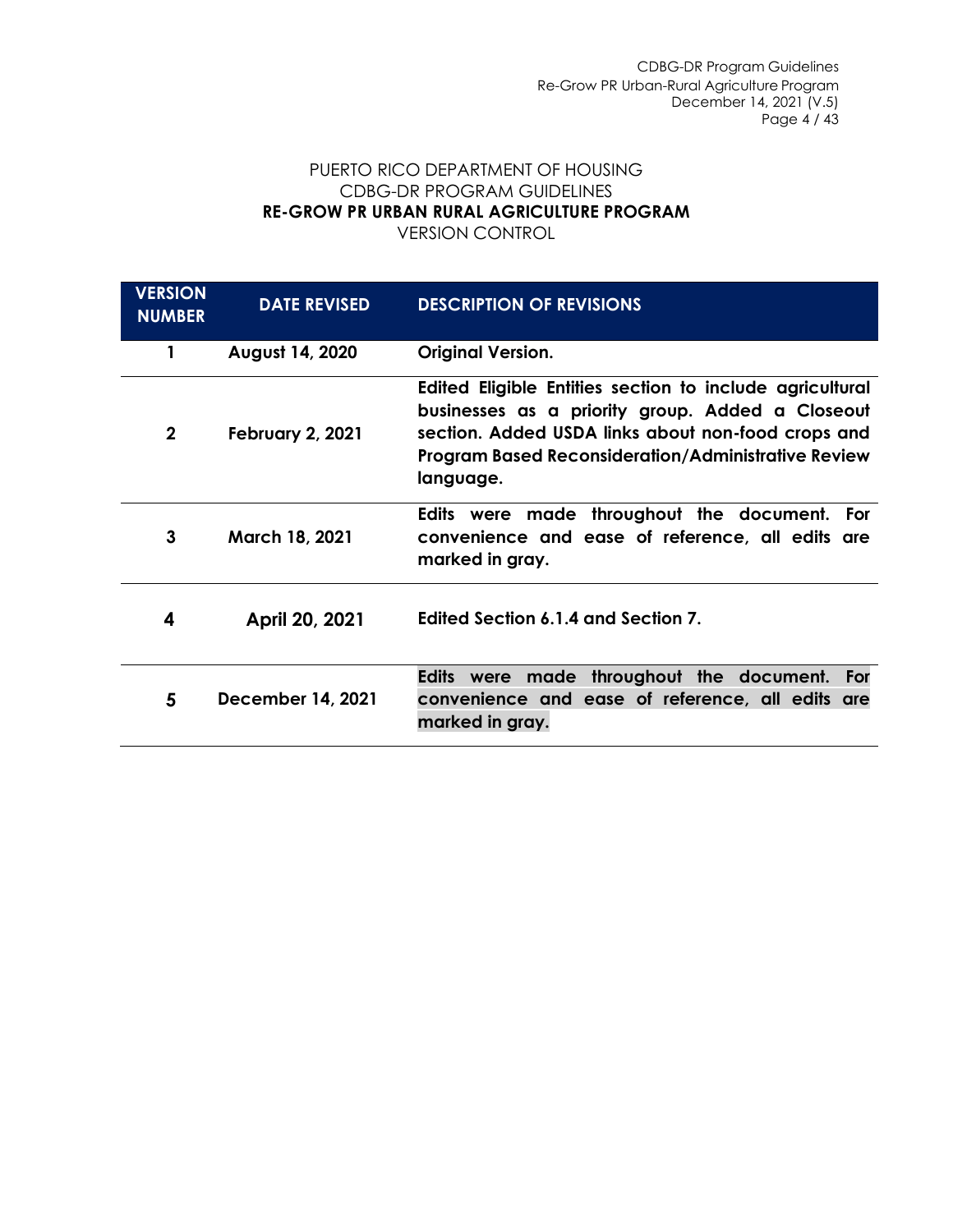## **Table of Contents**

| 1            |     |       |  |  |
|--------------|-----|-------|--|--|
|              | 1.1 |       |  |  |
|              | 1.2 |       |  |  |
| $\mathbf{2}$ |     |       |  |  |
| $\mathbf{3}$ |     |       |  |  |
|              | 3.1 |       |  |  |
|              | 3.2 |       |  |  |
| 4            |     |       |  |  |
|              | 4.1 |       |  |  |
|              | 4.2 |       |  |  |
|              | 4.3 |       |  |  |
|              |     | 4.3.1 |  |  |
|              |     | 4.3.2 |  |  |
|              |     | 4.3.3 |  |  |
|              |     |       |  |  |
|              | 4.4 |       |  |  |
|              |     | 4.4.1 |  |  |
|              |     |       |  |  |
| 5            |     |       |  |  |
|              | 5.1 |       |  |  |
|              | 5.2 |       |  |  |
|              | 5.3 |       |  |  |
| 6            |     | 20    |  |  |
|              | 6.1 |       |  |  |
|              |     | 6.1.1 |  |  |
|              |     | 6.1.2 |  |  |
|              |     | 6.1.3 |  |  |
|              |     | 6.1.4 |  |  |
|              |     | 6.1.5 |  |  |
|              |     | 6.1.6 |  |  |
|              |     | 6.1.7 |  |  |
|              |     | 6.1.8 |  |  |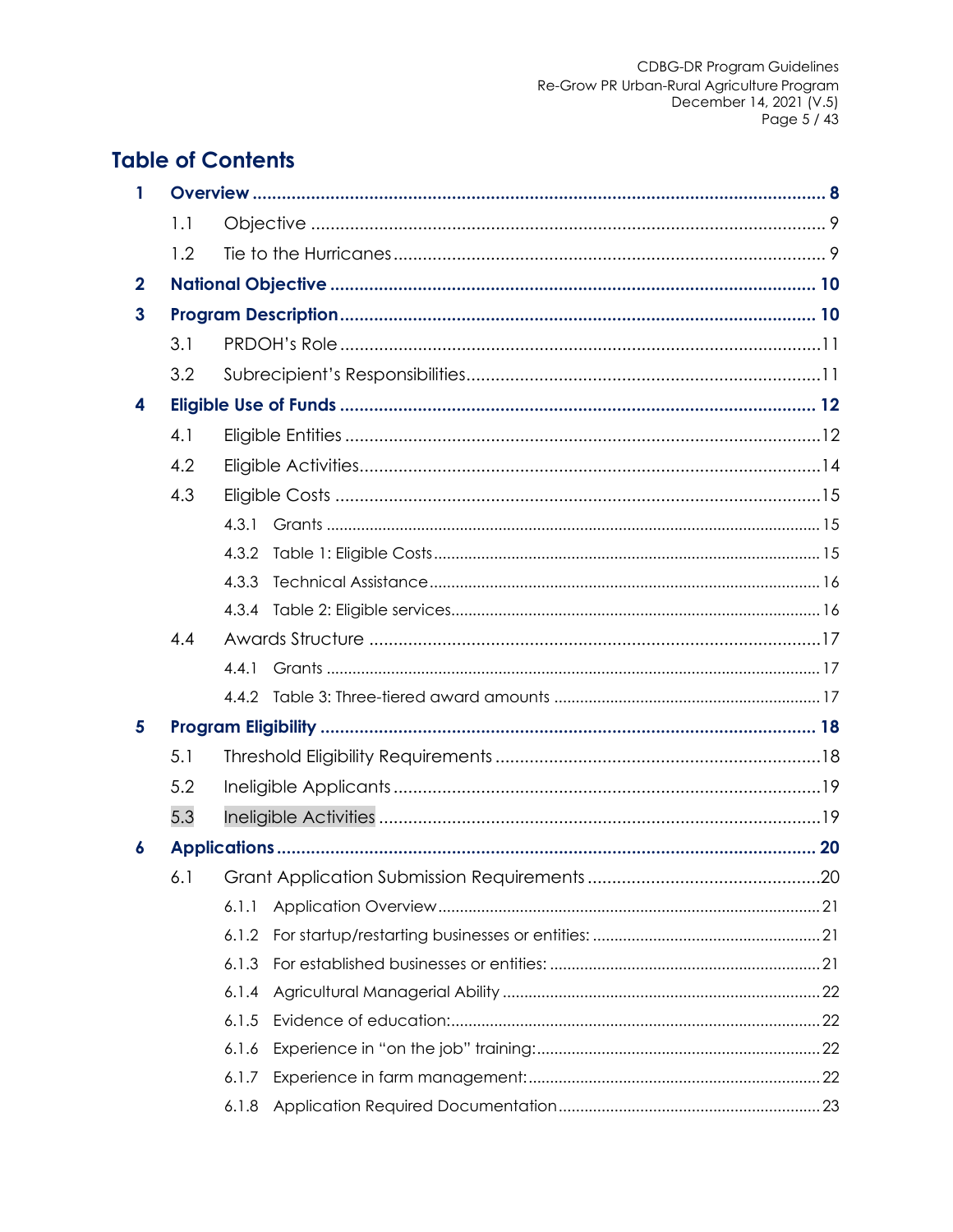|    | 6.2   |                                                                |  |
|----|-------|----------------------------------------------------------------|--|
|    | 6.3   |                                                                |  |
|    | 6.4   |                                                                |  |
| 7  |       |                                                                |  |
|    | 7.1   |                                                                |  |
|    | 7.2   |                                                                |  |
| 8  |       |                                                                |  |
|    | 8.1   |                                                                |  |
| 9  |       |                                                                |  |
| 10 |       |                                                                |  |
| 11 |       |                                                                |  |
|    |       |                                                                |  |
| 12 |       | Program-Based Reconsideration and/or Administrative Review  35 |  |
|    | 12.1  |                                                                |  |
|    | 12.2  |                                                                |  |
| 13 |       |                                                                |  |
|    | 13.1  |                                                                |  |
|    | 13.2  |                                                                |  |
|    | 13.3  |                                                                |  |
|    | 13.4  |                                                                |  |
|    | 13.5  |                                                                |  |
|    | 13.6  |                                                                |  |
|    | 13.7  |                                                                |  |
|    | 13.8  |                                                                |  |
|    | 13.9  |                                                                |  |
|    |       |                                                                |  |
|    | 13.11 |                                                                |  |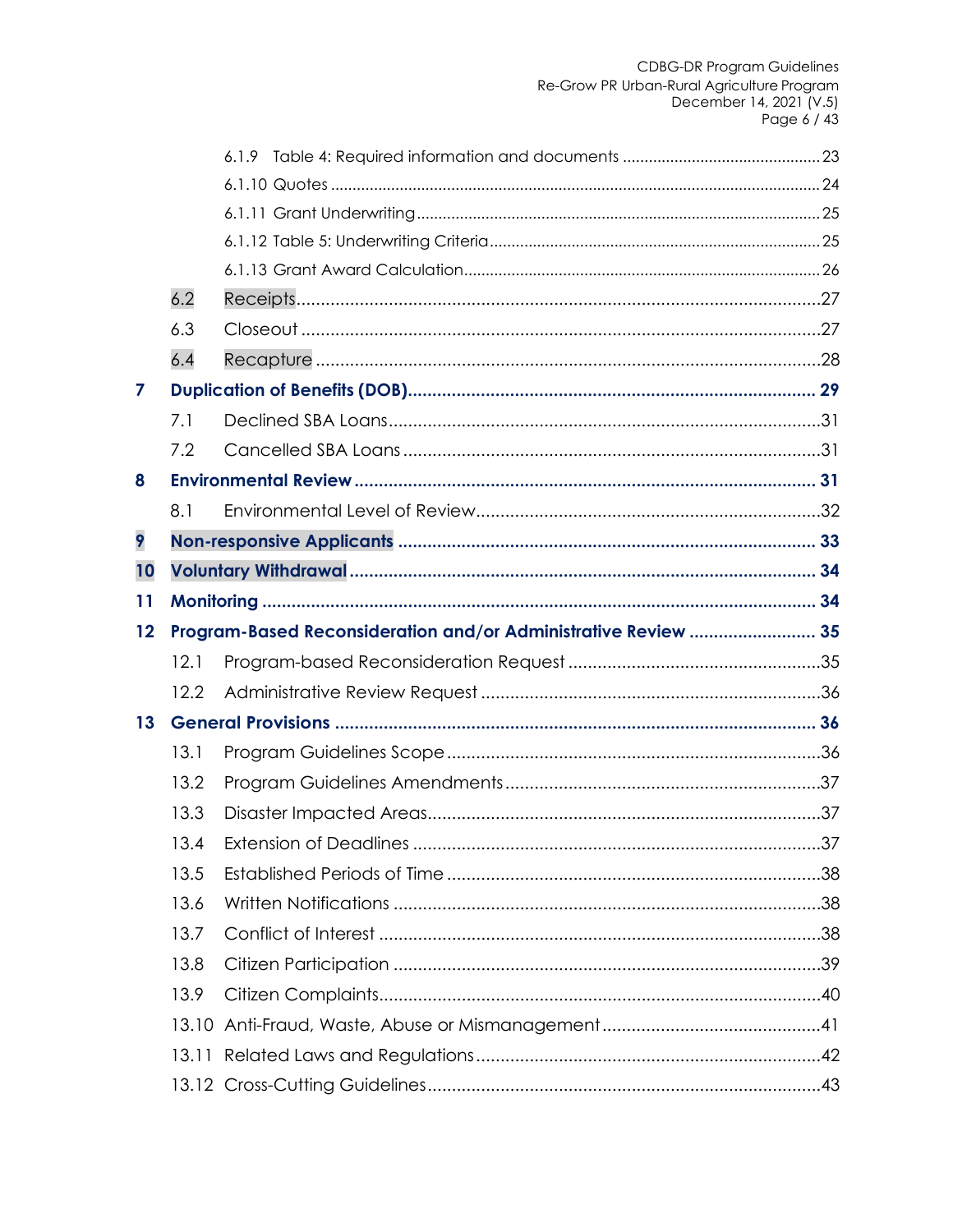CDBG-DR Program Guidelines Re-Grow PR Urban-Rural Agriculture Program December 14, 2021 (V.5) Page 7 / 43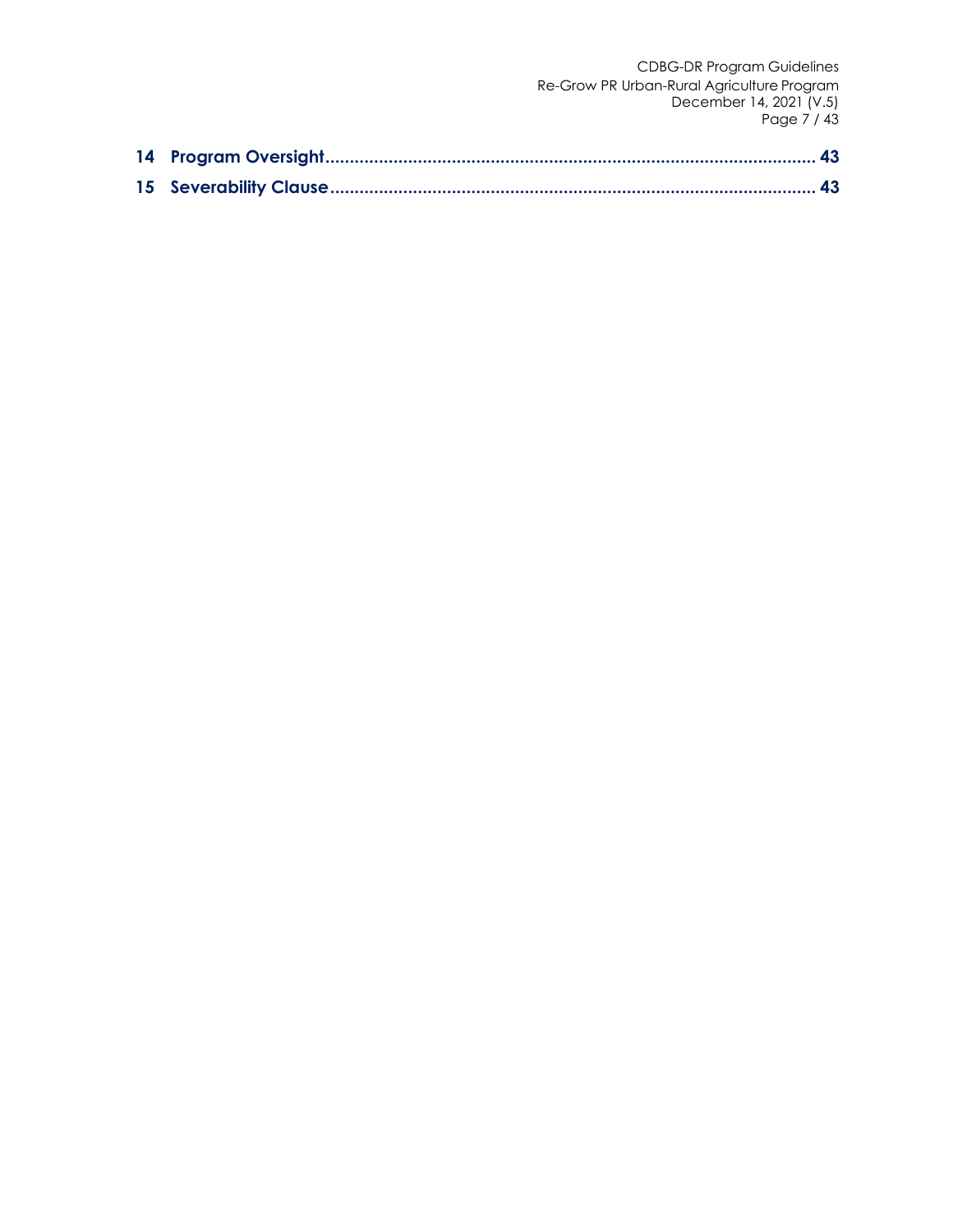## <span id="page-6-0"></span>**1 Overview**

In September of 2017 Hurricanes Irma and María (the **Hurricanes**) produced sustained winds and intense rainfall that decimated agricultural production across the island of Puerto Rico. These Hurricanes caused the loss of eighty percent (80%) of crop value island wide, exacerbating challenges to food security and agricultural business development. The Puerto Rico Department of Agriculture (**PRDA**) estimated seven hundred and eighty million dollars (\$780 million) worth of damages from the Hurricanes, to the agricultural sector of the economy.<sup>[1](#page-6-1)</sup>

Agricultural activity in Puerto Rico has experienced a declining trend for much of the last **fifty (50) years**. Global markets have reduced commodity prices and the draw of higher wages offered by incentivized industrialization in urban areas has steadily pulled people out of agrarian professions.[2](#page-6-2) Studies show a lack of younger people pursuing careers in agriculture and according to the most recent agricultural census, the average age of Puerto Rican farmers is fifty-nine (59) years. Furthermore, nearly three quarters (3/4) of agricultural producers island wide fall into the category of businesses with annual sales of ten thousand dollars (\$10,000) or less.[3](#page-6-3) These pressures have resulted in a food system characterized by heavy dependence on imports.

Before the Hurricanes over eighty five percent (85%) of all agricultural products consumed on the Island were imported; after the hurricanes, those estimates have increased to over ninety percent (90%)[.4](#page-6-4) The underdeveloped agricultural sector combined with heavy reliance on imported food has made the Island vulnerable when facing extreme climatic events like Hurricanes Irma and María. Food and water shortages in the aftermath of the Hurricanes highlighted major inequalities and inadequacies within the food system. Many agricultural producers operate in informal economies and on slim margins. Complexities exist with land titles, access and understanding of certification processes, and distribution networks; keeping many farmers cut off from past and current agricultural programmatic benefits.[5](#page-6-5) While rural farmers have informal access to land, urban producers struggle to find economically viable options for land use.[6](#page-6-6) Building capacity throughout the agricultural sector as a response to the Hurricanes will reduce vulnerability to future

<span id="page-6-1"></span><sup>1</sup> Puerto Rico Department of Agriculture. (PRDA).

<span id="page-6-2"></span><sup>2</sup> Riley, Eamon J.P., Yovanoff, David J., Reyes-Colon, Jonathan J. "Yo Soy Boricua": Tapping into the Strength of the Puerto Rican Community to Reclaim Control Over its Political, Social, and Economic Future. (2019).

<span id="page-6-3"></span><sup>&</sup>lt;sup>3</sup> Gladys Gonzalez and Alexandra Gregory. Economic Development Plan for the Agricultural Sector. (University of Puerto Rico. Puerto Rico Planning Board 2016).

<span id="page-6-4"></span><sup>4</sup> Ileana Diaz and Carol Hunsberger, Can agroecological coffee be part of a food sovereignty strategy in Puerto Rico? (Geoforum 97. 84-94. 2018).

<span id="page-6-5"></span><sup>5</sup> Rapid Assessment: Impact of Hurricane Maria on Forest Cover, Farmers, and Stakeholders. (World Central Kitchen and J/P HRO in partnership with Centro para la Conservación del Paisaje 2019).

<span id="page-6-6"></span><sup>6</sup> Ortiz-Rivera, M. C., Crespo-Acevedo, W., Avilés-Vázquez, K., Guzmán-Colón, B., Pagán-Roig, I., Gierbolini-Avilés, G. Morales-Rodríguez, D. Guideline for the development of urban orchards in Puerto Rico. (Center for Sustainable Development Studies, Universidad Metropolitana, Ana G. Méndez University System 2018).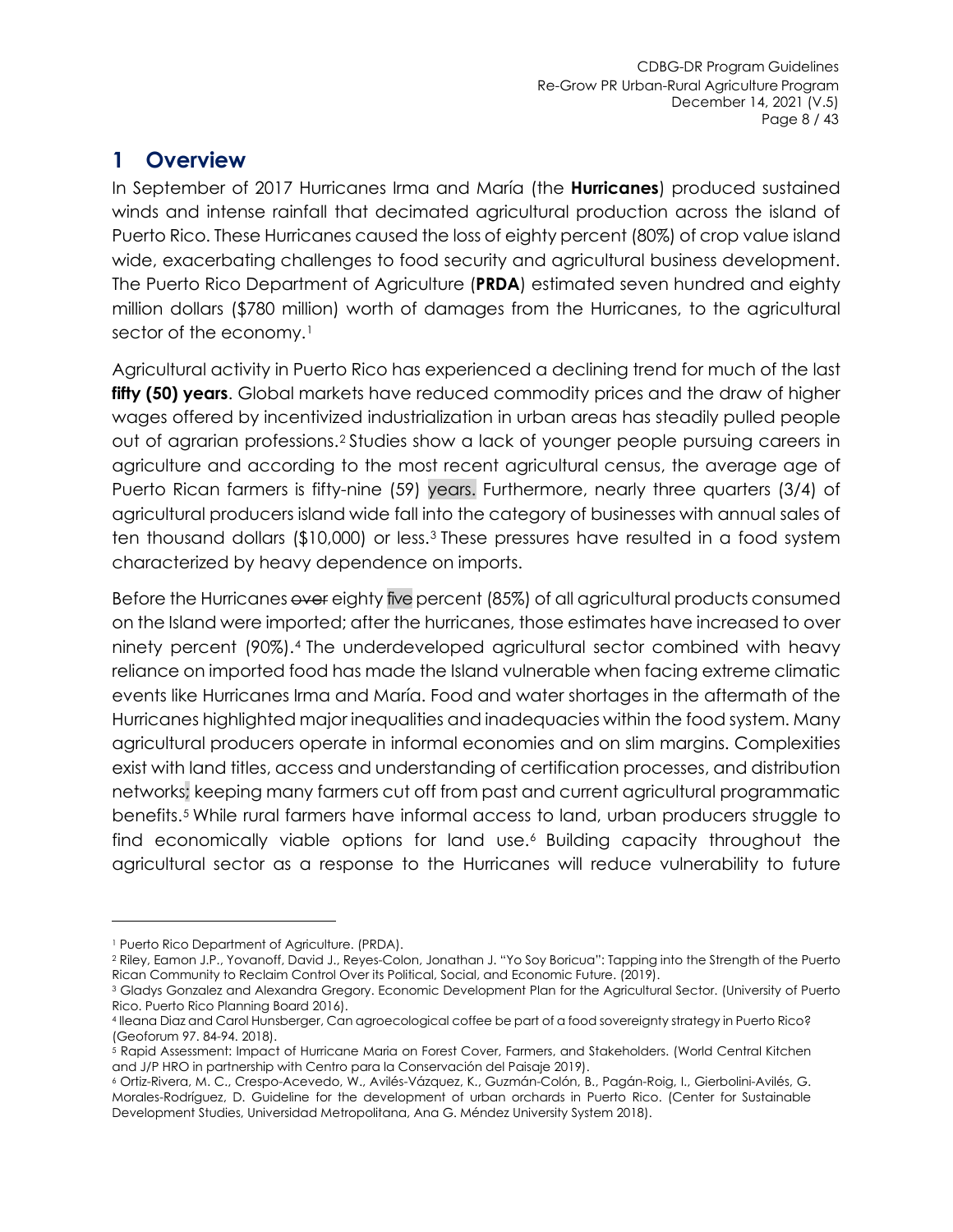events and simultaneously revitalize an important sector of Puerto Rico's economy.

#### <span id="page-7-0"></span>**1.1 Objective**

The Re-Grow Puerto Rico Urban and Rural Agriculture Program (**Re-Grow Program** or the **Program**) aims to build agricultural capacity and meet the needs created by the Hurricanes through a substantial investment of Community Development Block Grant – Disaster Recovery (**CDBG-DR**) funds in a wide variety of viable and sustainable agricultural activities. Citizens served by the Program will be diverse; spanning from urban to rural areas and across all ages. The Program will focus on small and medium agricultural businesses and non-governmental organizations engaged in sustainable agricultural activities that contribute to the strengthening of the agricultural economy since the Hurricanes. Challenges with urbanization, population migration and land use change, will be addressed through urban agriculture and technology deployment. Battered agricultural infrastructure will be improved to withstand future climatic uncertainties. The Program will expose individuals to agricultural opportunities while simultaneously helping established producers create employment opportunities across the sector.

Re-Grow is focused on:

- 1. Promoting and increasing food security island wide; and
- 2. Enhancing and expanding agricultural production related to economic revitalization and sustainable development activities.

#### <span id="page-7-1"></span>**1.2 Tie to the Hurricanes**

The United States Department of Housing and Urban Development (**HUD**) requires that CDBG-DR programs have a tie to the Hurricanes. With every municipal government in Puerto Rico being determined by the HUD Federal Register Vol. 83, No. 28 (February 9, 2018), 83 FR 5844, to be "most impacted and distressed", funding is available to all communities across Puerto Rico. In accordance with 83 FR 5844, 5851 "all CDBG-DR funded activities must clearly address an impact of the disaster for which funding was allocated". Since the Hurricanes affected the whole Island, there is an imperative to bolster and rebuild its agricultural economic sector. Agricultural capacity and strong food systems are fundamental to resiliency of economies and, as Puerto Rico's entire agriculture sector was devastated by the Hurricanes, this Program is designed to revitalize this industry. The focus on small and medium agricultural businesses further contributes to stabilizing agricultural professions and organizations associated with the hardest hit LMI populations on the Island. The Re-Grow Program is an integral part of the long-term expansion of jobs in the sector, food security and contributing to overall economic recovery of disaster impacted populations.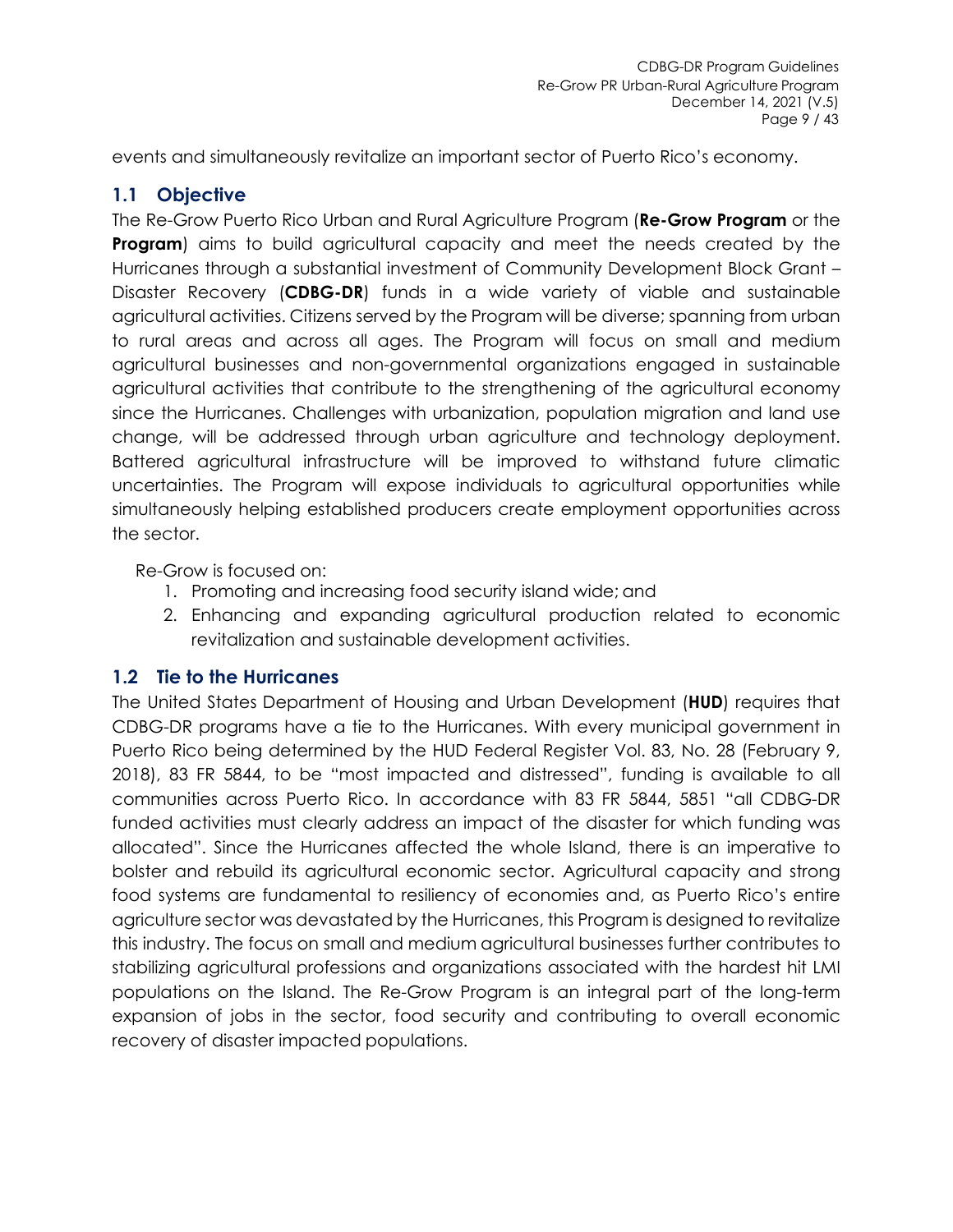## <span id="page-8-0"></span>**2 National Objective**

All activities of CDBG-DR programs must meet one (1) of the three (3) National Objectives defined in the authorizing statute of the CDBG Program at 104(b)(3) of the Housing and Community Development Act of 1974 (**HCDA**), as amended, 42 U.S.C. § 5304. The Puerto Rico Department of Housing (**PRDOH**) anticipates that each Program's eligible activities will meet one of the below listed national objectives. PRDOH will work with entities who are funded through this Program to determine the national objective for each project according to 24 C.F.R. § 570.483 and listed here below:

- Benefit to low- and moderate-income persons (**LMI**)**[7](#page-8-2)** (24 C.F.R. § 570.483(b))[8](#page-8-3)
	- Job Creation/Retention;
	- > Area Benefit; and
	- > Limited Clientele
- Urgent Need (**UN**) activities (24 C.F.R. § 570.483(d))
- Aid in prevention or elimination of Slums or Blight (**SB**) (24 C.F.R. § 570.483(c))

PRDOH has set a goal to expend seventy percent (70%) of Re-Grow Program funds on projects that result in a benefit to LMI individuals or that demonstrably serve LMI areas.

## <span id="page-8-1"></span>**3 Program Description**

The total allocation for the Re-Grow Program is ninety-two million five hundred thousand dollars (\$92,500,000) but is subject to change with additional CDBG-DR Action Plan Amendments. PRDOH realizes that small and medium agricultural businesses need both monetary aid as well as access to essential services and resources. PRDOH may work with various Subrecipients who will administrate the Program or work on other tasks as defined in the Subrecipient Agreement. Subrecipients may be responsible to disburse grants and provide technical assistance to small and medium agricultural businesses. The Program may engage additional subrecipients as needed.

Grants to small and medium agricultural businesses will be administered by the Subrecipient and disbursed directly to eligible applicants for program eligible costs (see Grants section below). Applicants must complete an online application including submittal of all required information and documentation for consideration and grant award calculations (see Applications section below).

In addition to providing grants, the Program will provide a wide range of technical

<span id="page-8-2"></span><sup>7</sup> Applicants will be requested to complete an "LMI Household Form" for all business owners that have any type of ownership over the business. Applicants will be requested to provide "Personal Income Tax Return" for all business owners to validate the LMI Household Form information. The "Personal Income Tax Return" and "LMI Household Form" will not influence or impact the eligibility evaluation, since it is not an eligibility criterion; it is only used for HUD National Objective reporting purposes.

<span id="page-8-3"></span><sup>&</sup>lt;sup>8</sup> Applicants may be requested to complete an "LMI Jobs Form" to report potential job creation. Applicants may be requested to provide "business employee payroll" information to validate the LMI Jobs Form information. The "business employee payroll" and "LMI Jobs Form" will not influence or impact the eligibility evaluation, since it is not an eligibility criterion; it is only used for HUD National Objective reporting purposes.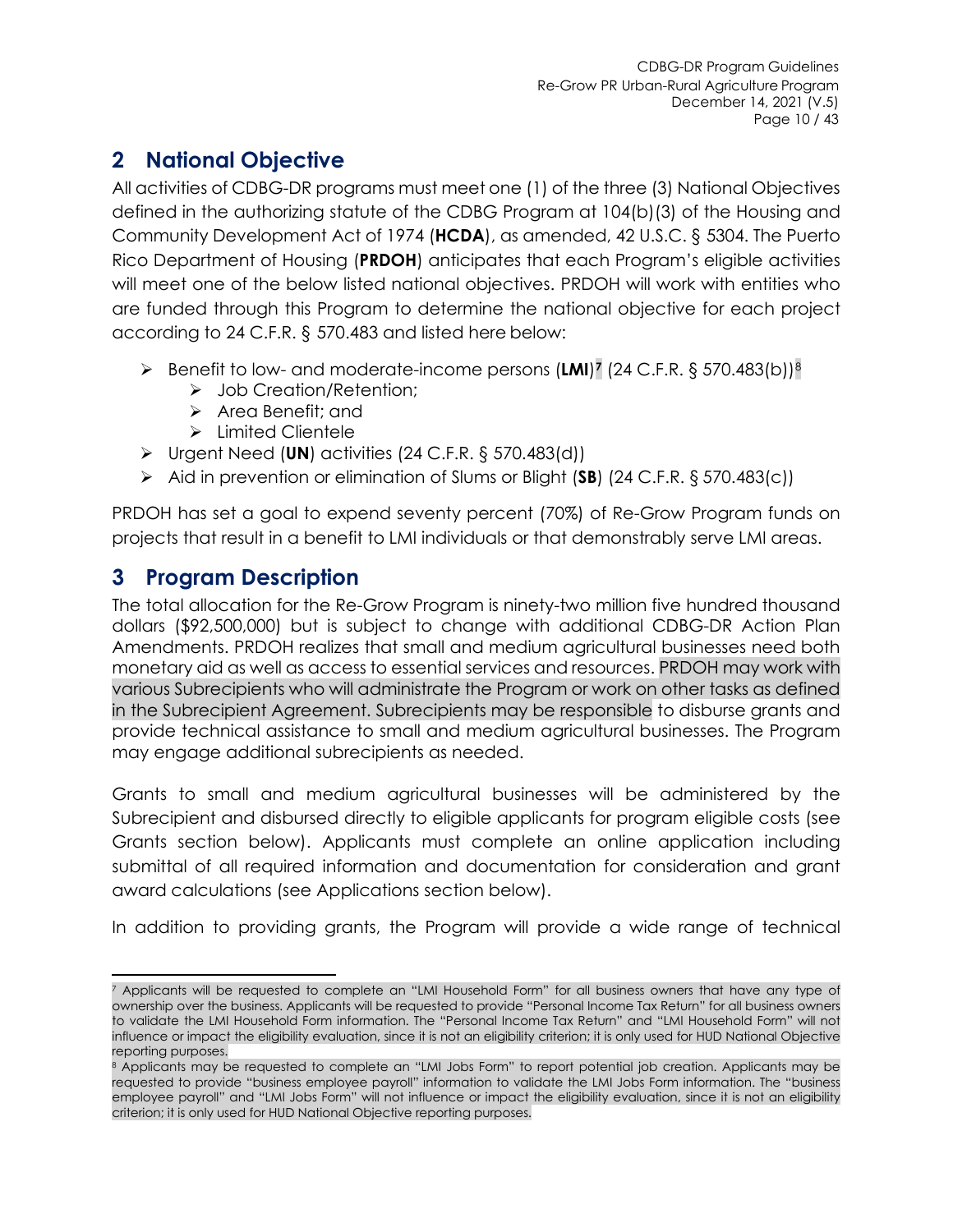assistance activities across the agricultural sector, giving farms and farmers an access to essential services and resources (see Technical Assistance section). The technical assistance is intended to build additional capacity in organizations and agencies that bolster the agricultural sector of the economy.

#### <span id="page-9-0"></span>**3.1 PRDOH's Role**

The PRDOH will serve as the Re-Grow Program's primary oversight entity as the CDBG-DR grantee. PRDOH's responsibilities in this role include, but are not limited to, thefollowing:

- > Creation of Program Guidelines;
- $\triangleright$  Development of the web application;
- **E** Legal document generation and review;
- Information Technology systems development and management;
- Monitoring and oversight of Subrecipients; and
- ▶ CDBG-DR compliance, recordkeeping, reporting, and monitoring.

#### <span id="page-9-1"></span>**3.2 Subrecipient's Responsibilities**

Subrecipients in the Program may include Non-governmental organizations, communitybased development organizations, educational organizations, units of general local government jurisdictions and other governmental entities. Subrecipients will be selected by PRDOH and will aid in program administration in support of the provision of grants and technical assistance to eligible entities outlined below.

The Subrecipients' responsibilities in this role include, but are not limited to the following:

#### **Grants**

- $\triangleright$  Application intake and eligibility reviews.
- $\triangleright$  Duplication of Benefits calculations.
- Simum Grant underwriting and award calculations.
- $\triangleright$  Assistance to applicants throughout the grant application process.
- ▶ CDBG-DR compliance, recordkeeping, reporting, and monitoring.
- $\triangleright$  Coordination and execution of grant agreements with awarded participants.
- $\triangleright$  Grant funds disbursal to awardees.

#### **Technical Assistance**

- $\triangleright$  Aid in application processes for accessing certification and other benefits available to farmers.
- **Farmer support services and mentoring.**
- $\triangleright$  Agricultural educational workshops related to agricultural methods, techniques, and skill building.
- $\triangleright$  Programmatic Services contributing to capacity building within a qualified agriculture or farming operation.
- > CDBG-DR compliance, recordkeeping, reporting, and monitoring.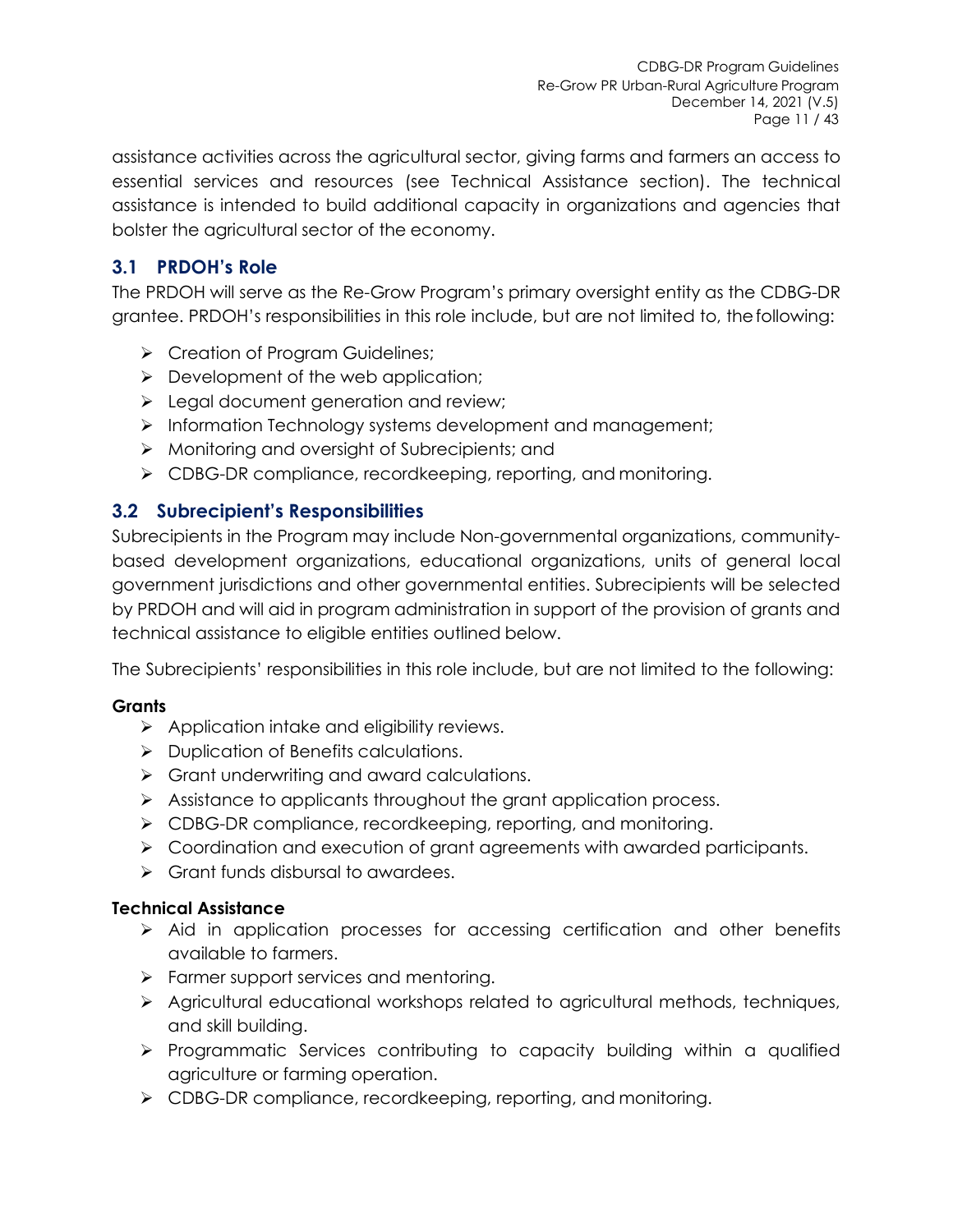## <span id="page-10-0"></span>**4 Eligible Use of Funds**

All projects funded by HUD must meet a national objective, be performed by an eligible entity, meet at least one (1) eligible activity, and be documentable as an eligible cost; all listed in theseguidelines.

#### <span id="page-10-1"></span>**4.1 Eligible Entities**

Entities eligible to apply for and receive grant awards, and technical assistance through the Program will be -small and medium- agricultural businesses. During the application intake period agricultural businesses engaged in food production will be prioritized. Priority applicants that submit all documents required will be reviewed for eligibility prior to reviewing eligibility for non-priority applicants. Other non-food<sup>[9](#page-10-2)</sup> producing entities will receive a Non-Priority Notification and will be considered as funds are available.

Eligible entities can be existing, re-starting or starting-up<sup>[10](#page-10-3)</sup> and include, but are not limited to, the following:

- Small and medium agricultural businesses, that meet the "small family farm" defined below, and can include:
	- $\triangleright$  Small and medium agribusinesses that support the activities and production of small farm and farmers.
	- $\triangleright$  Small and medium food producers, manufacturers, distributors, or suppliers engaged in local food production or distribution.
	- Community based organizations involved in food production or distribution.
	- $\triangleright$  Agricultural microenterprises<sup>[11](#page-10-4)</sup> (5 employees or less).
	- Units of General Local Government and Municipal Government.
	- Eligible entities can be Agricultural businesses that are:
		- $\triangleright$  Still open and operating; or
		- $\triangleright$  Have opened a different business, meaning a newly registered business under the same owner(s).
		- $\triangleright$  Starting-up a new business. These entities need to demonstrate financial capacity by proving that they have access to capital, assets, or investments already made in the operation, as well as any other available information not limited to income generation and any other information that may be included in the Business Plan to demonstrate financial feasibility.

These eligible entities will be required to meet the United States Department of Agriculture

<span id="page-10-2"></span><sup>9</sup>Some non-food products identified in the USDA webpage are: oils, resins, fibers, clothing, energy, cosmetics, and plastics Source[: https://www.nal.usda.gov/afsic/industrial-energy-and-non-food-crops.](https://www.nal.usda.gov/afsic/industrial-energy-and-non-food-crops)

<span id="page-10-3"></span><sup>10</sup> A start-up or re-starting business is one that is in the initial stages of operations and has not generated any revenue from operations.

<span id="page-10-4"></span><sup>11</sup> The term "microenterprise" means a commercial enterprise that has five (5) or fewer employees, one (1) or more of whom owns the enterprise. 42 USC §5302(a)(22).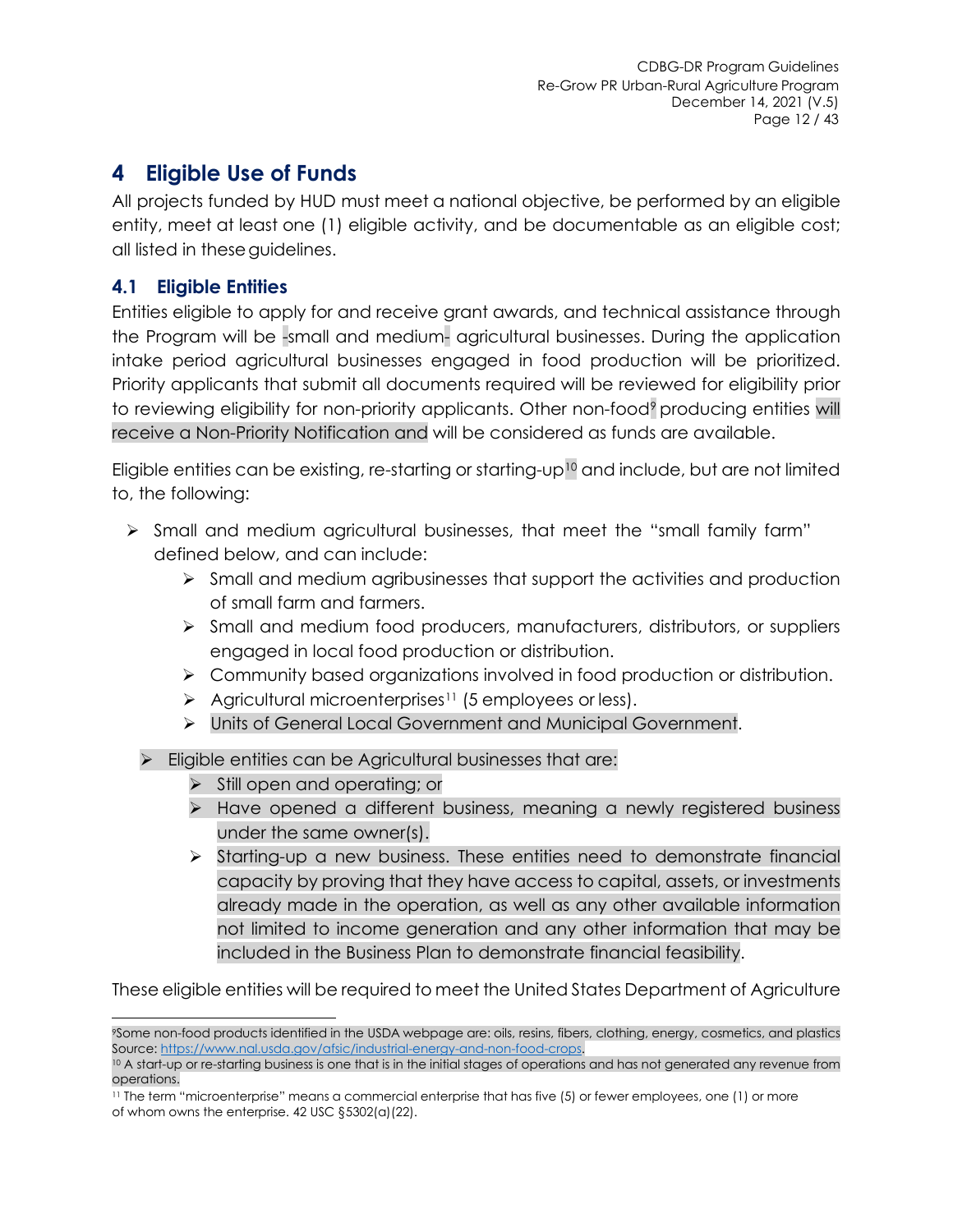(**USDA**) size threshold classification of "small family farm" defined below.

The USDA Economic Research Service (**ERS**) Farm Typology defines "small family farms" as operations with annual gross cash farm income[12](#page-11-0) (**GCFI**), that includes sales of crops and livestock, payments made under agricultural federal programs, and other farm related cash income, less than three hundred and fifty thousand dollars (\$350,000).<sup>[13](#page-11-1)</sup> This classification encompasses ninety percent (90%) of farms and enables the Program to most effectively impact the agricultural economy of Puerto Rico.



Research Service<sup>[14](#page-11-2)</sup>

<span id="page-11-0"></span><sup>12</sup> Income will be defined as determined by the individual in their Puerto Rico or federal tax return. <sup>13</sup> <https://www.ers.usda.gov/topics/farm-economy/farm-structure-and-organization/farm-structure/>

<span id="page-11-2"></span><span id="page-11-1"></span><sup>14</sup> Details may not add up to 100 percent (100%) due to rounding.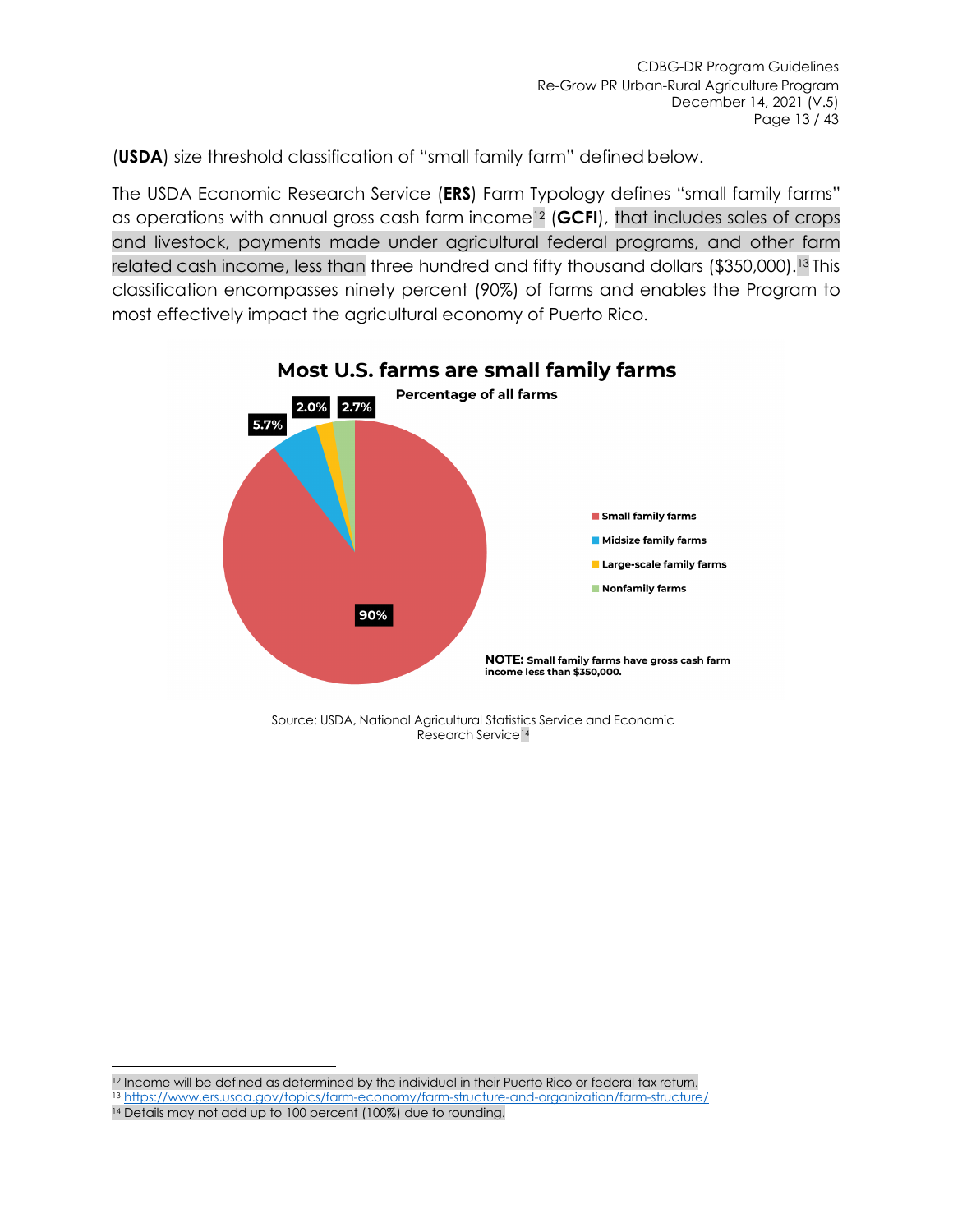| Percent |
|---------|
|         |
| 100.0   |
|         |
| 3.9     |
| 3.5     |
| 4.3     |
| 6.5     |
| 81.8    |
|         |

Farm-level average net cash income by sales class and typology, 2011-2020F Nominal (current dollars)

```
Footnotes
Data as of February 5, 2020
```
Source: USDA, National Agricultural Statistics Service and Economic Research Service

Furthermore, these entities must be engaged in "Farming Operations" as defined at 7 C.F.R. §1400.3:

"Farming operation means a business enterprise engaged in the production of agricultural products, commodities, or livestock, operated by a person, legal entity, or joint operation that is eligible to receive payments, directly or indirectly, under one or more of the programs specified in 1400[.15](#page-12-1) A person or legal entity may have more than one farming operation if such person or legal entity is a member of one or more joint operations."

#### <span id="page-12-0"></span>**4.2 Eligible Activities**

Eligible activities for this Program, per the Housing and Community Development Act of 1974, 42 U.S.C. § 5305 (Activities eligible for assistance), are:

- 1. Section 105(a)(22) Microenterprise Assistance;
- 2. Section 105(a)(17) Economic development assistance that creates or retains jobs;
- 3. Section 105(a)(14) Activities Carried Out through Nonprofit Development Organizations;
- 4. Section 105(a)(15) Assistance to neighborhood-based nonprofit organizations,

<span id="page-12-1"></span><sup>15</sup> [https://www.ecfr.gov/cgi-bin/text-idx?node=pt7.10.1400&rgn=div5&se7.10.1400\\_11](https://www.ecfr.gov/cgi-bin/text-idx?node=pt7.10.1400&rgn=div5&se7.10.1400_11)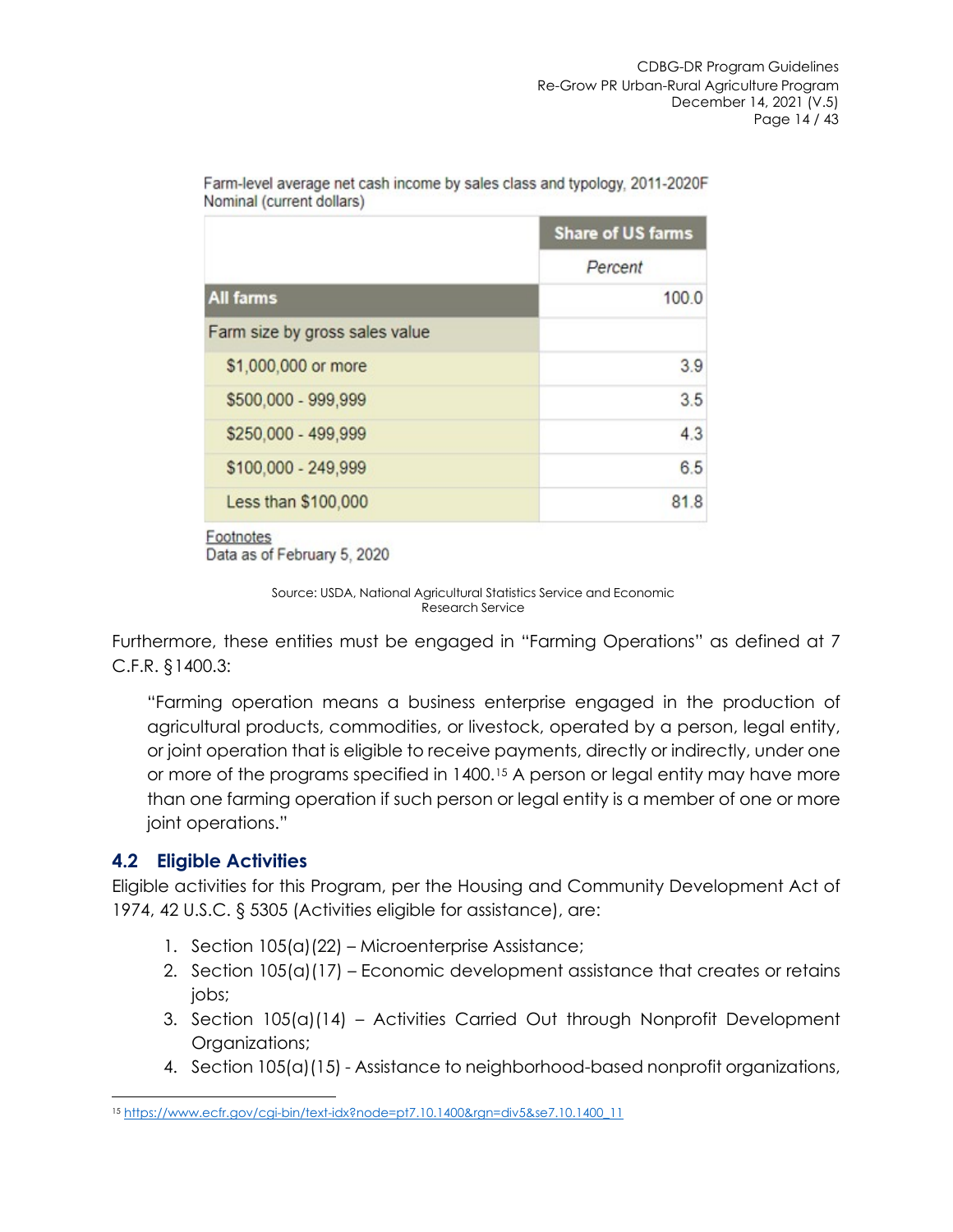local development corporations, and nonprofit organizations; and

5. Section 105(a)(21) – Assistance to Institutions of Higher Education.

#### <span id="page-13-0"></span>**4.3 Eligible Costs**

Eligible costs<sup>[16](#page-13-3)</sup> for the Re-Grow Program are listed in the tables below. Note these lists are not all inclusive but rather include most of the costs and should give applicants a clear picture of the kinds of costs that are program eligible. Eligible costs will be evaluated based on farming discipline and proposed use. Furthermore, proposed costs shall fall into one of the categories established in Table 1.

#### <span id="page-13-1"></span>4.3.1 Grants

The following table represents eligible costs that can be requested through an application and funded through the Program in the form of a grant to an eligible entity.

#### <span id="page-13-2"></span>4.3.2 Table 1: Eligible Costs

|                                                    | Fencing: Permanent, Moveable, and Electric<br>$\bullet$                |  |
|----------------------------------------------------|------------------------------------------------------------------------|--|
|                                                    | Livestock holding and management equipment                             |  |
|                                                    | Irrigation systems: above ground, underground                          |  |
|                                                    | Pumps, Solenoids, flow control devices, and sensors<br>$\circ$         |  |
|                                                    | Ponds, Liners, and Tanks<br>$\circ$                                    |  |
|                                                    | <b>Nutrient Control Systems</b>                                        |  |
|                                                    | Fertilizer (various application methods)<br>$\circ$                    |  |
|                                                    | Dosing and in System Syphoning Technologies<br>$\circ$                 |  |
|                                                    | Compost Creation Methods and Nutrient Harvest<br>$\circ$               |  |
|                                                    | Technologies                                                           |  |
|                                                    | <b>Climate Control Automation Systems</b>                              |  |
|                                                    | Computerized climate controls<br>$\circ$                               |  |
|                                                    | Fans<br>$\Omega$                                                       |  |
|                                                    | Thermostats<br>$\circ$                                                 |  |
| Farm                                               | Evaporative and electronic cooling<br>$\circ$                          |  |
| Infrastructure                                     | Humidity control devices<br>$\circ$                                    |  |
|                                                    | Purchase and Installation of Greenhouses or other similar agricultural |  |
|                                                    | propagative structures: permanently affixed or moveable.               |  |
|                                                    | <b>Bench Systems</b><br>$\circ$                                        |  |
|                                                    | Shade houses<br>$\circ$                                                |  |
| Polycarbonate Coverings (panel systems)<br>$\circ$ |                                                                        |  |
|                                                    | <b>High Tunnels</b><br>$\circ$                                         |  |
|                                                    | <b>Light Depravation Structures</b><br>$\circ$                         |  |
|                                                    | Quonset or similar buildings for the purpose of nursery stock and      |  |
|                                                    | equipment storage or protection during inclement weather events.       |  |
|                                                    | Cold storage and/or on Farm Refrigeration Storage Solutions            |  |
|                                                    | <b>Walk in Coolers</b><br>$\Omega$                                     |  |
|                                                    | Hydroponic and/or aquaponics Production Systems Equipment              |  |
|                                                    | Climatic resiliency equipment                                          |  |
|                                                    | Rainwater collection and storage systems<br>$\circ$                    |  |

<span id="page-13-3"></span><sup>16</sup> Transportation and shipping costs incidental to eligible purchases are eligible. See 2 C.F.R. § 200.474.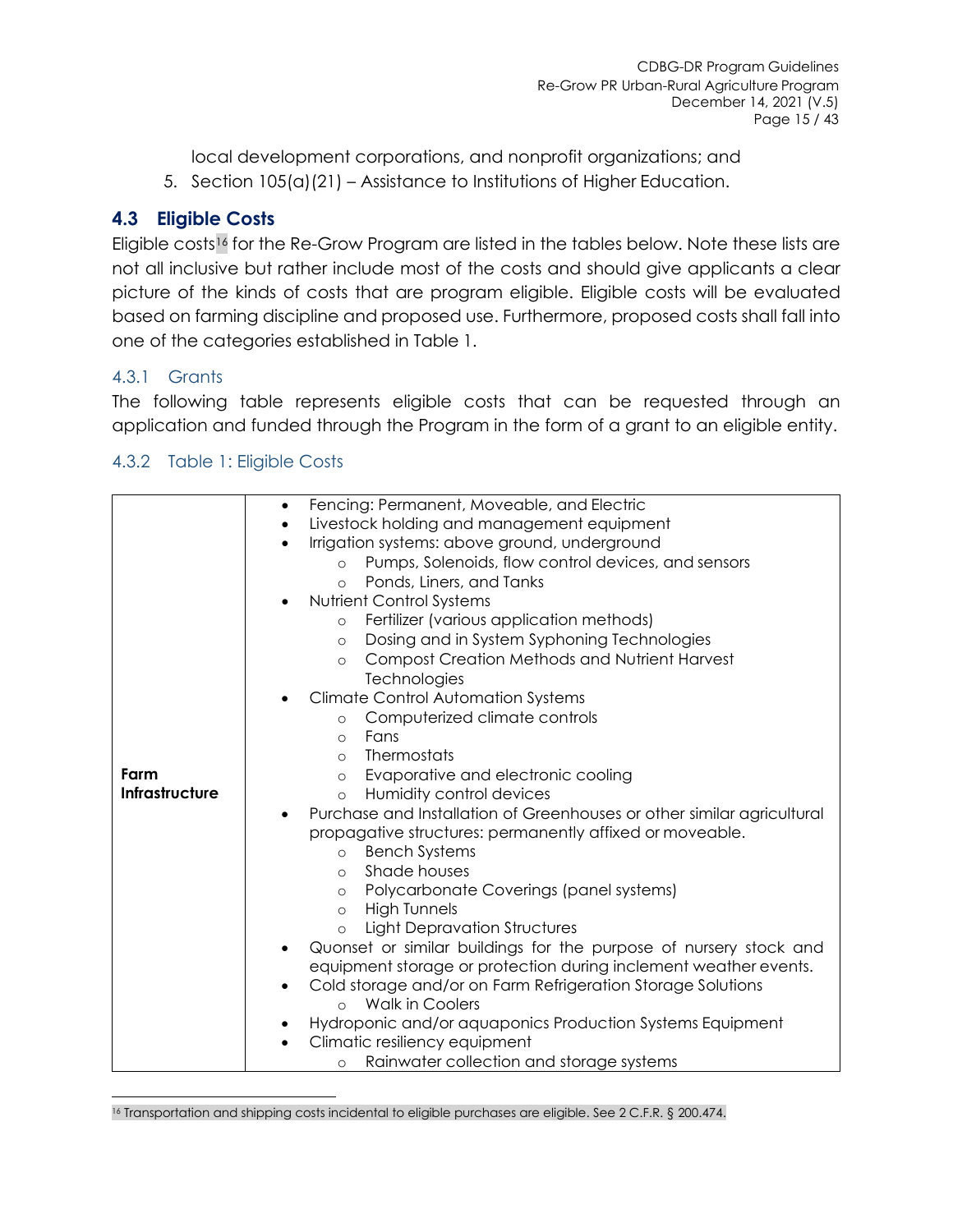|                               | Cisterns<br>$\circ$<br>Pipe<br>$\circ$<br><b>Filters</b><br>$\circ$<br>Groundwater collection systems (wells)<br>$\circ$<br>Surface water collection systems<br>$\circ$<br>Power Resilience and Autonomy Systems<br>$\circ$<br>Solar panels<br>$\circ$<br>Small scale hydroelectric<br>$\circ$<br>Inverters<br>$\circ$                                                                                                                                                                                                                                                   |  |
|-------------------------------|--------------------------------------------------------------------------------------------------------------------------------------------------------------------------------------------------------------------------------------------------------------------------------------------------------------------------------------------------------------------------------------------------------------------------------------------------------------------------------------------------------------------------------------------------------------------------|--|
|                               | Generator<br>$\circ$                                                                                                                                                                                                                                                                                                                                                                                                                                                                                                                                                     |  |
| Farm<br>Equipment             | Tractors: walk behind or full size<br>Hand tools<br>$\bullet$<br>$\bullet$<br>Hoes<br>Implements<br>$\circ$<br>$\bullet$<br><b>Tillers</b><br>Weed<br>$\Omega$<br>Mowers<br>whackers<br>$\Omega$<br>Chainsaws<br>Cultivators<br>$\bullet$<br>$\circ$<br><b>Power Drills</b><br><b>Bailers</b><br>$\circ$<br>Planters<br>Pruners<br>$\bullet$<br>$\circ$<br>Seeders<br>Seeders<br>$\Omega$<br>$\bullet$<br>Aquaculture enabling equipment or supplies<br><b>Harvest Carts</b><br>Fishing equipment.<br>Computers<br>$\bullet$<br>Farm management<br>$\bullet$<br>software |  |
| Production<br><b>Supplies</b> | Seeds<br>Plant plugs<br>$\bullet$<br>Saplings<br>Row covers<br><b>Trees</b><br>Mulches<br>$\bullet$                                                                                                                                                                                                                                                                                                                                                                                                                                                                      |  |
| Land                          | Purchase or Lease of agricultural land that does not financially inhibit<br>$\bullet$<br>profitability of agricultural project proposed. <sup>17</sup><br>Land purchased or leased through the Program will be subject to<br>$\bullet$<br>special CDBG-DR conditions. <sup>18</sup>                                                                                                                                                                                                                                                                                      |  |
| <b>Vehicles</b>               | <b>Product Transportation</b><br>$\bullet$<br>Refrigerated Box Trucks<br><b>Other Harvesting Vehicles</b>                                                                                                                                                                                                                                                                                                                                                                                                                                                                |  |

#### <span id="page-14-0"></span>4.3.3 Technical Assistance

The following table represents eligible activities that may be provided and funded through the Program by a Subrecipient entity. These lists are not all inclusive but rather include most of the costs and should give applicants a clear picture of the kinds ofcosts that are eligible under the Program.

#### <span id="page-14-1"></span>4.3.4 Table 2: Eligible services

<span id="page-14-2"></span><sup>&</sup>lt;sup>17</sup> The Program will pay up to six (6) months for land leases.

<span id="page-14-3"></span><sup>&</sup>lt;sup>18</sup> Land leases and purchases under the Program are subject to the regulations of the HCDA, which requires the lease length of a property to be a minimum of fifteen (15) years for it to be considered a permanent interest over the property. [https://www.hudexchange.info/sites/onecpd/assets/File/CDBG-State-National-Objectives-Eligible-](https://www.hudexchange.info/sites/onecpd/assets/File/CDBG-State-National-Objectives-Eligible-Activities-Chapter-2.pdf)[Activities-Chapter-2.pdf](https://www.hudexchange.info/sites/onecpd/assets/File/CDBG-State-National-Objectives-Eligible-Activities-Chapter-2.pdf)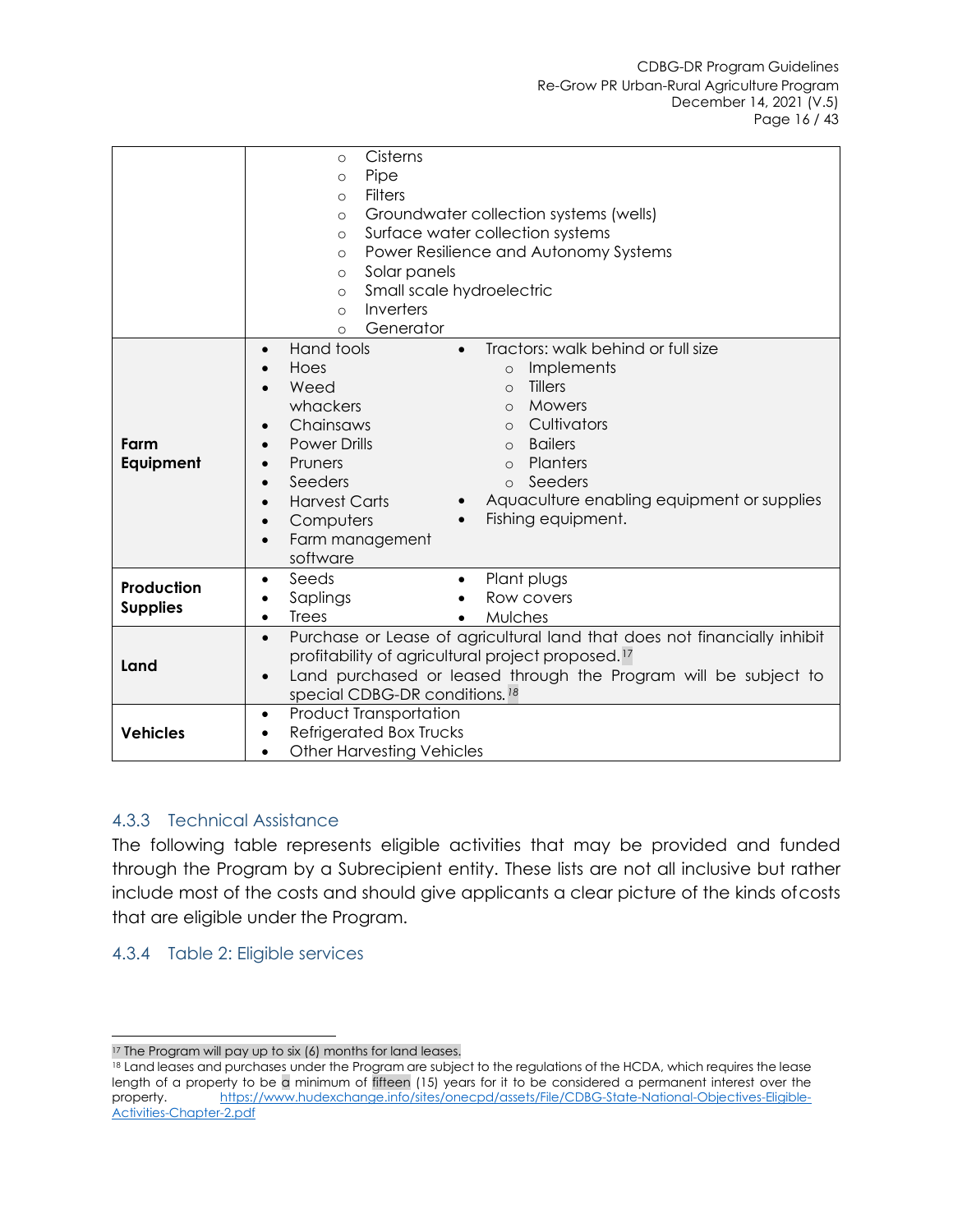|                                      | Workshops in                                                                                                                                                                                                                                                                                                                                                                                                           |  |
|--------------------------------------|------------------------------------------------------------------------------------------------------------------------------------------------------------------------------------------------------------------------------------------------------------------------------------------------------------------------------------------------------------------------------------------------------------------------|--|
|                                      | Assessing farmland<br>$\circ$                                                                                                                                                                                                                                                                                                                                                                                          |  |
|                                      | Farm marketing essentials<br>$\circ$                                                                                                                                                                                                                                                                                                                                                                                   |  |
|                                      | Basic food safety practices and certifications<br>$\Omega$                                                                                                                                                                                                                                                                                                                                                             |  |
| <b>Agricultural</b>                  | Understanding soil testing basics<br>$\circ$                                                                                                                                                                                                                                                                                                                                                                           |  |
| <b>Skill</b>                         | Small farm equipment operation safety<br>$\circ$                                                                                                                                                                                                                                                                                                                                                                       |  |
| <b>Building</b>                      | <b>Business planning and land access</b><br>$\circ$                                                                                                                                                                                                                                                                                                                                                                    |  |
| <b>Educational</b>                   | Transplant production<br>$\Omega$                                                                                                                                                                                                                                                                                                                                                                                      |  |
|                                      | Seed production<br>$\Omega$                                                                                                                                                                                                                                                                                                                                                                                            |  |
| <b>Activities</b>                    | Fertilization and composting<br>$\circ$                                                                                                                                                                                                                                                                                                                                                                                |  |
|                                      | Integrated pest management<br>$\circ$                                                                                                                                                                                                                                                                                                                                                                                  |  |
|                                      | Nursery management<br>$\circ$                                                                                                                                                                                                                                                                                                                                                                                          |  |
|                                      | Value added products training<br>$\circ$                                                                                                                                                                                                                                                                                                                                                                               |  |
|                                      | Agricultural technology utilization training<br>$\circ$                                                                                                                                                                                                                                                                                                                                                                |  |
| Farmer<br>Support<br><b>Services</b> | Assistance in farm management or operations efficiencies.<br>$\bullet$<br>Assistance in obtaining farmer certifications, tax breaks, and<br>$\bullet$<br>additional locally available producer benefits<br>Assistance in programmatic application processes<br>$\bullet$<br>Assistance and provision of access to laboratory services<br>$\bullet$<br>Capacity building tools for agro-tourism/ecotourism<br>$\bullet$ |  |

Applicants must clearly outline the requested use of grant funds in the Program application. Furthermore, awarded applicants will be required to document and track all expenditures through the Program.

#### <span id="page-15-0"></span>**4.4 Awards Structure**

#### <span id="page-15-1"></span>4.4.1 Grants

Grant award amounts will range from \$25,000 to \$150,000. Award amounts will be determined through information submitted in an online grant application and further refined through the underwriting process. Program awards are to be structured in three (3) tiers outlined in the table below. These tiers are also determined by information submitted in the application.

#### <span id="page-15-2"></span>4.4.2 Table 3: Three-tiered award amounts

| <b>Grant Tiers</b>                                                                          | <b>Grant Award Amount</b>                     |
|---------------------------------------------------------------------------------------------|-----------------------------------------------|
| Applicants with established or projected<br>annual gross income of \$50,000 or less         | Eligible for a grant of \$25,000 to \$50,000  |
| Applicants with established or projected<br>annual gross income of \$50,000 to<br>\$150,000 | Eligible for a grant of up to \$100,000       |
| Applicants with established or projected<br>annual gross income of more than<br>\$150,000   | Eligible for a grant award of up to \$150,000 |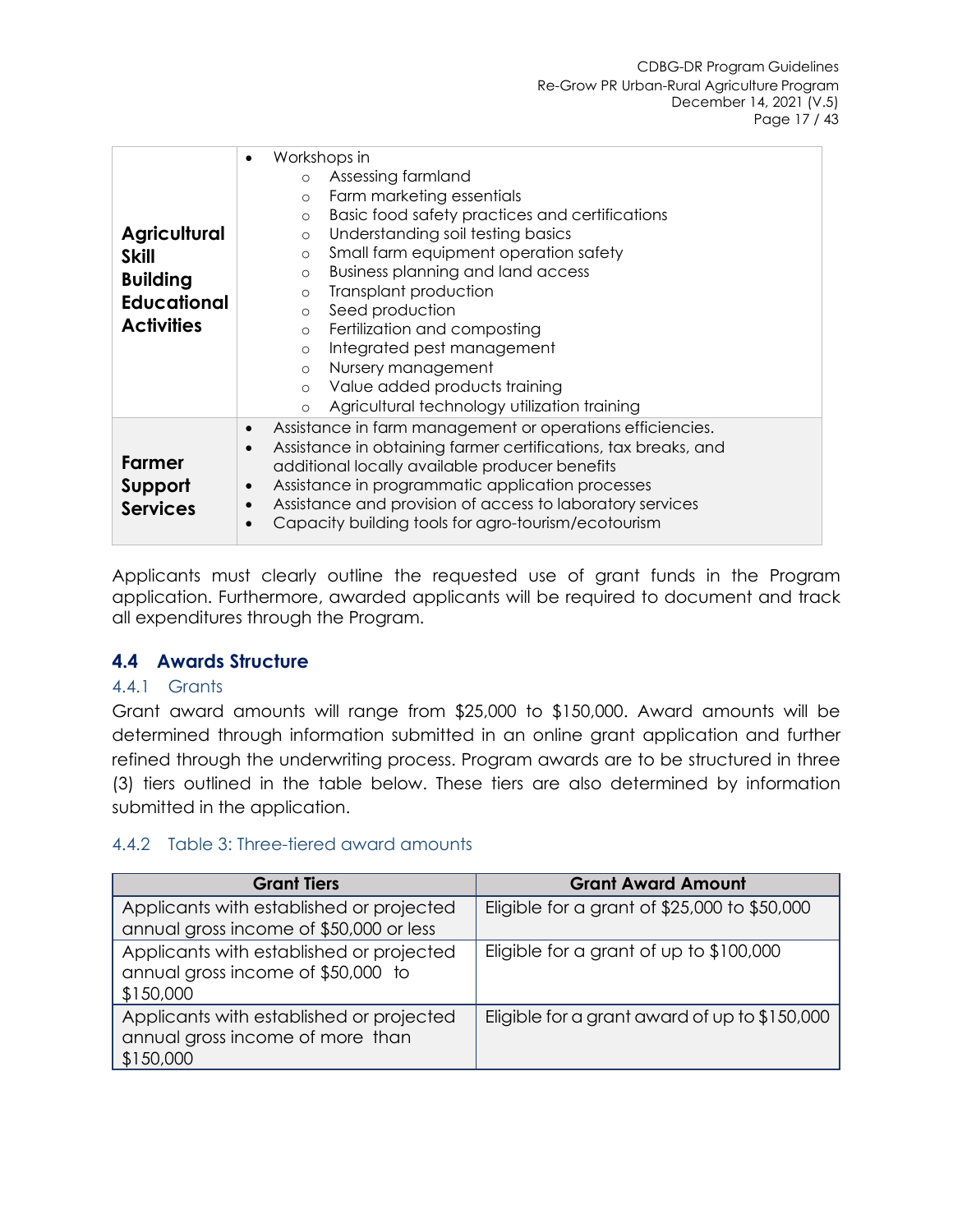Applicants must show through their application that they are eligible to receive the award amount requested. This will be established through documented size of existing operation, income projections (three (3) years), a business plan, and proven agricultural managerial ability (see Applications section), along with any other documentation that the applicants may provide to comply with the criteria established above. For example, to justify the projected annual gross income, Applicants with established operations may provide historical tax returns along with the most recent Puerto Rico Tax Return, meaning the latest tax return year in place at the time of eligibility review.

The following list provides an overview of the content that is usually included in a traditional business plan. This is only an example that may change, depending on each business' needs.

- Executive Summary with a briefly description about the business´ vision, mission, product or service, leadership team, staffing, location and growth plans;
- Briefly description of the business' financial information and projected income;
- Analysis of the target market, trends and competitors;
- Organization and Management, that is, an overview on how the business is or will be structured;
- Description of the product or service;
- Marketing strategy;
- Detailed description of other available funding and projected uses for the next three (3) years;
- Financial projections with sufficient details to demonstrate that the business is stable and financially feasible;
- Supporting documents.<sup>[19](#page-16-2)</sup>

Applicants that receive an Award Notification will be required to select which items to accept funding for, up to the applicable caps, using the Intended Use of Funds Form. The Intended Use of Funds Form outlines the agreed upon uses for the Program Funds and will be used to ensure that the business expends funding on eligible uses as outlined in the form.

## <span id="page-16-0"></span>**5 Program Eligibility**

## <span id="page-16-1"></span>**5.1 Threshold Eligibility Requirements**

Threshold eligibility will be assessed through the applications and is the first level of review. This review focuses on basic application completeness and baseline entity eligibility. This review must be conducted before the applications are considered for further review, determinations, and award calculations. Applicants will be notified of a determination

<span id="page-16-2"></span><sup>19</sup> For more information about the content of a traditional business plan, visit: [https://www.sba.gov/business-guide/plan](https://www.sba.gov/business-guide/plan-your-business/write-your-business-plan)[your-business/write-your-business-plan.](https://www.sba.gov/business-guide/plan-your-business/write-your-business-plan)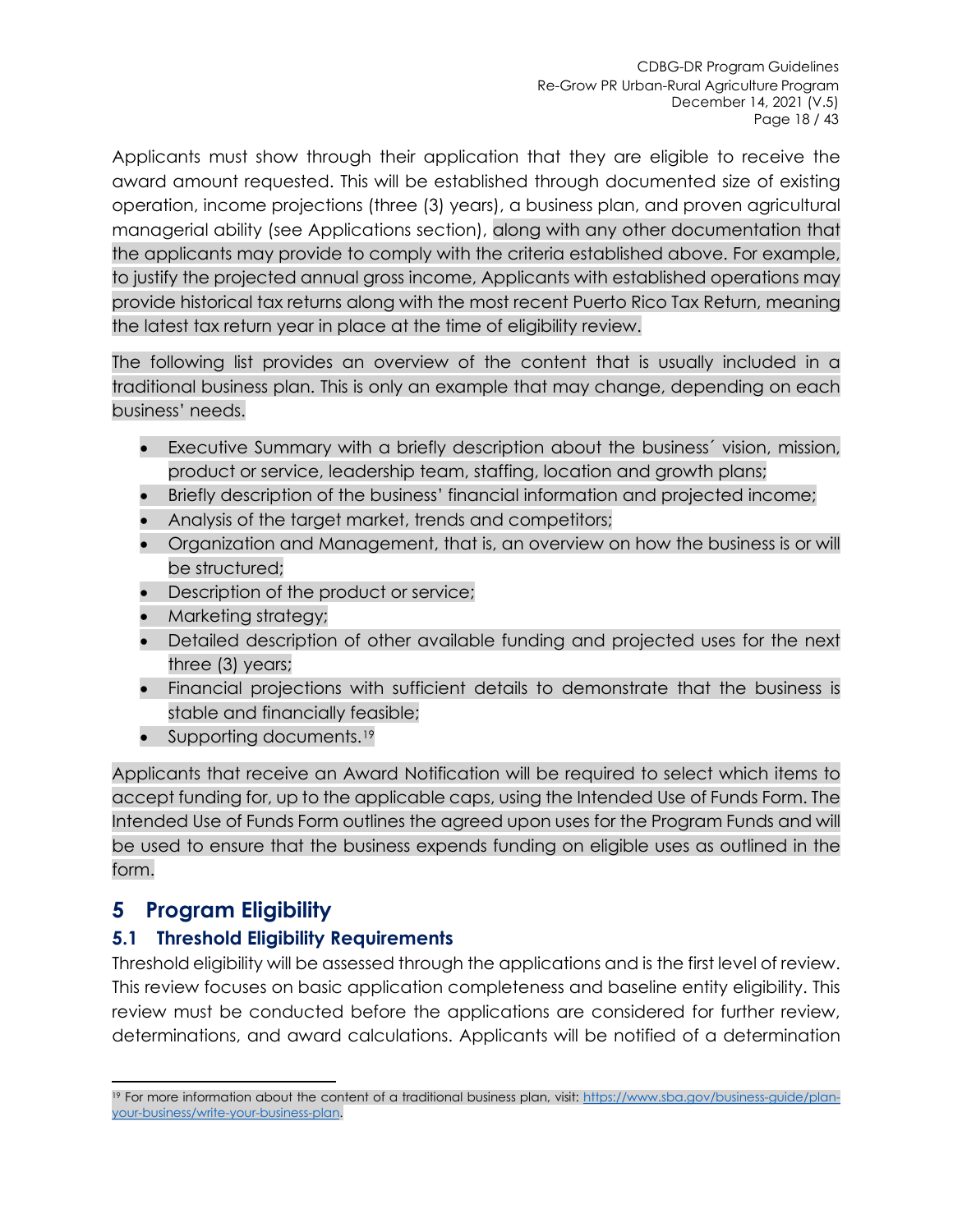once this initial review has been conducted. Existing, re-starting, and new/start-up farms and agricultural related businesses are eligible to receive grant awards and/or technical assistance services. Threshold eligibility will include but is not limited to thefollowing:

- $\triangleright$  Application completed and signed;
- $\triangleright$  All documentation submitted and/or uploaded with application;
- $\triangleright$  Entity meets size requirements to be considered as per the Eligible Entities section;
- $\triangleright$  Be registered to do business in Puerto Rico;
- Establish evidence of Agricultural Managerial Ability per the Agricultural Managerial Ability section (documented);
- $\triangleright$  Be physically located in Puerto Rico; and
- ▶ Demonstrate that more than fifty-one percent (51%) of production or services are consumed and/or produced locally (documented).
- $\triangleright$  Proof that business is current on all Puerto Rico tax obligations or current on one or more payment plans.
- $\triangleright$  Proof that business is current on property taxes should the business own the location.

See Grant Application Submission Requirements section for further instruction on application and documentation requirements.

#### <span id="page-17-0"></span>**5.2 Ineligible Applicants**

Businesses, Individuals, or organizations that provide the following products and/or services are ineligible for Re-Grow Program grant assistance:

- $\triangleright$  Any that are listed on the HUD Debarred List;
- $\triangleright$  Entities engaged in lobbying or political activities;
- Entities engaged or involved in religious activities except where expenses are clearly distinguishable between the organization's religious and secular activities; and
- $\triangleright$  Entities who have received federal assistance in the past and required flood insurance has not been maintained.
- $\triangleright$  Entities that propose to promote or develop products with no currently accepted medical use under the Controlled Substances Act (CSA), such as cannabis products;
- $\triangleright$  Entities who propose to use program funds to buy out or reimbursing the owner(s) or its family member, that is, their spouse, parents, grandparents, siblings, children, grandchildren, or in-laws.
- $\triangleright$  Entities that propose an activity that is deemed ineligible, as detailed in the Ineligible Activities section of these Guidelines.

#### <span id="page-17-1"></span>**5.3 Ineligible Activities**

As a general rule, any activity that is not authorized under the provisions of 24 C.F.R. §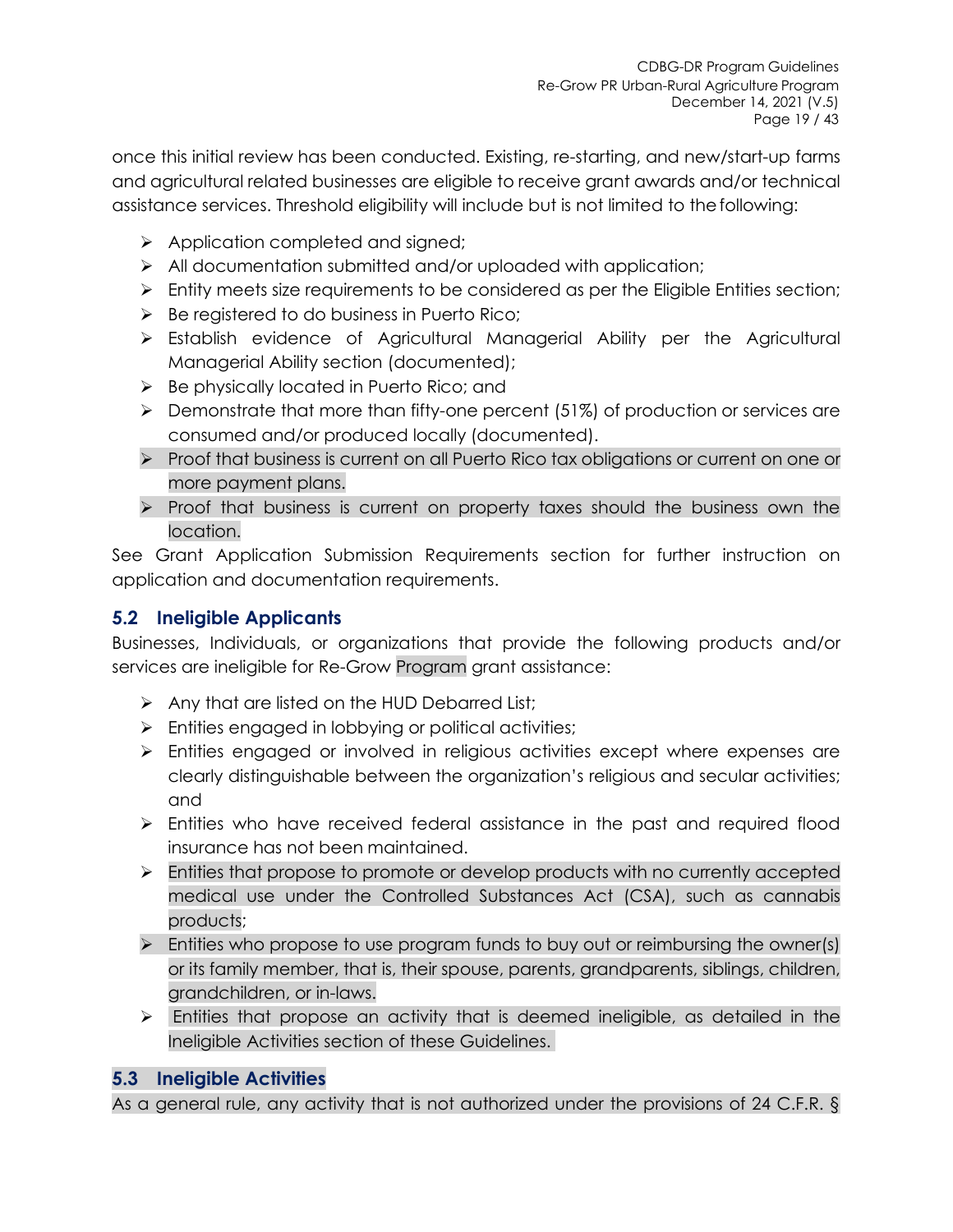570.201-570.206 is ineligible to be assisted with CDBG-DR funds.

Specifically, the following activities are ineligible for Re-Grow Program grant assistance:

- Buildings or portions thereof, used for the general conduct of government
- **▶ General government expenses**
- $\triangleright$  Political activities

Unless authorized under the provisions of 24 C.F.R. § 570.203, the following activities may not be assisted with CDBG-DR funds:

- Construction equipment
- $\triangleright$  Fire protection equipment
- **▶ Operating and maintenance expenses**
- **Furnishings and personal property**
- $\triangleright$  New housing construction
- $\blacktriangleright$  Income payments<sup>[20](#page-18-2)</sup>

## <span id="page-18-0"></span>**6 Applications**

#### <span id="page-18-1"></span>**6.1 Grant Application Submission Requirements**

Application intake will begin with a publicly advertised application process. Applications will be accepted digitally, in English and Spanish, through the CDBG-DR Program website, [https://www.cdbg-dr.pr.gov/.](https://www.cdbg-dr.pr.gov/) Applicants needing assistance filling out and submitting the online application may arrange a meeting directly with the Subrecipient, contact the call center, and/or contact [EcoRecCDBG@vivienda.pr.gov.](mailto:EcoRecCDBG@vivienda.pr.gov) Applicants who have requested this service will be referred to locations designated by the Subrecipient for assistance in completing an application. The Subrecipient will review all applications for threshold eligibility requirements. Once the application is determined to meet the initial eligibility, the Subrecipient will inform the applicant and will then complete an underwriting review. Once underwriting is complete an applicant will be notified of the award amount they will be eligible to receive.[21](#page-18-3) Coordination of awards will include acknowledging the award and signing a grant agreement outlining responsibilities for documentation of compliance as well as process of funds disbursement to the awarded applicant.

Applicants may be contacted in an effort to request additional information or documentation throughout any step in the process, this will be done on a case-by-case basis. Once all funds have been disbursed and all documentation has been provided in

<span id="page-18-2"></span><sup>20</sup> Income payments means a series of subsistence-type grant payments made to an individual or family for items such as food, clothing, housing (rent or mortgage), or utilities, but excludes emergency grant payments made over a period of up to three consecutive months to the provider of such items or services on behalf of an individual or family. 24 C.F.R. § 570.207.

<span id="page-18-3"></span><sup>&</sup>lt;sup>21</sup> Applicants with an adverse underwriting review will also be notified by the Program, as detailed in the Underwriting Criteria Section of these Guidelines.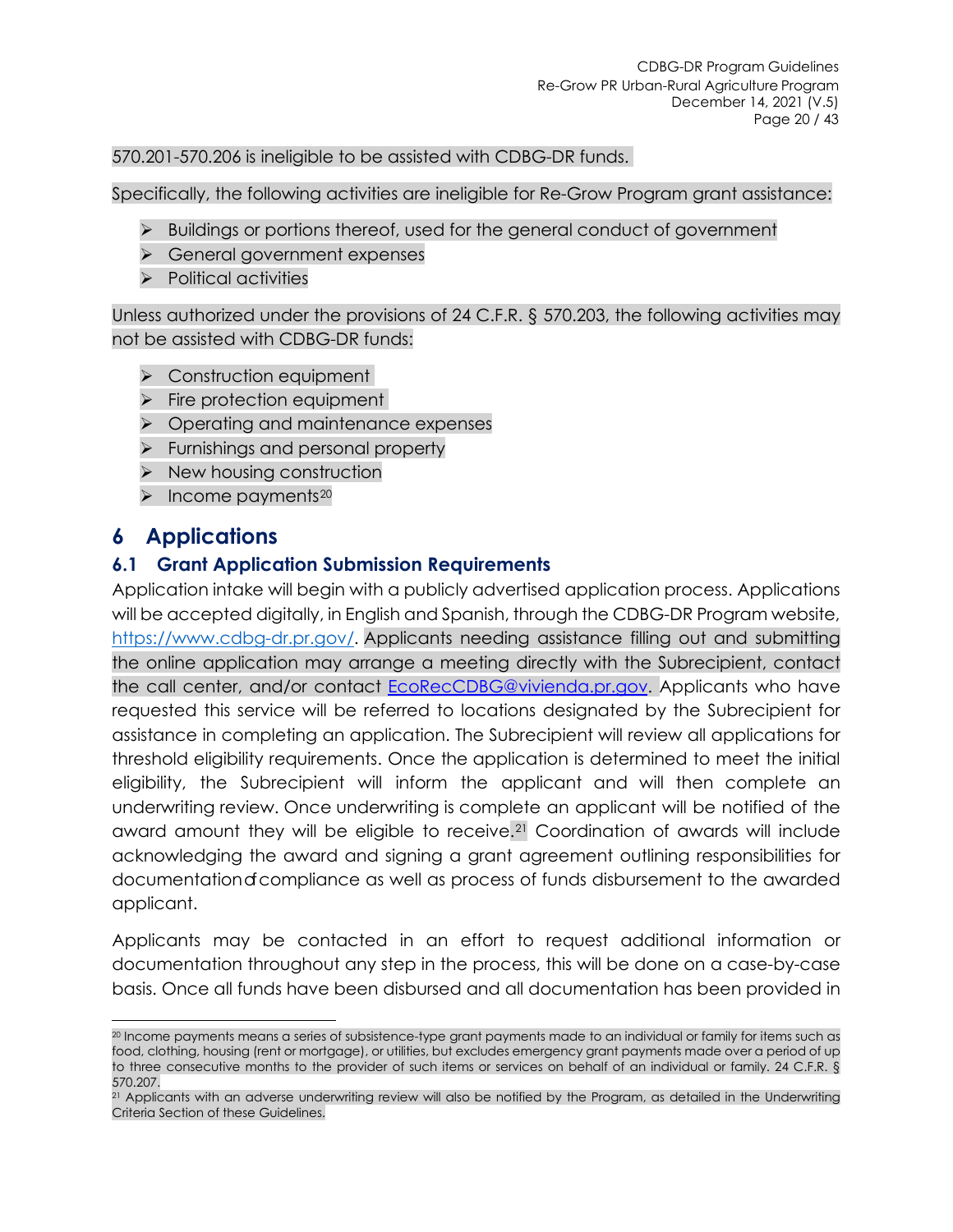compliance with CDBG-DR Program requirements, the Subrecipient will initiate the closeout process with each grant recipient. Instructions for completing the application are posted to the PRDOH website.

#### <span id="page-19-0"></span>6.1.1 Application Overview

The application will ask a series of "fill in the blank", multiple choice and narrative response questions. All application questions are designed to provide the necessary information to determine threshold eligibility and, if eligible, the application will move to the underwriting process and additional information and documentation may be requested.

#### <span id="page-19-1"></span>6.1.2 For startup/restarting businesses or entities:

Startup/restarting businesses that are applying for Program grants are required to present a business outlook/plan section for consideration (details outlined in the application). An in-depth plan provides assurance that the applicant is organized and prepared to receive an award through the Program. The outlook and plan also provide good indicators of an applicant's capacity to implement a successful venture, further ensuring that any awards granted through the Program will meet the economic development goals outlined by HUD and PRDOH.[22](#page-19-3)

To demonstrate financial capacity, startup business must provide that they have access to capital, assets, or investments already made in the operation, as well as any other available information not limited to income generation and any other information that may be included in the Business Plan to demonstrate financial feasibility.

#### <span id="page-19-2"></span>6.1.3 For established businesses or entities:

Established businesses are required to provide only a brief overview summary of the operation because existing businesses have the ability to show documentation of operations to prove eligibility (see documentation table below). If an existing business would like to pursue an expansion of operations through the Program, information about the expansion will be required in the application to justify eligibility for a lager award amount. The application provides an existing business the opportunity to combine existing income with expansion projected income to become eligible for a larger award amount aiding in the ability of the applicant to successfully expand their existing operation.

For existing business pursuing expansions with Program funds, it is required to demonstrate financial capacity, access to capital, assets, or investments already made in operation, as well as any other available information that might be included in the Business Plan to demonstrate financial feasibility.

<span id="page-19-3"></span><sup>&</sup>lt;sup>22</sup> For more information about the documents that can be provided to comply with these requirements, refer to the Awards Structure Section of these Guidelines.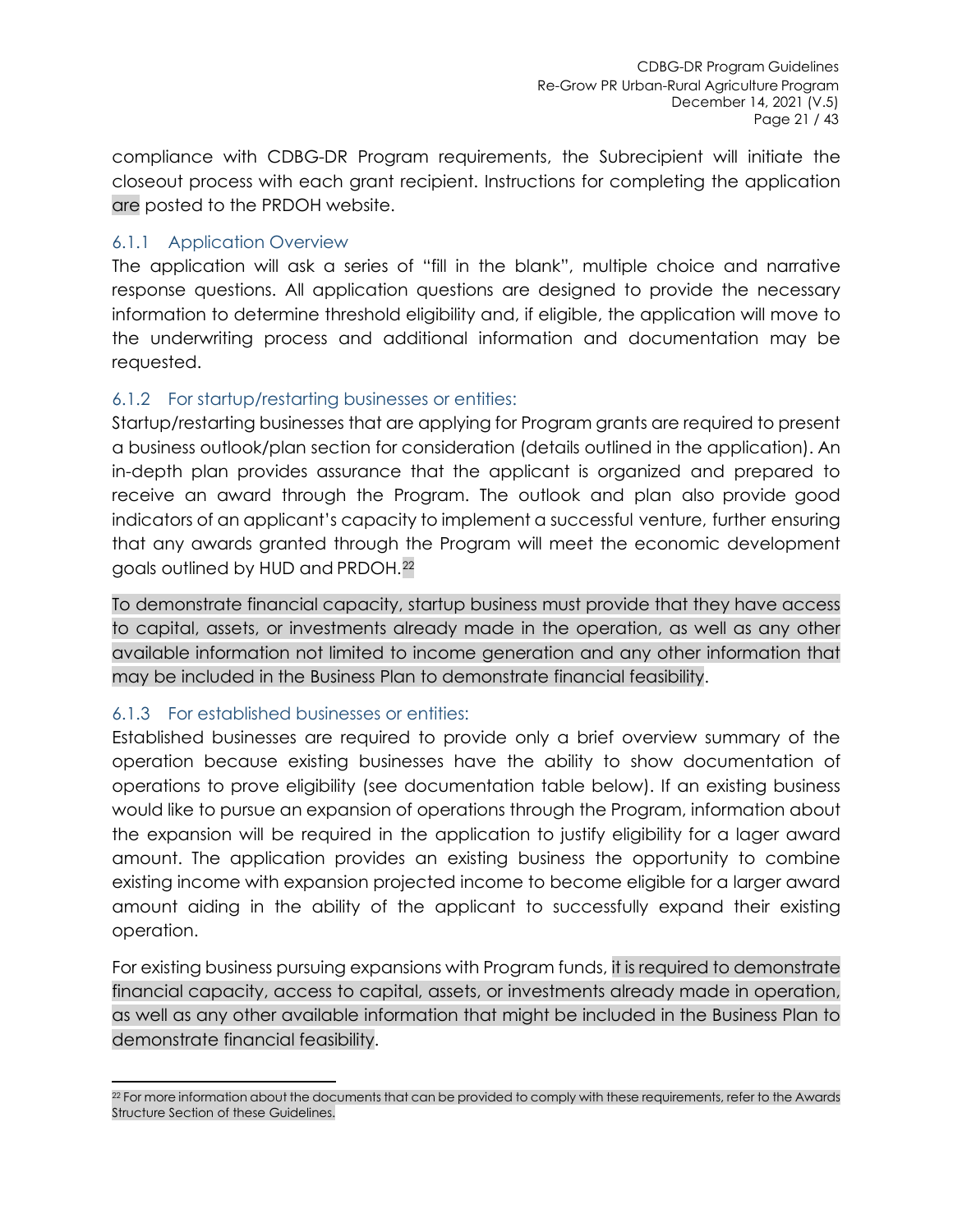#### <span id="page-20-0"></span>6.1.4 Agricultural Managerial Ability

As part of the application a small and medium agricultural business grant applicant must show evidence of Agricultural Managerial Ability. This ability can be shown through education, on-job training, and/or farm experience. Agricultural Managerial Ability must be shown through **one (1) or more** of the following:

#### <span id="page-20-1"></span>6.1.5 Evidence of education:

- $\triangleright$  4-year college degree or graduate degree in an agriculture related field(s);
- 2-year college degree from a technical college in an agricultural related field;
- Successful completion of farm management curriculum offered by the Cooperative Extension Service, a community college, adult vocational agricultural program or Land Grant University;
- Successful completion of a community based, nationally based, nonprofit or similar farm workshop programs;
- Vocational or general agriculture classes in high school in addition to working on a farm and participating in, and successful completion of agricultural projects in, 4-H, FFA, Tribal youth organizations, Grange Youth, or another agricultural affiliated club.

#### <span id="page-20-2"></span>6.1.6 Experience in "on the job" training:

- Working or recently worked as hired farm labor with management responsibilities including but not limited to making day to day decisions of consequence;
- Completing or recently completed a farm mentorship, internship or apprenticeship program with an emphasis on management requirements and day to day farm decisions;
- Participating or recently participated in Urban or community supported agriculture programs which incorporate basic agricultural training.

#### <span id="page-20-3"></span>6.1.7 Experience in farm management:

- Owner, manager, or operator of a farm business for at least one (1) full production and marketing cycle within five (5) years of the date of the application;
- Employed as a migrant farm worker and elevated to leadership or foreperson position for at least one (1) production and marketing cycle with responsibilities related to crop and field management, livestock health, breeding supervision (plant and/or animal), labor management or hiring, or general farm management;
- $\triangleright$  Raised on a farm and had significant responsibility for day-to-day management decisions for at least one (1) entire production and marketing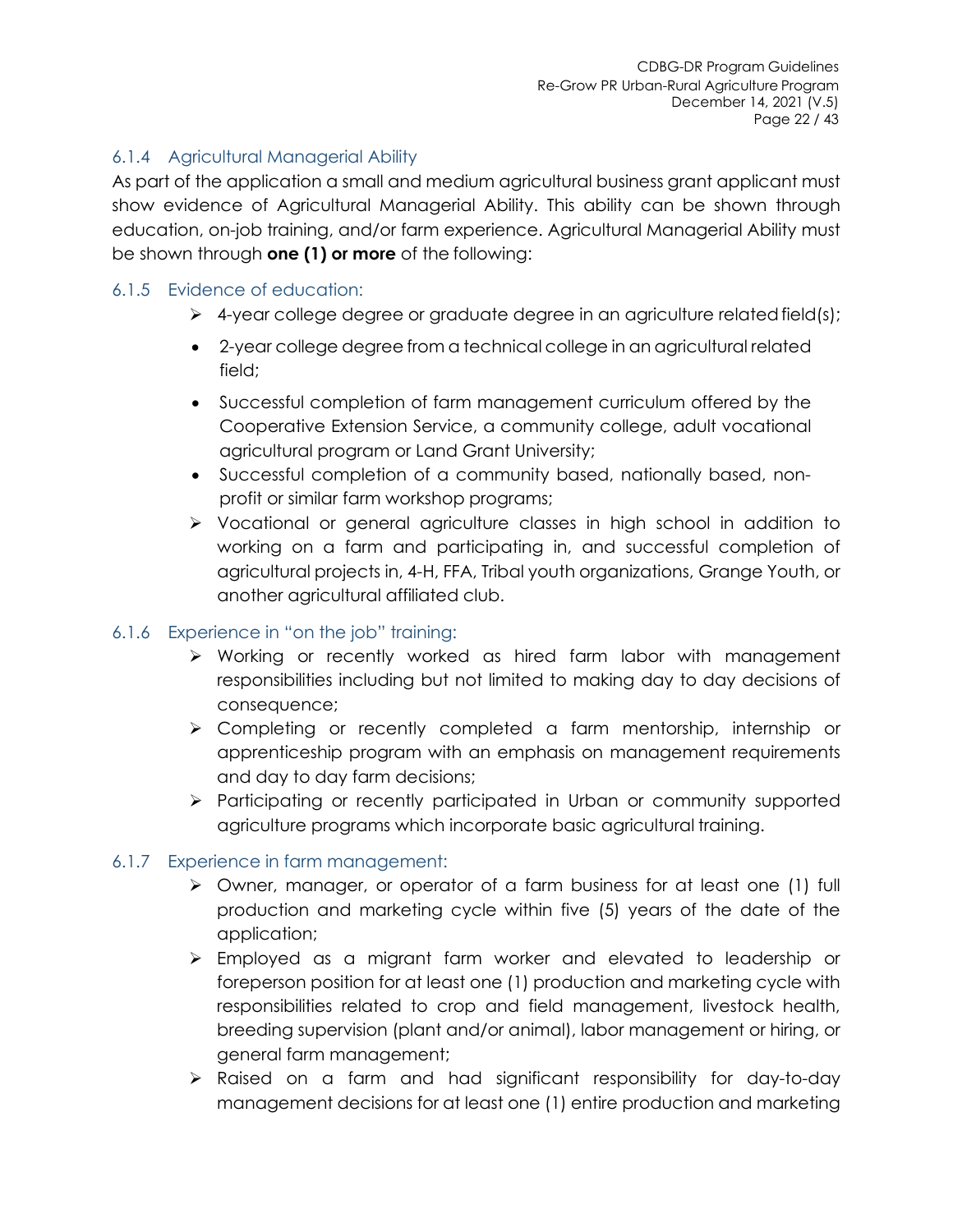cycle;

Obtained and successfully repaid at least one (1) FSA youth loan.

#### <span id="page-21-0"></span>6.1.8 Application Required Documentation

Information and documents requested in the application may include:

#### <span id="page-21-1"></span>6.1.9 Table 4: Required information and documents

| Category                                                                                                                                                                                      | <b>Required items</b>                                                                                                                                                                              |
|-----------------------------------------------------------------------------------------------------------------------------------------------------------------------------------------------|----------------------------------------------------------------------------------------------------------------------------------------------------------------------------------------------------|
| <b>Application</b>                                                                                                                                                                            | Re-Grow Puerto Rico grant Application completed and<br>$\bullet$<br>signed by all owners with twenty-five percent (25%) <sup>23</sup> or<br>more ownership in business applicant.                  |
|                                                                                                                                                                                               | Note: for non-profit applicants, a designated representative<br>may sign with authorization from the organization.                                                                                 |
| Proof of identity                                                                                                                                                                             | Government issued photo i.d. for all owners with twenty-<br>$\bullet$<br>five percent (25%) <sup>24</sup> or more ownership in business. For<br>non-profits, i.d. will be submitted for designated |
| (Only one (1) form of evidence<br>required with application)                                                                                                                                  | representative.<br>Driver's license,<br>$\circ$<br>Passport                                                                                                                                        |
|                                                                                                                                                                                               | $\circ$<br>Military id<br>$\circ$<br>Real id<br>$\circ$                                                                                                                                            |
|                                                                                                                                                                                               | Social security card<br>$\circ$                                                                                                                                                                    |
|                                                                                                                                                                                               | Other government issued id card<br>$\circ$<br>(to be attached to/uploaded with application)                                                                                                        |
| Proof of registration to do<br>business in Puerto Rico                                                                                                                                        | Most recent Puerto Rico tax return for the latest tax return<br>year in place at the time of eligibility review.<br><b>Business registration documentation</b><br>$\bullet$                        |
| (Only one (1) form of evidence<br>required with application)                                                                                                                                  | Merchant registration<br>$\circ$<br>Certificate of Incorporation.<br>$\circ$<br>Certification of good standing<br>$\circ$                                                                          |
|                                                                                                                                                                                               | (to be attached to/uploaded with application)                                                                                                                                                      |
| Proof entity meets size<br>requirements                                                                                                                                                       | Most recent Puerto Rico tax return for the latest tax return<br>year in place at the time of eligibility review.                                                                                   |
| (Only one (1) form of evidence<br>required with application. For<br>start-ups this category will be<br>satisfied with information provided<br>through the applicant business<br>outlook/plan) | Gross Agricultural Income figures<br>$\circ$<br>Most recent Federal tax returns<br>$\bullet$<br>Gross Income figures<br>(to be attached to/uploaded with application)                              |

<span id="page-21-2"></span><sup>&</sup>lt;sup>23</sup> For entities with ownership distributions of less than 25% among its owners, at least 51% of owners must show compliance with the application signing requirement. This 51% compliance requirement must be documented as requested and in alignment with other program policies.

<span id="page-21-3"></span><sup>&</sup>lt;sup>24</sup> For entities with ownership distributions of less than 25% among its owners, at least 51% of owners must show compliance with the proof of identity requirement. This 51% compliance requirement must be documented as requested and in alignment with other program policies.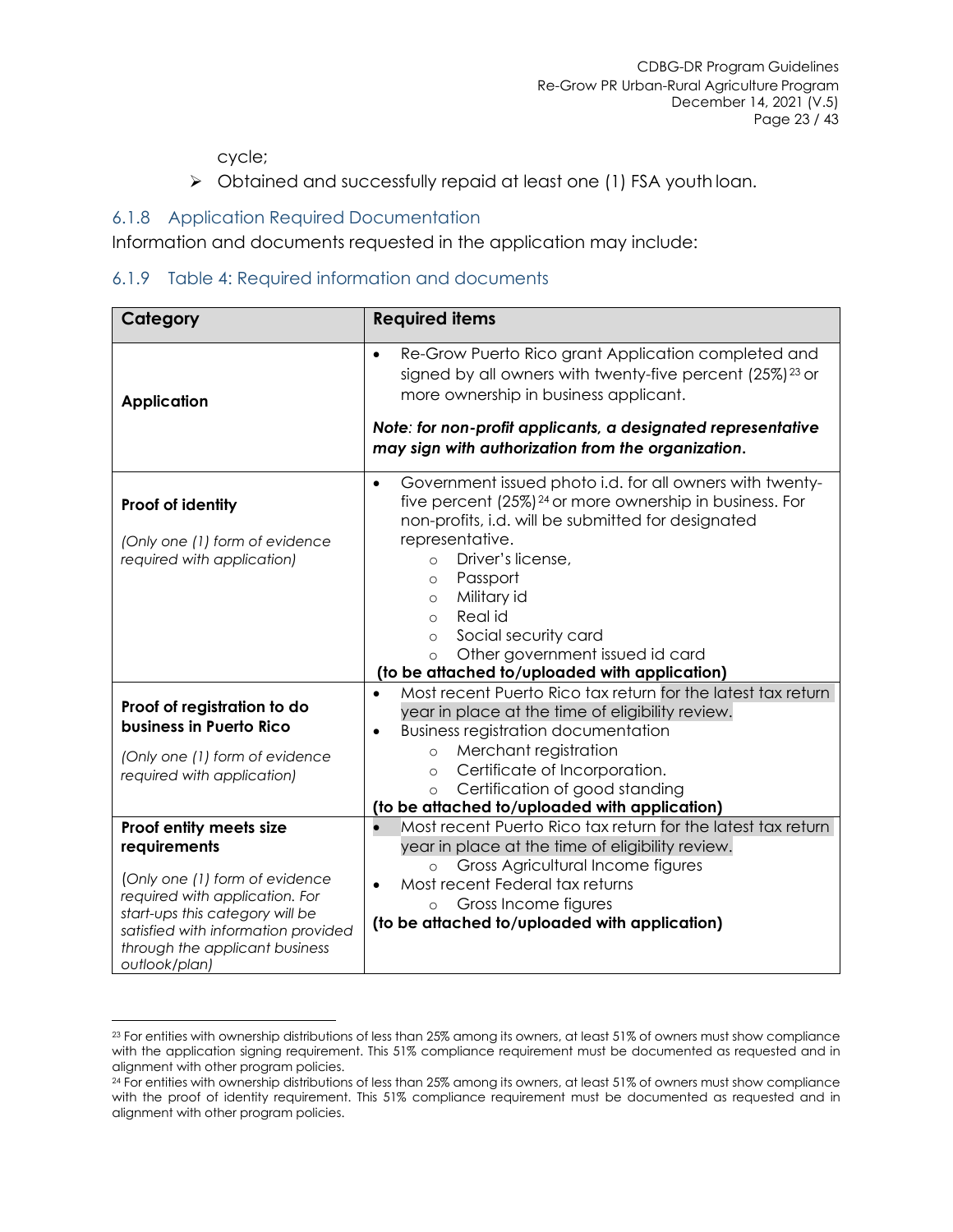| <b>Evidence of agricultural</b><br>managerial ability (see<br>Agricultural Managerial Ability<br>section)<br>(Only one (1) form of<br>evidence required with<br>application. Must be<br>accompanied by<br>description in application) | <b>Educational Transcripts</b><br>$\bullet$<br>Diplomas<br>$\bullet$<br>Certificates of Completion<br>$\bullet$<br>Certified letter of reference from former or current<br>$\bullet$<br>employer<br>Agriculture certifications/permits/licenses<br><b>Bonafide Farmer</b><br><b>USDA</b><br>$\bullet$<br>Agricultural taxes<br>$\bullet$<br>Production or sales records<br>$\bullet$<br>Cropshare/rental/lease agreements<br>$\bullet$<br>Other documentation may be provided on a case by<br>$\bullet$<br>case basis.<br>(to be attached to/uploaded with application) |
|---------------------------------------------------------------------------------------------------------------------------------------------------------------------------------------------------------------------------------------|-------------------------------------------------------------------------------------------------------------------------------------------------------------------------------------------------------------------------------------------------------------------------------------------------------------------------------------------------------------------------------------------------------------------------------------------------------------------------------------------------------------------------------------------------------------------------|
| <b>Documentation of lease,</b><br>ownership, or purchase<br>agreement for any property<br>planned to be part of business<br>operation<br>(Only one (1) form of<br>evidence required with<br>application)                              | Lease agreement<br>$\bullet$<br>Ownership agreement or deed<br>$\bullet$<br>Purchase agreement (for spaces that are part of future<br>$\bullet$<br>production or expansion mentioned in application)<br>For fishing operations: boat registration and/or fishing<br>$\bullet$<br>statistics                                                                                                                                                                                                                                                                             |
| Proof of at least fifty-one<br>percent (51%) production or<br>services locally produced or<br>consumed.                                                                                                                               | Most recent Puerto Rico Tax return for the latest tax return<br>year in place at the time of eligibility review.<br>(to be attached to/uploaded with application)                                                                                                                                                                                                                                                                                                                                                                                                       |
| Application eligible use of<br>funds                                                                                                                                                                                                  | Completed use of funds to accompany application for<br>$\bullet$<br>award determination.<br>Provide three (3) quotes for each eligible cost, as detailed<br>$\bullet$<br>in these guidelines. As an exception, two (2) quotes will be<br>accepted for highly specialized equipment or service. If the<br>aggregated dollar amount to acquire good or services is<br>less than \$10,000, the Applicant may provide only one (1)<br>quote if the price is considered to be reasonable. <sup>25</sup><br>(to be attached to/uploaded with application)                     |
| <b>DOB</b>                                                                                                                                                                                                                            | Tax ID and any other award documentation.<br>$\bullet$                                                                                                                                                                                                                                                                                                                                                                                                                                                                                                                  |

#### <span id="page-22-0"></span>6.1.10 Quotes

Applicants must submit three (3) quotes for each eligible cost within the following categories, as established in the Eligible Costs Section of these Guidelines:

- Farm Infrastructure
- Farm Equipment
- Production Supplies

<span id="page-22-1"></span><sup>&</sup>lt;sup>25</sup> In these cases, the Applicant will be required to submit a statement or proof of the special circumstances that make it impossible to obtain three (3) quotes.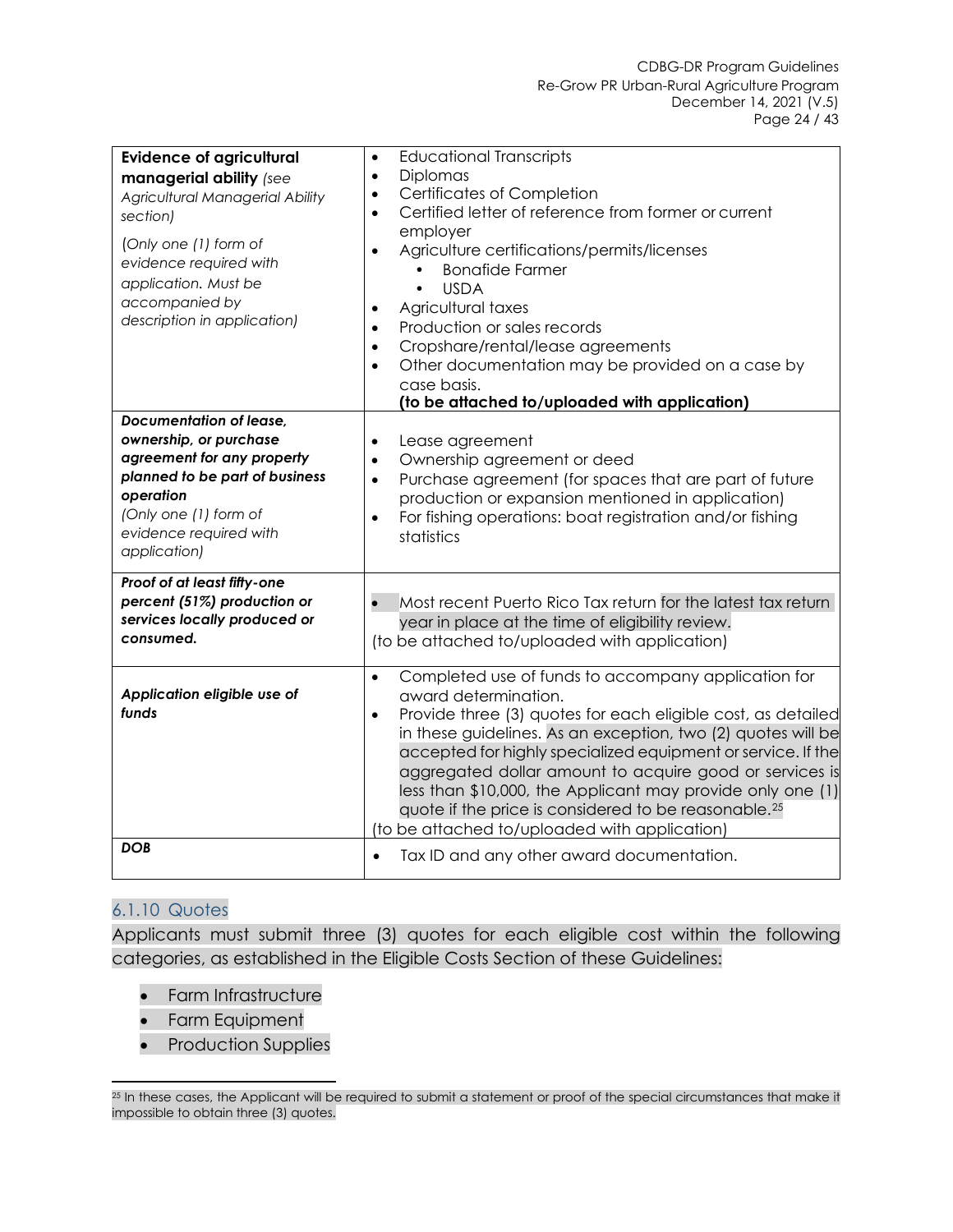- **Land**
- Vehicles
- Agricultural Skill Building Activities
- Farmer Support Services

If an Applicant can demonstrate a special circumstance, meaning the requested equipment is highly specialized and/or it would be impossible to obtain three (3) quotes for, then the applicant may provide proof of the special circumstance and provide only two (2) quotes for each piece of specialized equipment requested instead of three (3). The quotes should be valid in the date they are submitted to the Program.

If the aggregated dollar amount to acquire good or services is less than \$10,000, the Applicant may provide only one (1) quote if the price is considered to be reasonable.

As a general rule, quotes for each eligible cost should contain information about taxes when applicable, if not excluded by local regulations; shipping and transportation costs, if applicable; as well as information about installation requirements and costs if and/or when applicable.

#### <span id="page-23-0"></span>6.1.11 Grant Underwriting

PRDOH follows HUD guidelines as the financial underwriting framework for evaluating the feasibility of project applications. PRDOH recognizes that different levels of review are appropriate to consider differences in the size and scope of a proposed project and, in the case of a microenterprise or other small business, to take into account the differences in the capacity and level of sophistication among businesses of differing sizes. The objectives of the underwriting guidelines are to ensure all award Applicants meet the CDBG Underwriting Criteria of 24 C.F.R. § 570.209(a). As underwriter, the Subrecipient will ensure compliance with the underwriting criteria by assessing:

#### <span id="page-23-1"></span>6.1.12 Table 5: Underwriting Criteria

| <b>HUD Underwriting Guidance</b>                       | <b>Program Underwriting Checks</b>                                                                                                                                                                                                                                                                                                                                   |
|--------------------------------------------------------|----------------------------------------------------------------------------------------------------------------------------------------------------------------------------------------------------------------------------------------------------------------------------------------------------------------------------------------------------------------------|
| That project costs are reasonable                      | Three (3) quotes on eligible costs will be<br>$\bullet$<br>required. As an exception, two (2)<br>quotes will be accepted for highly<br>specialized equipment or service. If the<br>aggregated dollar amount to acquire<br>good or services is less than \$10,000, the<br>Applicant may provide only one (1)<br>quote if the price is considered to be<br>reasonable. |
| That all sources of project financing are<br>committed | If other funding sources are needed,<br>$\bullet$<br>applicant must provide proof of<br>commitment of those funds.                                                                                                                                                                                                                                                   |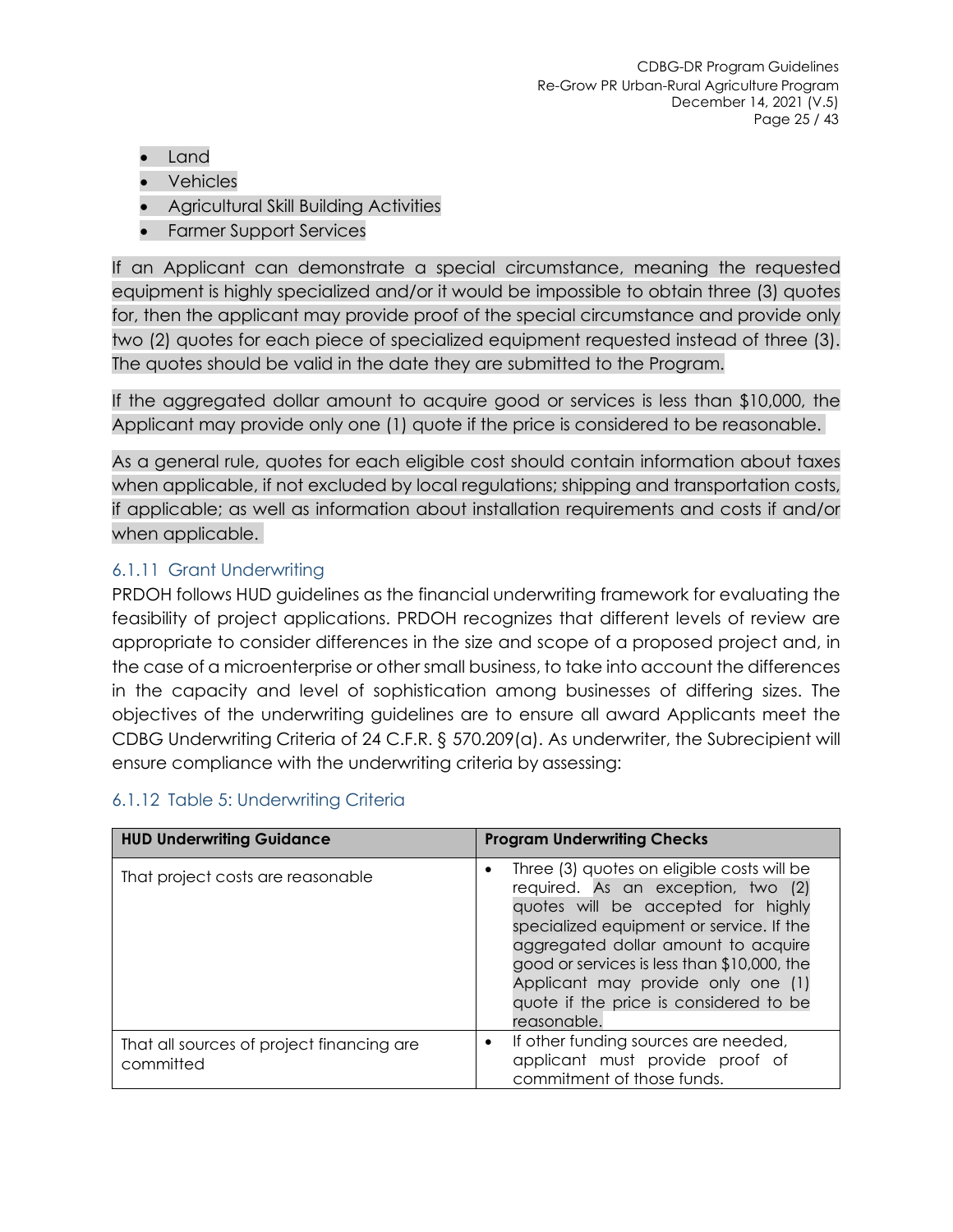| That to the extent practicable, CDBG funds<br>are not substituted for non-Federal financial<br>support                         | DOB analysis will be performed on each<br>$\bullet$<br>applicant.                                                                                                                                                                                                                                                                                                                                                                                |
|--------------------------------------------------------------------------------------------------------------------------------|--------------------------------------------------------------------------------------------------------------------------------------------------------------------------------------------------------------------------------------------------------------------------------------------------------------------------------------------------------------------------------------------------------------------------------------------------|
| That the project is financially feasible                                                                                       | Projected or established income will be<br>cross referenced with market analysis.<br>This will be done through the review of<br>business plans submitted and financial<br>documentation such as tax returns,<br>financial statements, projections, etc.<br>Use of funds are deemed necessary to<br>$\bullet$<br>expand or improve operations based on<br>application descriptions of operational<br>capacity.                                    |
|                                                                                                                                | As a general rule, applicant businesses<br>must meet the break-even point (which<br>is generally the point at which all<br>revenues are equal to all expenses). <sup>26</sup><br>Otherwise, the project's projections and<br>business plans should consider all factors<br>that caused the negative cash flow and<br>provide sources of financing for such<br>negative cash flow, as well as a detailed<br>plan to ensure project's feasibility. |
| That to the extent practicable, the return on<br>the owner's equity investment will not be<br>unreasonably high                | Award amounts will be tiered based on<br>$\bullet$<br>established or projected income as<br>detailed in the Awards Structure section.                                                                                                                                                                                                                                                                                                            |
| That to the extent practicable, CDBG funds<br>are disbursed on a pro rata basis with other<br>finances provided to the project | If other funding sources are needed<br>$\bullet$<br>CDBG funds will be disbursed on a pro<br>rata basis.                                                                                                                                                                                                                                                                                                                                         |

Applicants that fail the underwriting assessment will receive an Underwriting Failed Notice detailing the criteria that was applied by the Program to deny the assistance.

#### <span id="page-24-0"></span>6.1.13 Grant Award Calculation

The Subrecipient will use the information submitted in the application to determine Program eligibility. Once the applicant has been determined to be eligible for an award, the Subrecipient will calculate the amount based on the following awardcalculation:

1. Verify that the requested award amount falls into the correct tier (see Awards Structure Grants section) based on size of existing or planned farm or agricultural business venture.

<span id="page-24-1"></span><sup>&</sup>lt;sup>26</sup> 24 C.F.R. Appendix A to Part 570 – Guidelines and Objectives for Evaluating Project Costs and Financial Requirements. As established in 83 FR 40314, States are required to comply with the underwriting guidelines in Appendix A to 24 C.F.R. part 570 if they are using grant funds to provide assistance to a for-profit entity for an economic development project under section 105(a)(17) of the HCDA.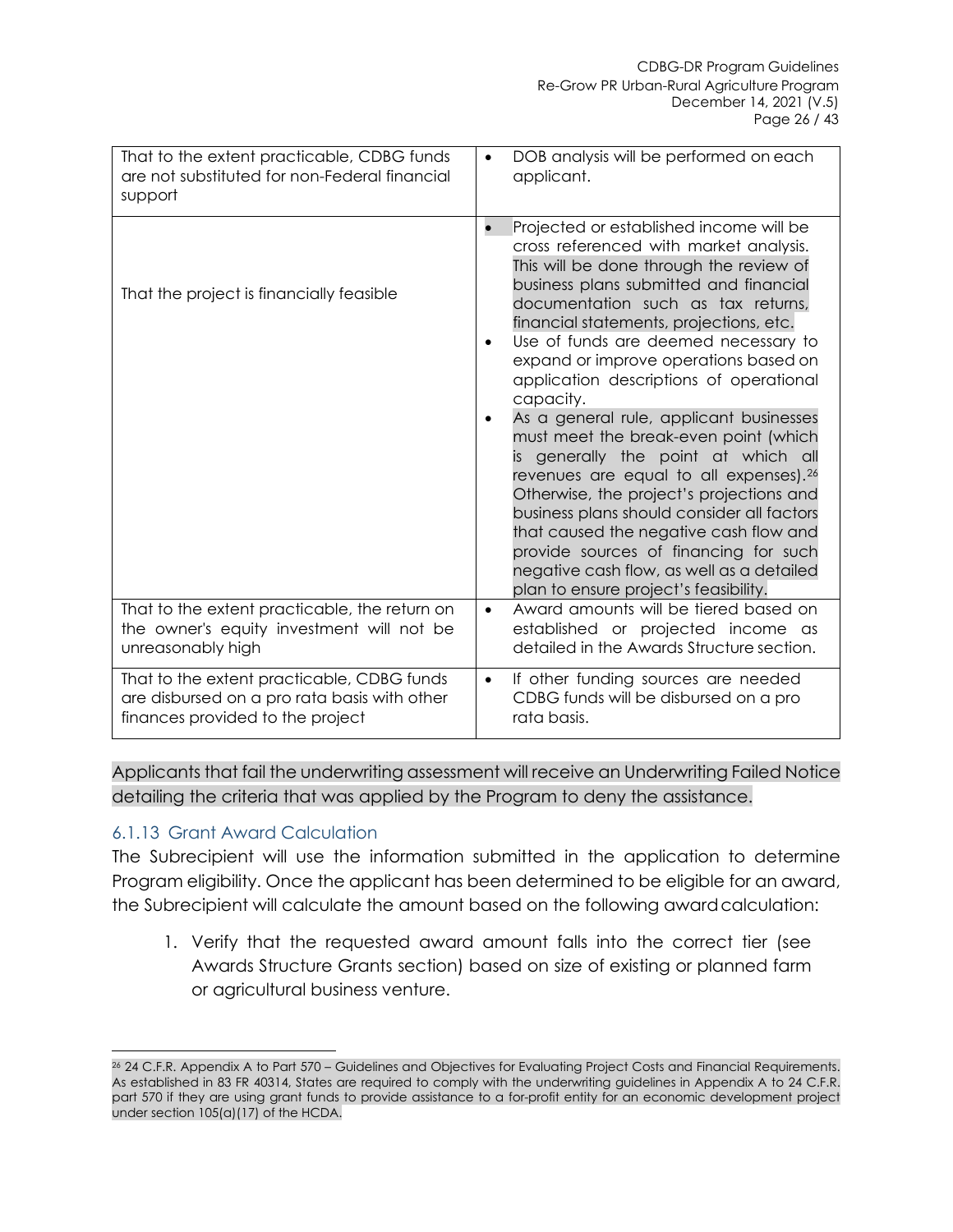- As part of the online grant application, the applicant will submit existing income documentation overview or projections in their business plan which will qualify the applicant for one of the three award tier caps;
- The applicant will also complete an eligible Intended Use of Funds that cannot exceed the cap within the tier they are eligible for;
- Applicants can apply for any award amount up to the cap of the established tier; and
- The total from the Intended Use of Funds is the total amount of the grant application (cannot exceed tier cap).
- 2. Identify all other sources of disaster related funding received by applicant(s).
	- Determine how much of this funding is for the same purpose and will be counted against award (DOB).
- 3. Calculate maximum eligible award (total#1 minus total#2 above).

#### <span id="page-25-0"></span>**6.2 Receipts**

**Six (6) months** after the disbursement of funds is completed, Applicants will be required to provide evidence (receipts) to demonstrate that each purchase of services or goods were made in compliance with the Grant Agreement. To ensure compliance with this requirement, the Program will send a letter every **thirty (30) days** to notify the Applicant that there is an outstanding balance and to encourage receipt submission. Thirty days before the six (6) months period expires, the Program will send a letter to warn the Applicant that the allotted timeframe to provide receipts is approaching. If the Applicant does not provide the receipts after the warning letter, a notice will be issued to notify the Applicant that they are in non-compliance and have **fifteen (15) days** to provide the required documentation or the case will be referred to a recapture process. If the Applicant does not provide the receipts after the non-compliance letter, the case will be referred to said recapture process, as established in the Recapture Section of this Guideline.

If Applicants provide receipts that are not in compliance with the Grant Agreement; are not in their name; or are illegible, the Program will issue an Unsatisfactory Receipts Notification to require the submittal of the correct receipts in **fifteen (15) calendar days**. If the applicant fails to provide the receipts within **fifteen (15) calendar days** from the date of the Unsatisfactory Receipts Notification, the case will be referred to a recapture of funds process.

#### <span id="page-25-1"></span>**6.3 Closeout**

Upon completion of all exhaustion of Recovery Grant funds, the Program applications shall be closed. The closeout of a grant is a process in which the Subrecipient and PRDOH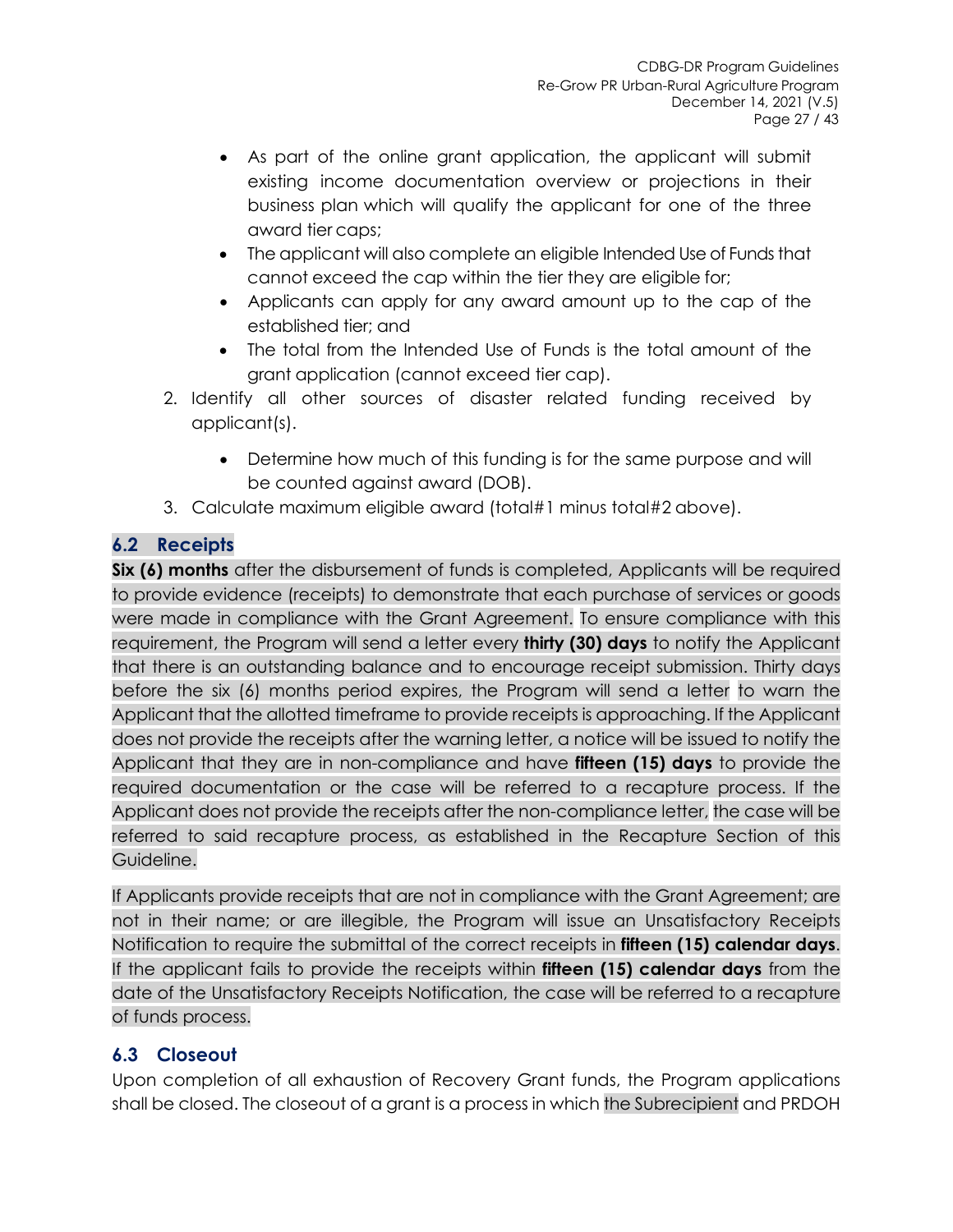determine that all applicable administrative and Program requirements of the applicable Grant Agreement between the Subrecipient and the awarded applicant have been completed. If the Subrecipient determines that all of the funds are expended and the activities are completed, or if the awarded applicant requests initiation of the closeout process, the Subrecipient will proceed with the grant closeout procedure. The Subrecipient will perform a complete review of the application file to ensure all necessary documentation is ready and to ensure that the case is ready for closeout.

General requirements for closeout are as follows:

- All Program forms required throughout the entirety of the application process have been duly completed and executed;
- All eligibility and DOB documentation are found to be in accordance with all requirements of this policy and sufficient to justify the awarded applicant's participation in the Program;
- All activities are eligible, have been completed and met a national objective;
- All grant funds are expended in full and documented according to program requirements;
- All reporting requirements have been completed and submitted;
- All monitoring or audit issues are resolved;
- Environmental clearance, if required, has been obtained for the applicant; and
- Other requirements for closeout, as established in the Grant Agreement between the Subrecipient and the awarded applicant, have been completed.

By signing the Grant Agreement, the awarded applicant agrees to the general and special conditions of the contract and to cooperate with any reviews, including making available records requested by the Subrecipient, PRDOH or any other duly authorized representatives.

Outreach will be made to the awarded applicant, or any other party involved in the event that any additional information is necessary to close-out the case. Once all levels of quality control review are passed, the awarded applicant will receive a Program Final Closeout Notice and their individual case will be placed in a closeout completestatus.

#### <span id="page-26-0"></span>**6.4 Recapture**

Instances may arise where an applicant must return all or part of the awarded funding to the Program. The Program is responsible for recapturing duplicative funds; funds awarded to applicants who become non-compliant, as well as funds from applicants that have been identified as receiving a potential overpayment. All applicant files will be reviewed and reconciled for accuracy to ensure DOB did not occur and that applicants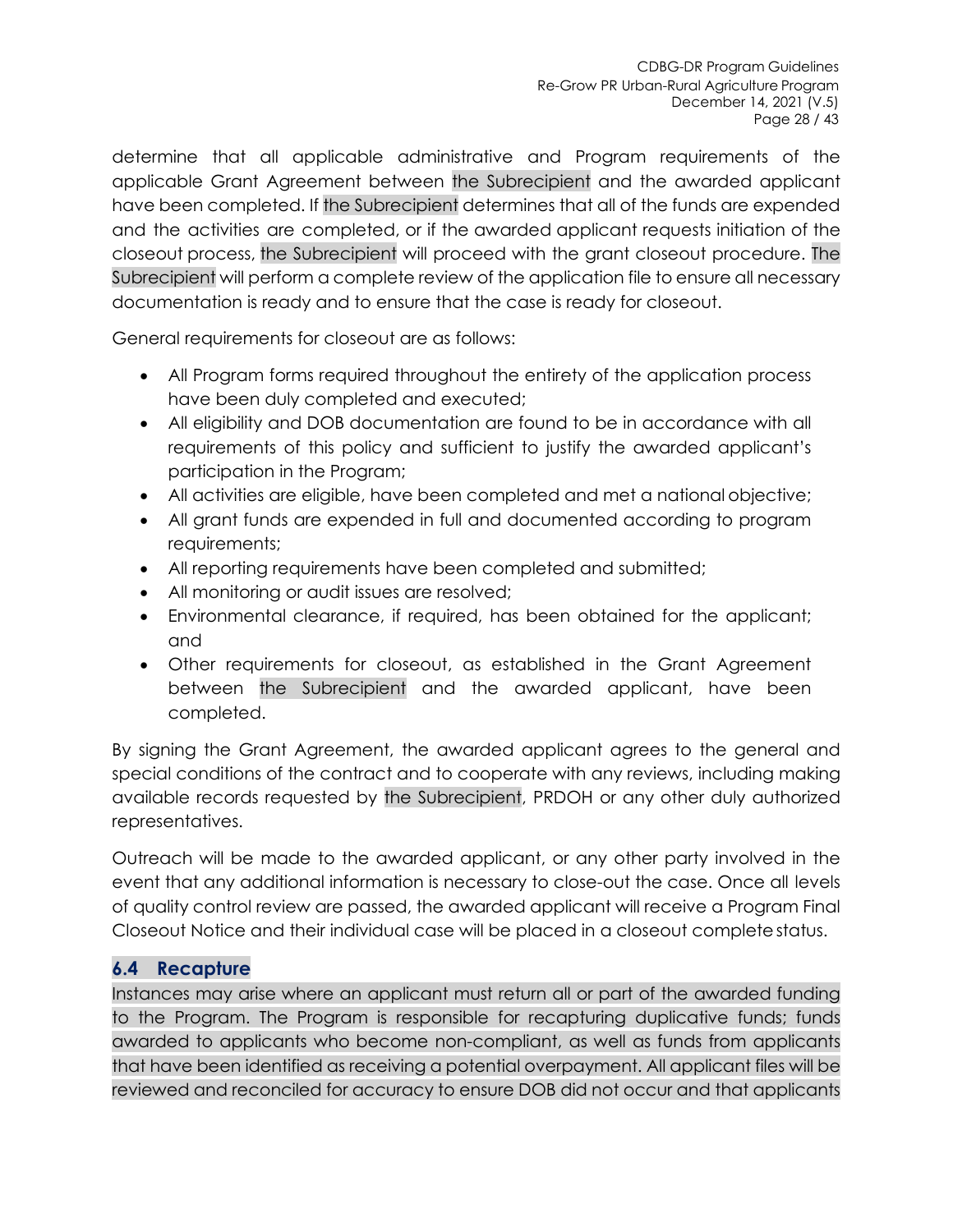are in compliance with Program requirements and federal guidelines. If an applicant has been identified as receiving a potential overpayment, the Program will document the amount and basis for the repayment in writing via a Repayment Notification.

Applicants who disagree with a repayment amount determined by the Program may challenge the determination. See the Program-based Reconsideration and/or Administrative Review section of these Guidelines. If the applicant's request is denied or there is failure on the part of the applicant to contest within the allotted timeframe, the Program will proceed with collecting the repayment amount. If the applicant's request results in a revision of the award amount or eligibility, the applicant will sign a revised Grant Agreement which will outline the requirements related to such changes and the requirements for repaying the remaining overdue amount, if any.

Once it has been determined that the applicant must return funds to the CDBG‐DR grant fund, the applicant must repay their funds in a timely manner. All repayments shall be expected to be repaid in full as one lump sum amount. All funds recovered because of this policy will be tracked in the Disaster Recovery Grant Reporting system (**DRGR**) and returned to the CDBG‐DR account or U.S. Treasury if the CDBG‐DR grant has been closed out.

## <span id="page-27-0"></span>**7 Duplication of Benefits (DOB)**

The Robert T. Stafford Disaster Relief and Emergency Assistance Act (Stafford Act), as amended, 42 U.S.C. § 5121 *et seq*., prohibits any person, business concern, or other entity from receiving Federal funds for any part of such loss as to which they have received financial assistance under any other program, from private insurance, charitable assistance, or any other source. As such, PRDOH must consider disaster recovery aid received by, or available to Program Applicants from any other federal, state, local or other source and determine if any assistance is duplicative. Any assistance determined to be duplicative must be deducted from the Program's calculation of the Applicant's total need prior to awarding assistance.

The duplication of benefits guidance included in Federal Register Vol. 84, No. 119 (June 20, 2019), 84 FR 28836, updates the duplication of benefits guidance issued in Federal Register Vol. 76, No. 221 (November 16, 2011), 76 FR 71060 for CDBG-DR grants received in response to disasters declared between January 1, 2015 and December 31, 2021. As such, the duplication of benefits policy outlined in these guidelines follows the guidance issued in 84 FR 28836.

The Program will verify all possible DOB amounts using third-party data from various agencies. The Program Applicant could also be required to sign and certify a disclosure of possible duplicative assistance for the Program to make a thorough analysis and calculation.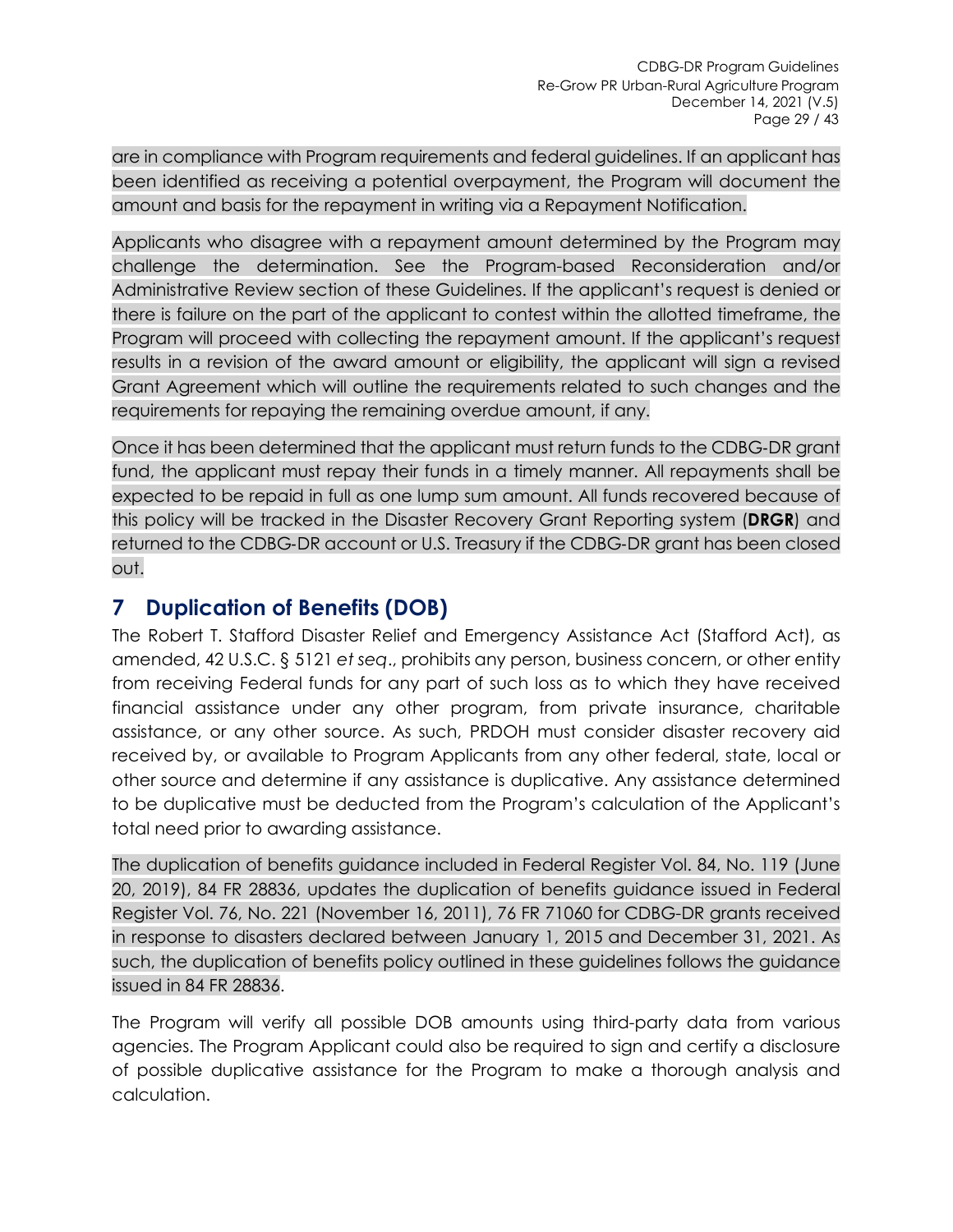The DOB analysis will look into assistance received through a program that was for the same purpose. The potential duplicative assistance listed below will be evaluated further to determine any that was for the same purpose. Not all program assistance through these programs will be duplicative and the analysis will aid in making that determination. Non-duplicative assistance means assistance that was: 1) provided for a different purpose that the Program does not assist; or 2) provided for the same purpose, but a different, allowable use.[27](#page-28-0)

Assistance that could be duplicative for Re-Grow may include but is not limited to:

- USDA programs through the Farm Service Agency, Natural Resource Conservation Service, Forest Service, Rural Development, rural Business Cooperative Service etc. such as:
	- o Conservation Reserve Program (**CRP**);
	- o Emergency Conservation Program (**ECP**);
	- o Noninsured Crop Disaster Assistance Program (**NAP**);
	- o Transportation Cost Payment Program;
	- o Conservation Innovation Grants (**CIG**);
	- o Environmental Quality Incentives Program (**EQIP**);
	- o Emergency Watershed Protection Program (**EWP**); and
	- o Conservation Stewardship Program (**CSP**).
- Small Business Administration (**SBA**) grant or loan program assistance;
- Federal Emergency Management Agency (**FEMA**);
- National Flood Insurance Program (**NFIP**);
- COVID-19 Economic Relief
- Nonprofit or Charitable Funding (Red Cross, United Way, local church, etc.);
- Homeowners or private flood insurance;
- Private foundations:
- Puerto Rican Government, and
- Any other disaster assistance that the Program may need to consider in the future as part of the DOB assessment required by the Stafford Act.

PRDOH's assessment of total need must consider in-kind donations of materials or services that are known to PRDOH at the time it calculates need and makes the award. In-kind donations are non-cash contributions, such as donations of professional services, use of construction equipment, or contributions of building materials. In-kind donations are not "financial assistance" that creates a DOB under the Stafford Act, but they do reduce the amount of CDBG-DR assistance for unmet need because the donated goods or services reduce activity costs.

The Awarded Applicant acknowledges that funds provided through the Program are

<span id="page-28-0"></span><sup>27</sup> 84 FR 28836.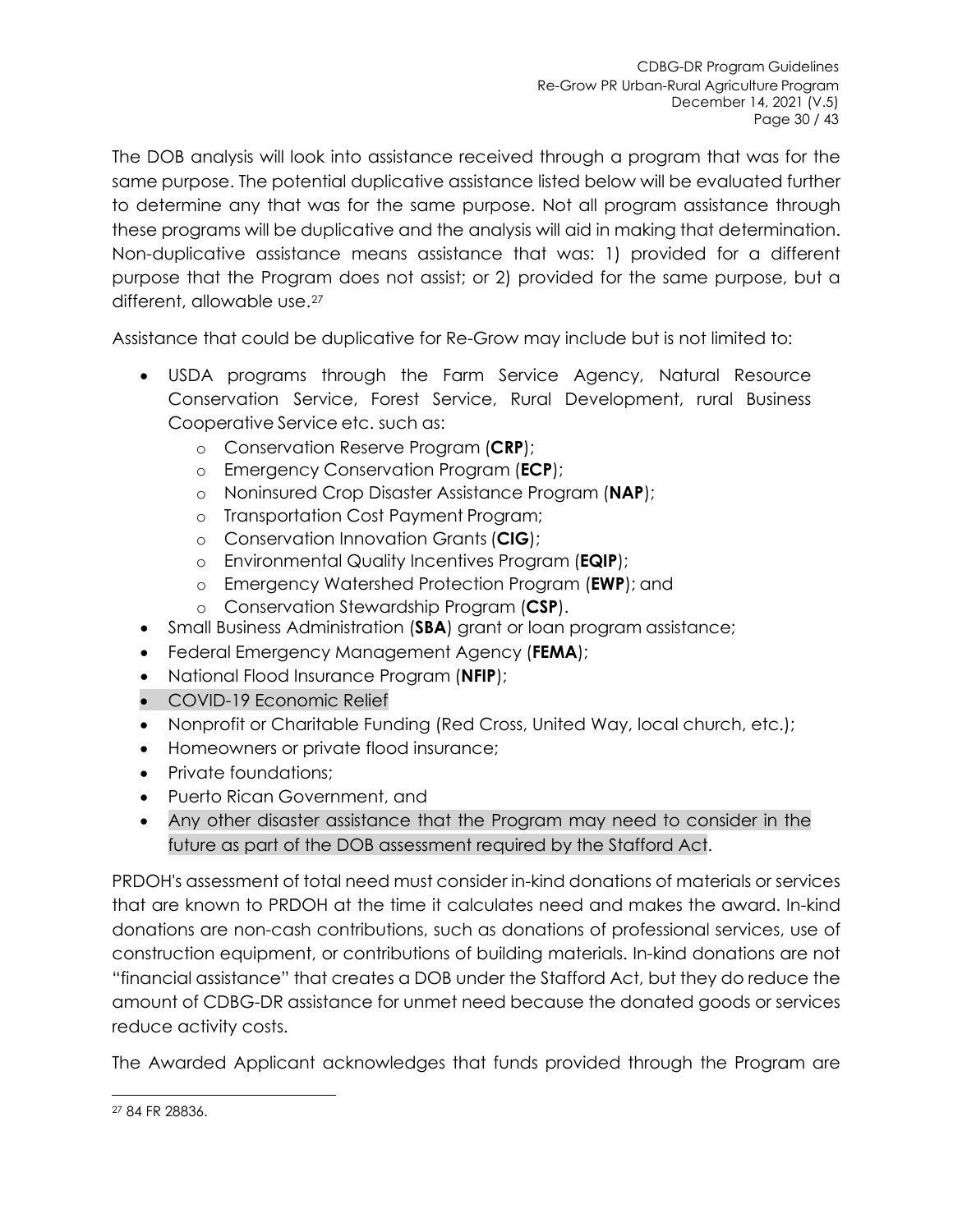Federal funds administered by HUD under the CDBG-DR Program and that all funds provided are subject to audit, disallowance, and repayment. Any disagreement with adverse findings may be challenged and subject to Federal regulation, however, the Awarded Applicant shall promptly return any and all funds which are found to be ineligible, unallowable, unreasonable, a duplication of benefits, or non-compensable, no matter the cause.

#### <span id="page-29-0"></span>**7.1 Declined SBA Loans**

Declined loans are loan amounts offered by a lender, but turned down by the Program Applicant, meaning the Program Applicant never signed the loan documents to receive a loan disbursement. The Bipartisan Budget Act of 2018 (Pub. L. 115–123, approved February 9, 2018) provides that grantees "shall not take into consideration or reduce the amount provided to any applicant for assistance from the grantee where such applicant applied for and was approved, but declined assistance related to such major declared disasters that occurred in 2014, 2015, 2016, and 2017 from the Small Business Administration (SBA)…" Therefore, declined subsidized loans, including SBA loans are not to be included in the calculation of DOB.

#### <span id="page-29-1"></span>**7.2 Cancelled SBA Loans**

Cancelled loans are loan amounts offered by a lender, accepted by the Program Applicant, but for a variety of reasons, all or a portion of the loan amount was not disbursed and is no longer available to the applicant. Undisbursed portions of cancelled SBA loans may be excluded from the calculation of DOB, if it can be documented that the undisbursed portion of an accepted loan is cancelled and no longer available to the Program Applicant. To document that an SBA loan is cancelled, the Program Applicant must provide either: written communication from the lender confirming the loan is cancelled and no longer available to the applicant; or a legally binding agreement between PRDOH and the applicant that indicates the period of availability of the loan has passed and the applicant agrees not to take actions to reinstate the loan or draw any additional undisbursed loan amounts. In addition, PRDOH must notify SBA that the Program Applicant has agreed not to take any actions to reinstate the loan or draw additional amounts.

For more information about DOB, refer to the Duplication of Benefits Policy, available in English and Spanish at [https://cdbg-dr.pr.gov/en/download/duplication-of-benefits](https://cdbg-dr.pr.gov/en/download/duplication-of-benefits-policy/)[policy/](https://cdbg-dr.pr.gov/en/download/duplication-of-benefits-policy/) (English) and [https://cdbg-dr.pr.gov/download/politica-sobre-la-duplicacion](https://cdbg-dr.pr.gov/download/politica-sobre-la-duplicacion-de-beneficios/)[de-beneficios/](https://cdbg-dr.pr.gov/download/politica-sobre-la-duplicacion-de-beneficios/) (Spanish).

## <span id="page-29-2"></span>**8 Environmental Review**

An environmental review is the process of reviewing a project and its potential environmental impacts to determine whether it meets federal, state, and local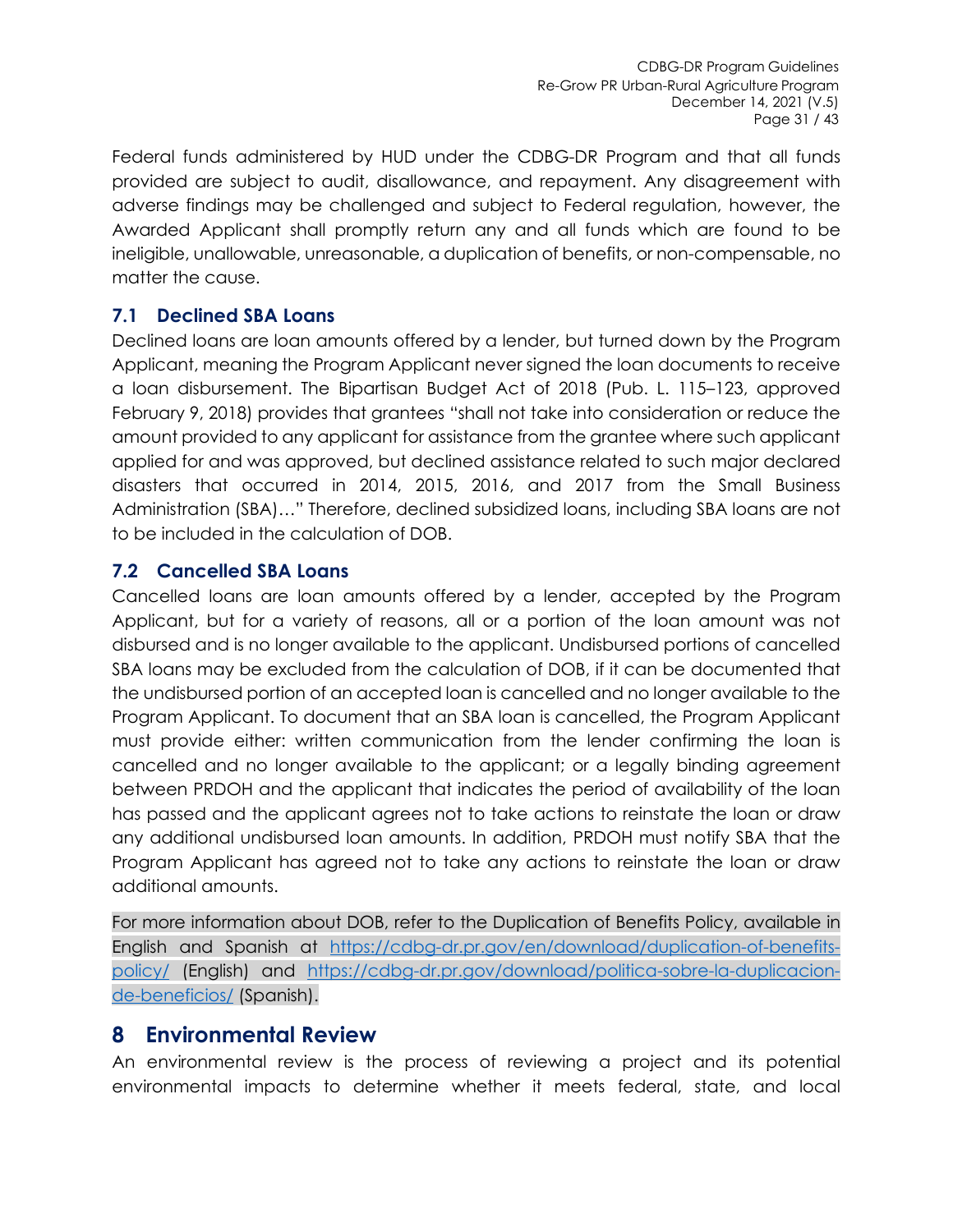environmental standards. Every project undertaken with federal funds, and all activities associated with such project, are subject to the provisions of the National Environmental Policy Act of 1969 (**NEPA**), 42 U.S.C. §4231 *et seq*., as well as to the HUD environmental review regulations at 24 C.F.R. § 58 on Environmental Review Procedures for Entities Assuming HUD Environmental Responsibilities. Therefore, an environmental review process is required for all awards to be issued under the Program to ensure that the proposed activities do not negatively impact the surrounding environment and that the property itself will not have an adverse environmental or health effect on end users. Specifically, 24 C.F.R. § 58.22 prohibits the commitment or spending of federal or non-federal funds on any activity that could have an adverse environmental impact or limit the choice of reasonable alternatives prior to completion of an environmental review. Environmental clearance must be obtained for each project prior to the commitment of federal or nonfederal funds. A violation of this requirement may jeopardize federal funding for the Program and disallow all costs that were incurred before completion of the environmental review.

All Program awards must have documentation that they comply with NEPA and other environmental requirements. Therefore, all projects shall have an Environmental Review Record (**ERR**), as required by NEPA and related laws. The ERR for the projects shall set forth: (a) the existence of negative impacts on a site; (b) the means to mitigate negative impacts; (c) alternatives to the project (if needed); and (d) the rejection of the proposed activities if all other options fail and it becomes the most prudent action totake.

#### <span id="page-30-0"></span>**8.1 Environmental Level of Review**

To conduct the appropriate level of environmental review, the Re-Grow Program will determine the environmental classification of the project. The term "project" may be defined as an activity or group of activities geographically, functionally, or integrally related, regardless of funding source, to be undertaken by the Program in whole or in part to accomplish a specific objective. There are two major classifications of environmental review for projects in the Re-Grow Program:

- Exempt Activities [24 C.F.R. § 58.34(a)(10)]: Those activities which are highly unlikely to have any direct impact on the environment.
- Categorically Excluded Activities (24 C.F.R. § 58.35): Those activities that may have an impact to the environment, but not to the extent that an Environmental Assessment under NEPA or Environmental Impact Statement is required. There are two types of Categorically Excluded Activities, as follows:
	- o Categorically Excluded Not Subject to 24 C.F.R. § 58.5: Includes those activities included under 24 C.F.R. § 58.35 (b) and require environmental checks for the items listed at 24 C.F.R. § 58.6. For activities under this classification, no public notice or request for release of funds is required to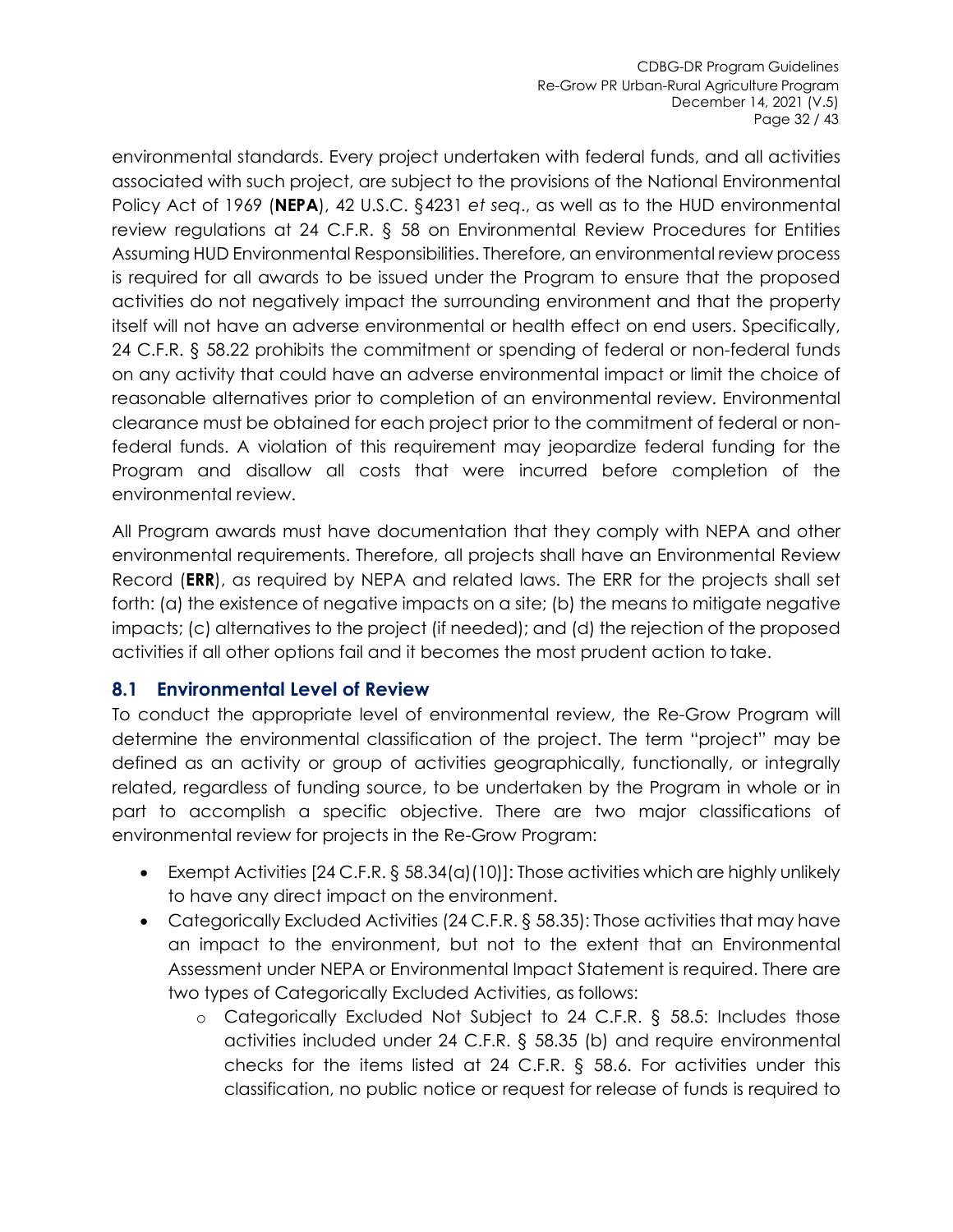use grant funds.

- o Categorically Excluded Subject to 24 C.F.R. § 58.5: Refers to those activities included under 24 C.F.R. § 58.35 (a) and require environmental checks for the items listed at 24 C.F.R. § 58.5 and 24 C.F.R. § 58.6. If any environmental items are identified as potentially impacting (such as floodplains), a Request for Release of Funds (including publication of Notice of Intent) is required.
- Activities Requiring an Environmental Assessment: These are activities which are neither exempt nor categorically excluded and, therefore, will require an Environmental Assessment documenting compliance with NEPA, HUD, and with the environmental requirements of other applicable federal laws. Once the Environmental Review has been completed and any comments addressed appropriately, the project may be found to not constitute an action that significantly affects the quality of the human environment and, therefore, does not require the preparation of an Environmental Impact Statement; or the project constitutes an action that significantly affects the quality of the human environment and, therefore, requires the preparation of an Environmental Impact Statement.<sup>[28](#page-31-1)</sup>

The level of environmental review for the Re-Grow Program will be determined on a caseby-case basis, considering the particularities of each project presented by the Applicants and how they conform to the requirements of exempt and categorically excluded activities as listed above. This will include considerations whether or what type of activities are included, if any, among other factors. Environmental clearance must be obtained for each project prior to the commitment of federal or non-federal funds.

## <span id="page-31-0"></span>**9 Non-responsive Applicants**

The Program will make reasonable attempts to contact Applicants to schedule meetings, collect documentation, or obtain other information necessary during any steps in the process. If the Program has made **five (5) consecutive unsuccessful attempts** to contact an Applicant with no follow up contact from them, the applicant will be sent a Non-Responsive Notice. Contact attempts should be made using different methods of communication and at different times of the day/week. The Non-Responsive Notification provides contact information for the Program, advises the applicant of the next steps in the application process and notifies the Applicant that they must contact the Program within **fourteen (14) calendar days** of the date of the letter. If the Applicant fails to

<span id="page-31-1"></span><sup>28</sup> If it is determined that the action does not significantly affect the quality of the environment, then the Program will post a public notice called a Combined/Concurrent Notice of Finding of No Significant Impact (FONSI) and Notice of Intent to Request Release of Funds (NOI/RROF). The NOI/RROF Environmental Certification must be submitted to HUD no sooner than fifteen (15) days after publishing the combined/concurrent notice (NOI/RROF) and FONSI and HUD will hold the Release of Funds for a fifteen (15) day period to allow for public comment on the RROF. If no comments are received during this time, HUD will send a signed Authorization to Use Grant Funds and the project may proceed.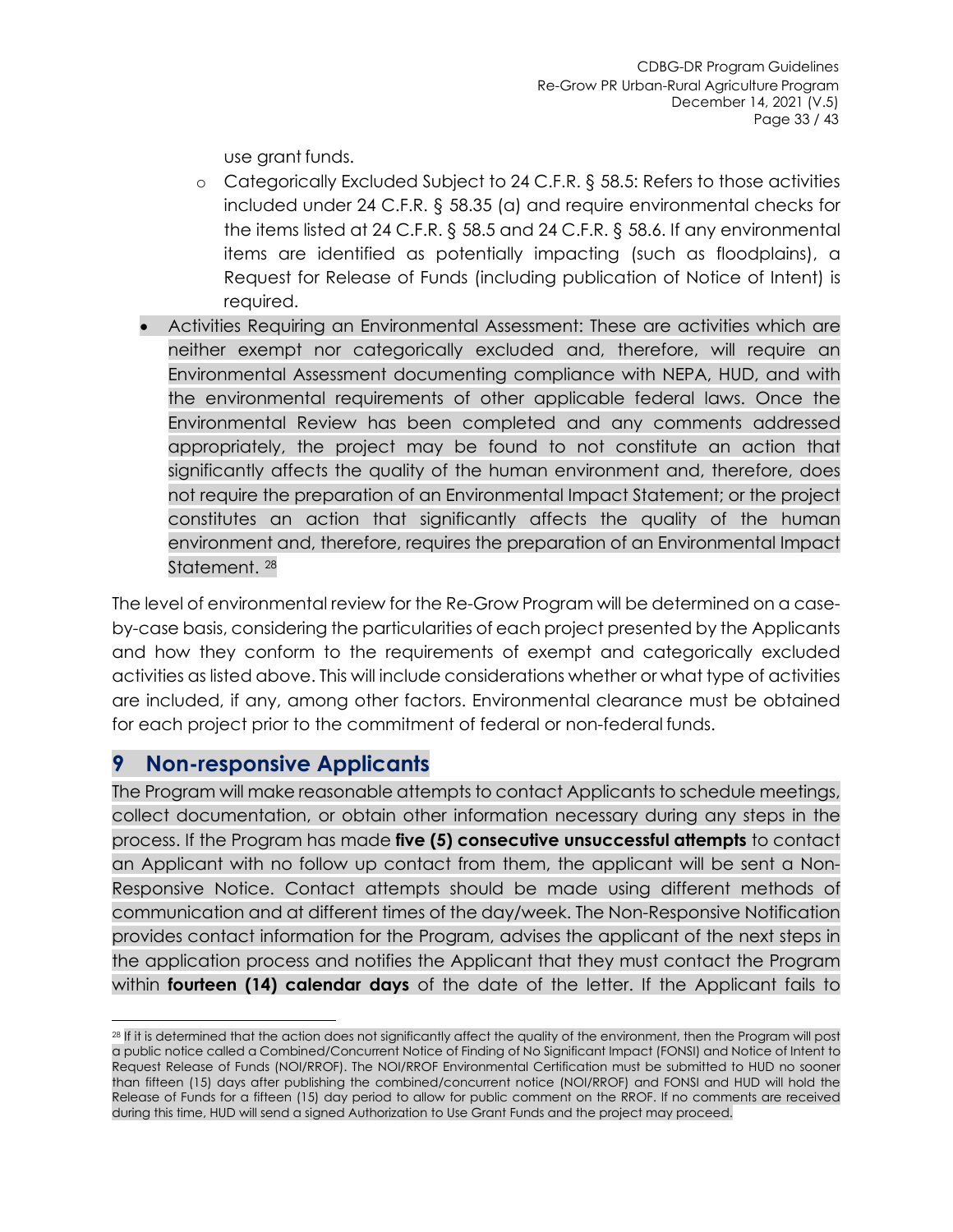contact the Program within the **fourteen (14) calendar days allowed**, a Non-responsive Confirmation Notice will be sent by the Program and the application will be placed in an "inactive" status at which time the Applicant will receive an Inactive Application Notice. The Applicant will have up to **six (6) months** from the date of the Inactive Application Notice to contact the Program to re-activate their application. Failure to contact the Program within **six (6) months** from the date of the Inactive Application Notice will result in closure of the application due to the non-responsiveness of the Applicant.

Likewise, the Program will make reasonable attempts to collect missing documentation and/or information. When it is determined that an Applicant must submit additional documentation or information, they will be sent a Missing Documents Notification requesting them to provide missing information. Applicants will be allowed up to **thirty (30) calendar days** from the date of the written notification to provide missing information or documentation to fulfill the request. If the Applicant fails to provide the missing documents within the **thirty (30) calendar days** allowed, a Missing Documents Confirmation Notification will be sent to the Applicant and the application will be placed in an "inactive" status.

## <span id="page-32-0"></span>**10 Voluntary Withdrawal**

An Applicant may request to withdraw from the Program at any time before disbursement of funds begins. The voluntary withdrawal process will be followed in the event an Applicant requests to withdraw from the Program. To withdraw, the Business Applicant will notify the Subrecipient of the Program, in writing, of its desire to withdraw from the Program, who will then provide a Voluntary Withdrawal Notice to the Applicant. The Applicant or Applicants may withdraw from the Program using an electronic method. Upon completion of the withdrawal request, **fifteen (15) calendar days** after the Voluntary Withdrawal Notice, a Withdrawal Confirmation Notification will be sent to the Applicant and the application status will be updated to "Withdrawn."

If the Applicant has received a disbursement of funds, they will not be able to withdraw from the Program and they will be notified through a Voluntary Withdrawal Denial Notification. Applicants who receive a Voluntary Withdrawal Denial Notification are required to comply with Program requirements until Expenditure Review and all the Closeout steps have been completed. Failure to comply with Program requirements will result in the Applicant being referred to a recapture process as established in the Recapture Section of these Guidelines.

## <span id="page-32-1"></span>**11 Monitoring**

HUD requires PRDOH, as the Grantee, to monitor progress of all Subrecipients and Partners to ensure compliance with applicable Federal Requirements and to determine if performance expectations are being achieved. Monitoring is not limited to a one-time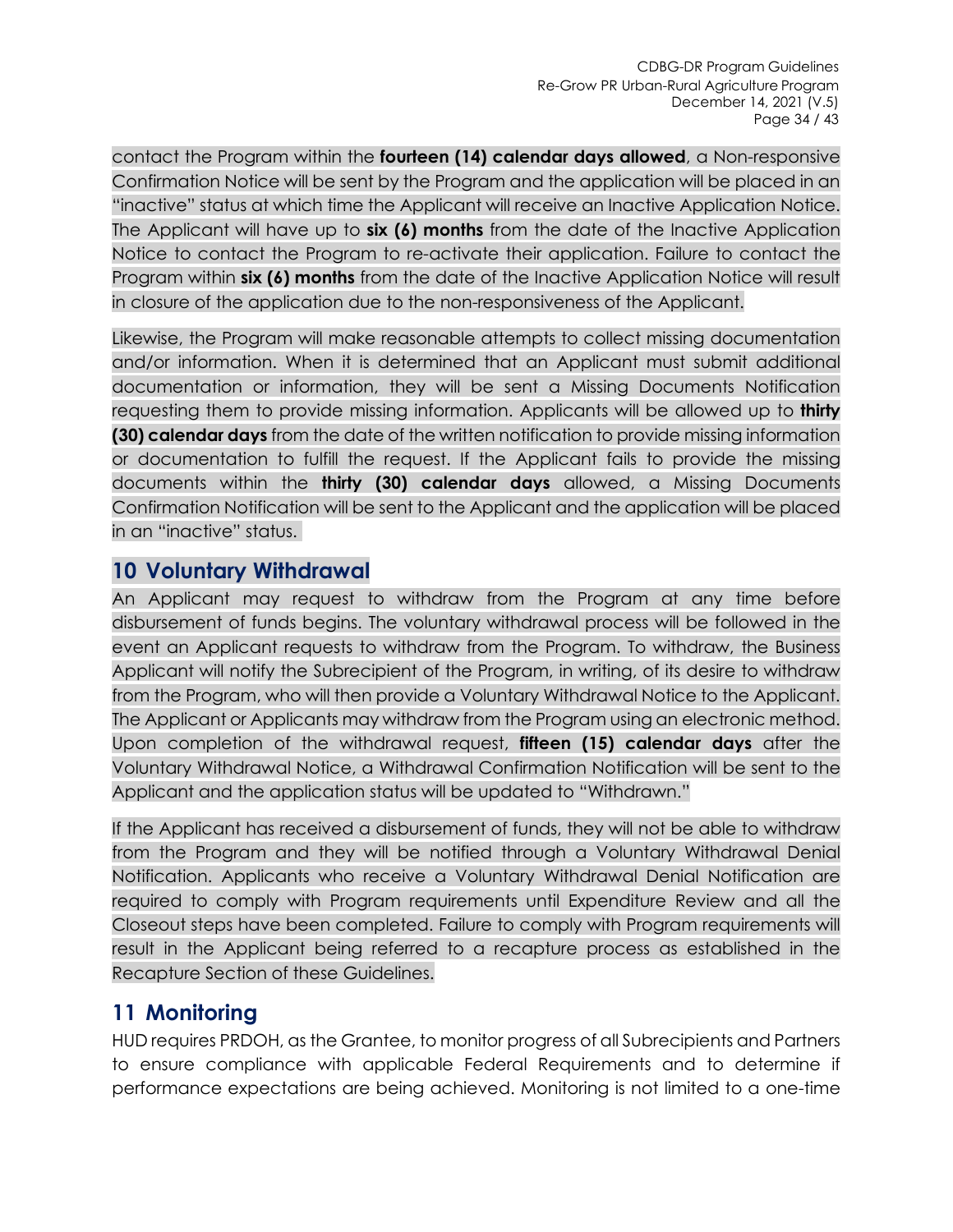event but is rather an ongoing process that assesses the quality of CDBG-DR funded program performance over the life of the Subrecipient Agreement and involves continuous communication and evaluation. To meet this requirement, Subrecipients will provide PRDOH a Monthly Progress Report on the implementation of the Program on a monthly basis.

Subrecipients will report to PRDOH as stipulated in each CDBG-DR Agreement. All information reported will be available, as part of PRDOH's Quarterly Performance Reports (**QPRs**) in English and Spanish on the CDBG-DR website at [https://www.cdbg](https://www.cdbg-dr.pr.gov/en/reports/)[dr.pr.gov/en/reports/](https://www.cdbg-dr.pr.gov/en/reports/) and [https://www.cdbg-dr.pr.gov/reportes/.](https://www.cdbg-dr.pr.gov/reportes/)

## <span id="page-33-0"></span>**12 Program-Based Reconsideration and/or Administrative Review**

Applicants of the Program may contest any determinations or denials based on Program policy. However, an Applicant may not challenge a federal statutory requirement. Applicants have the right to request a Program-based Reconsideration with the Program or request an Administrative Review directly with PRDOH, as stated below. If the Applicant fails to contest a determination within the time allotted, the inaction will be deemed as an acceptance of the determination.

#### <span id="page-33-1"></span>**12.1 Program-based Reconsideration Request**

Applicants who wish to contest a Program determination may file a Program-based Reconsideration Request directly with the Program by submitting a written Request, via electronic or postal mail, within **twenty (20) calendar days** from the date a copy of the notice was filed in the record of the agency. Provided, that if the date on which the copy of the notice is filed in the records of the agency differs from the mailing date (postal or electronic) of said notice, the aforementioned **twenty (20) calendar day-term** shall be calculated from the mailing date (postal or electronic). Notices distributed via electronic communication shall be considered valid. In the event a notification is sent via postal and electronic mail, the notification date will be the one sent beforehand. Program notices will include the electronic and postal information where these will be received, as these may vary.

Applicants who file a Program-based Reconsideration Request are encouraged to provide individual facts or circumstances, as well as supporting documents to justify their petition. In the Reconsideration Request process, the Program will only review facts and information already included in an Applicant's file, unless the Applicant submits new documentation. The Program has the discretion to accept or reject new documentation based upon its relevance to the Program-based Reconsideration Request.

The Program will review and address the Reconsideration Request within **fifteen (15) calendar days** of its receipt. Applicants will be notified of the reconsideration determination via a Reconsideration Request Approved or a Reconsideration Request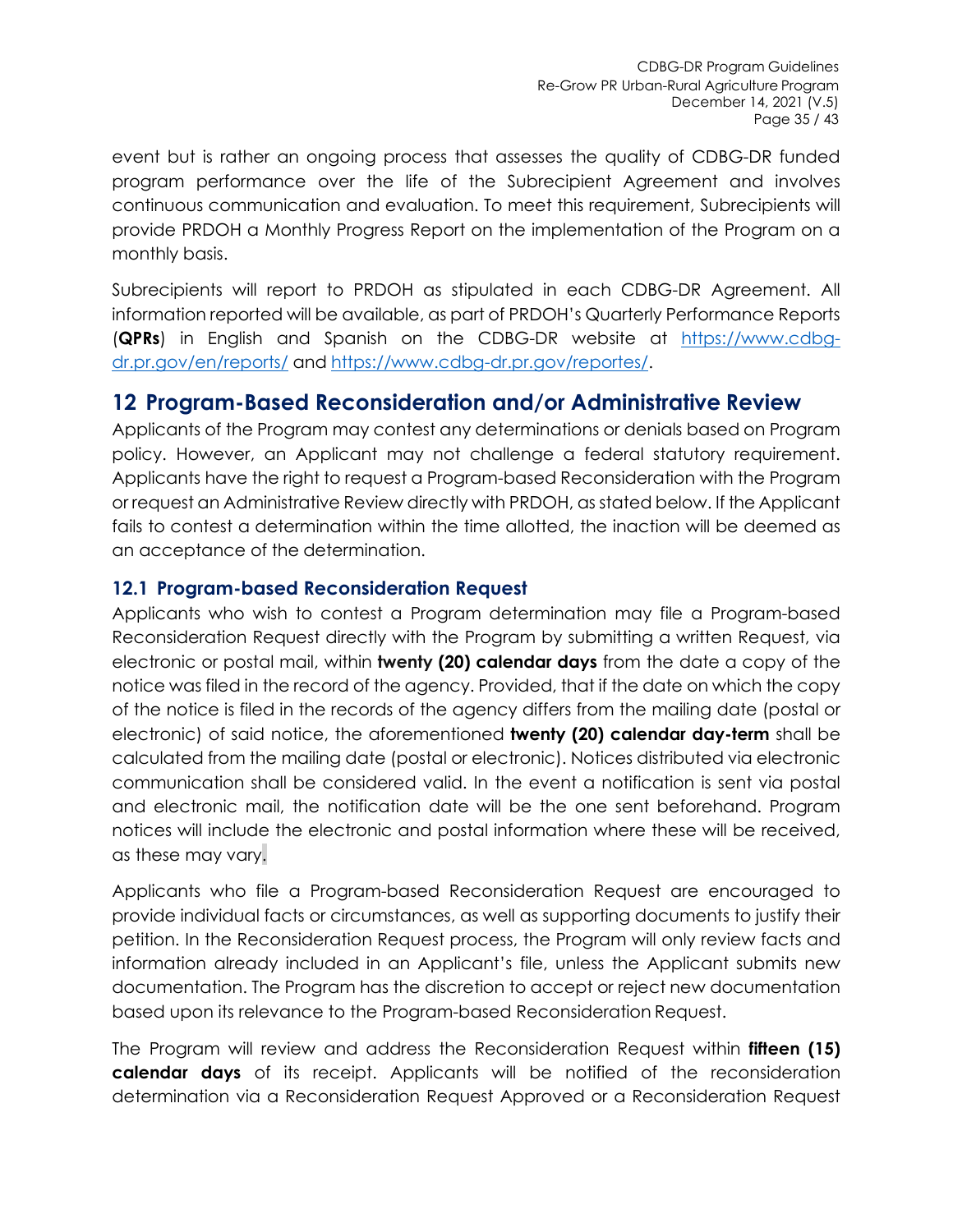Denied notification.

Filing a Program-based Reconsideration Request does not substitute, negate, or preclude any legal right that an Applicant has to challenge a determination made by the Program. Therefore, Applicants who believe the initial determination of the Program to be erroneous, may submit, at their discretion, either a Program-based Reconsideration Request or a petition for review of the decision made by the Program by filing an Administrative Review Request at the PRDOH in accordance with Regulation Number 4953, of August 19, 1993, which regulates the Formal Adjudication Process for the PRDOH and its Adjunct Agencies (Regulation 4953)<sup>[29](#page-34-3)</sup>.

#### <span id="page-34-0"></span>**12.2 Administrative Review Request**

If an Applicant disagrees with a Program determination, or with the Reconsideration Request Denial determination, said party may file directly to PRDOH, as grantee, an Administrative Review Request in accordance with the aforementioned Regulation 4953. The Applicant must submit such request, in writing, within **twenty (20) calendar days** from the date a copy of the Program determination or a Reconsideration Request Denial determination notice was filed in the record of the agency. Provided, that if the date on which the copy of the notice is filed in the records of the agency differs from themailing date (postal or electronic), the aforementioned **twenty (20) calendar day-term** shall be calculated from the mailing date (postal or electronic). Notices distributed via electronic communication shall be considered valid. In the event a notification is sent via postal and electronic mail, the notification date will be one sent beforehand. Submit request via e-mail to: [LegalCDBG@vivienda.pr.gov;](mailto:LegalCDBG@vivienda.pr.gov) via postal mail to: CDBG-DR Legal Division, P.O. Box 21365, San Juan, PR 00928-1365; or in person at PRDOH's Headquarters at: CDBG-DR Legal Division, 606 Barbosa Avenue, Juan C. Cordero Davila Building, Río Piedras, P.R. 00918.

If the Applicant disagrees with any **final** written determination on an Administrative Review Request notified by PRDOH after completing the Administrative Adjudicative Procedure, said party may file a Judicial Review petition before the Court of Appeals of Puerto Rico within **thirty (30) days** after a copy of the notice has been filed. See Act No. 201-2003, as amended, known as the Judiciary Act of the Commonwealth of Puerto Rico of 2003, 4 LPRA § 24 *et seq.*, and section 4.2 of Act 38-2017, as amended, known as the Uniform Administrative Procedures Act of the Government of Puerto Rico, 3 LPRA § 9672.

## <span id="page-34-1"></span>**13 General Provisions**

#### <span id="page-34-2"></span>**13.1 Program Guidelines Scope**

This document sets fort the policy governing the Program. These program guidelines are

<span id="page-34-3"></span><sup>29</sup> For more details, you can access Regulation 4953 (in Spanish) at: [https://www.vivienda.pr.gov/wp](https://www.vivienda.pr.gov/wp-content/uploads/2015/09/4953-Reglamenta-los-procedimientos-de-adjudicacion-formal.pdf)[content/uploads/2015/09/4953-Reglamenta-los-procedimientos-de-adjudicacion-formal.pdf](https://www.vivienda.pr.gov/wp-content/uploads/2015/09/4953-Reglamenta-los-procedimientos-de-adjudicacion-formal.pdf)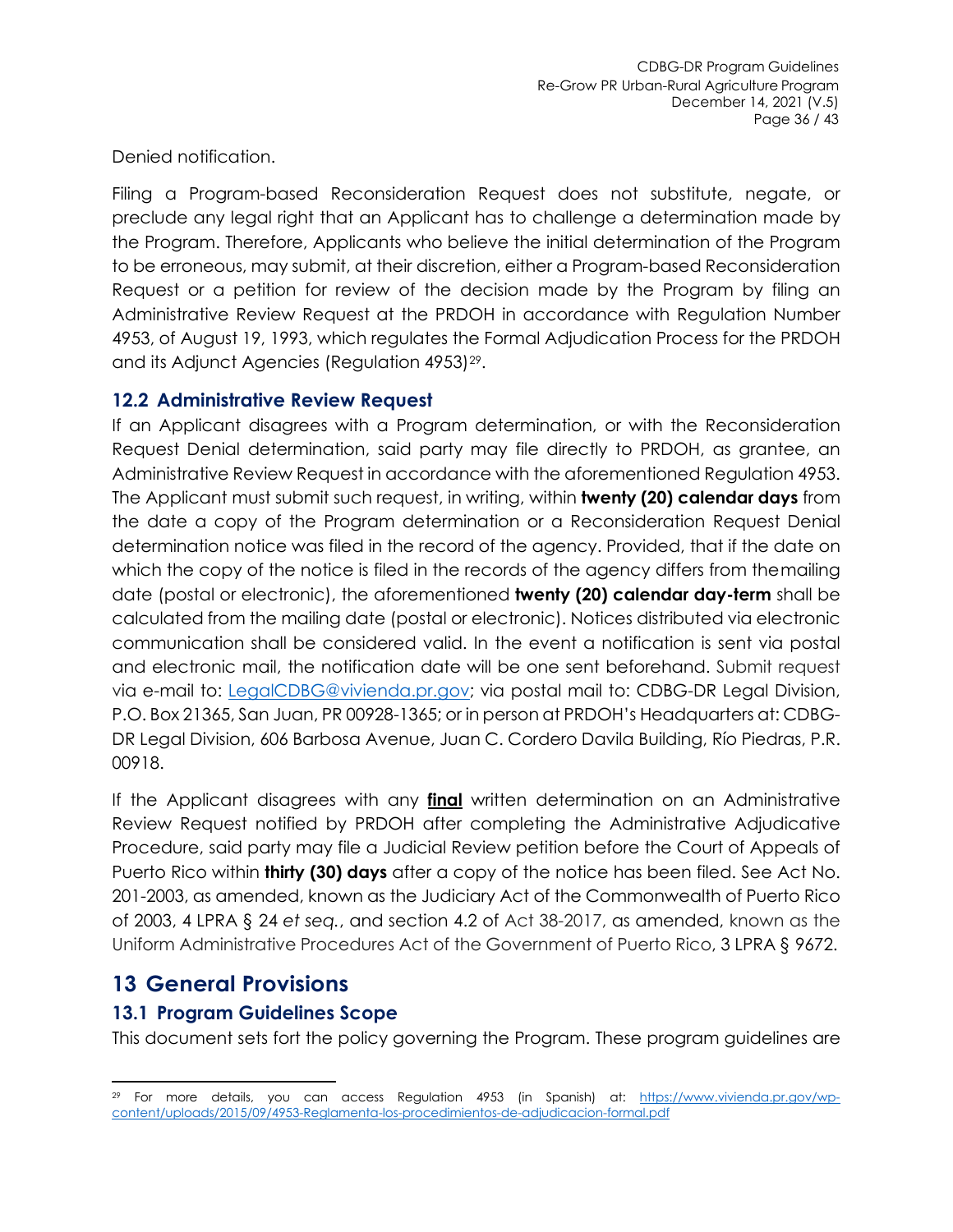intended to aid and provide program activity guidance in Program implementation and closeout and should not be construed as exhaustive instructions. All Program activities must comply with the policies herby stated. In addition, all Program staff must adhere to established program procedures and all federal and state laws and regulations in effect, as applicable, in the execution of Program activities.

However, PRDOH reserves the faculty to authorize, in its sole discretion, the granting of Program benefits to any Applicant, only when exceptional circumstances, not contemplated in these guidelines, justify it. Such faculty will be exercised on a case by case basis in compliance with local, state and federal requirements. PRDOH is in noway obligated to grant the Program benefits in said cases.

#### <span id="page-35-0"></span>**13.2 Program Guidelines Amendments**

PRDOH reserves the right to modify the policies established in these guidelines if the program guidelines, as written, do not reflect the intended policy or cause procedures to be impracticable, among any other circumstances. If an amended version of these guidelines is approved, the amended version fully supersedes all other previous versions and should be used as the basis for the evaluation of all situations encountered in the implementation and/or continuance of the Program from the date of its issuance, that is, the date that appears on the cover of these guidelines. Each version of the program guidelines will contain a detailed version control log that outlines any substantive amendment, inclusions and/or changes.

#### <span id="page-35-1"></span>**13.3 Disaster Impacted Areas**

As described in the initial Action Plan, and its amendments, the Government of Puerto Rico will use CDBG-DR funds solely for necessary expenses related to disaster relief, longterm recovery, restoration of housing, infrastructure, and economic revitalization in the impacted and distressed areas in Puerto Rico as identified in disaster declaration numbers DR-4336 and 4339. Through the Federal Register Vol. 83, No. 157 (August 14, 2018), 83 FR 40314, HUD identified that, for Puerto Rico, all components of the Island are considered "most impacted and distressed" areas. Therefore, these guidelines apply to all 78 municipalities of Puerto Rico.

#### <span id="page-35-2"></span>**13.4 Extension of Deadlines**

The Program could extend deadlines on a case-by-case basis. The Program may decline to extend a deadline if such extension will jeopardize the Program's completion schedule or the schedule of an individual construction project. The aforementioned strictly applies to program deadlines or established program terms. Under no circumstance(s) does the faculty to extend deadlines apply to the established terms of time in any applicable federal or state law or regulation, or to the terms of times established in these guidelines to request a Program-based Reconsideration, administrative review and/or judicial review.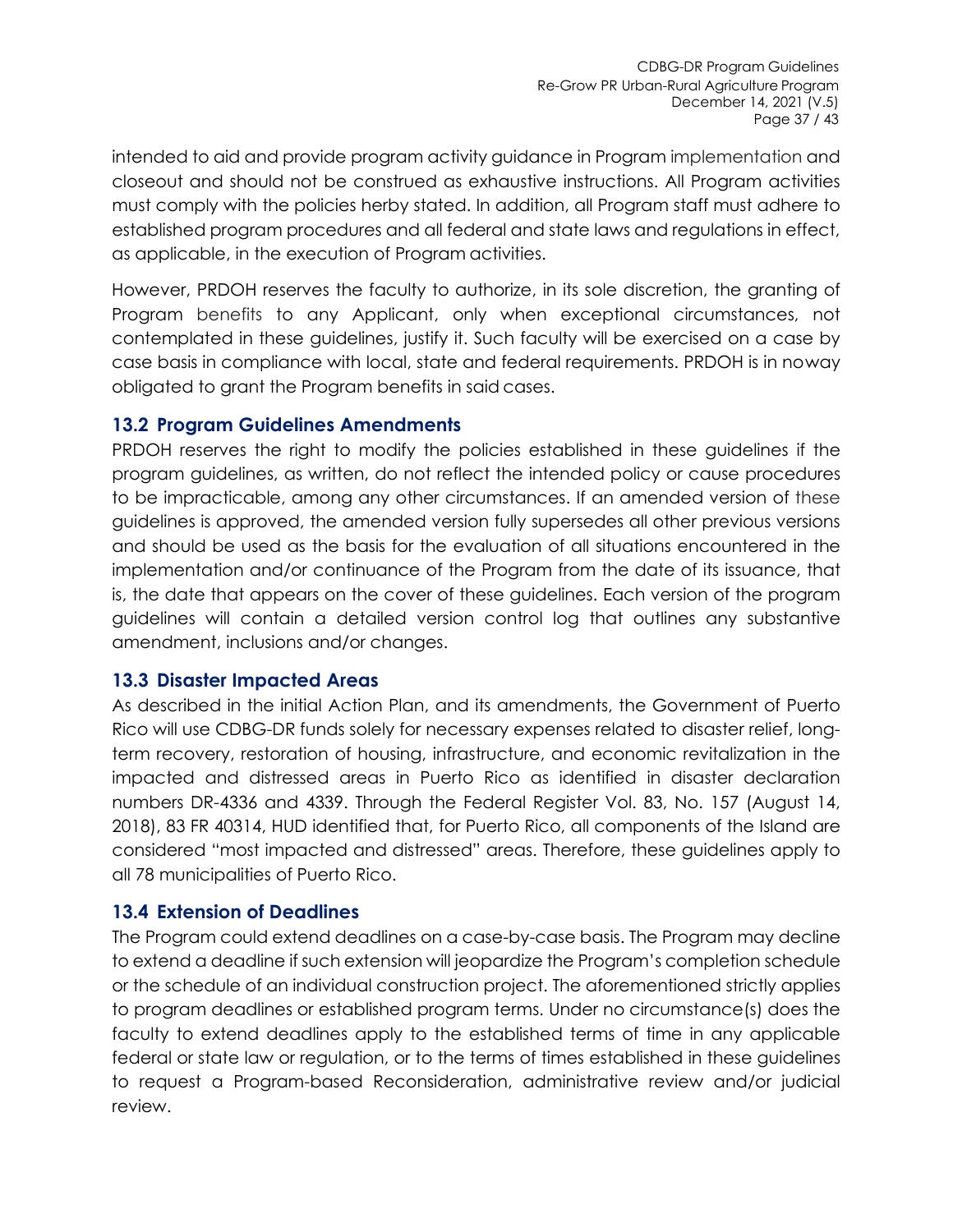#### <span id="page-36-0"></span>**13.5 Established Periods of Time**

Unless otherwise specified, all established periods of time addressed in this and all CDBG-DR Program Guidelines will be considered calendar days. On this matter, PRDOH, as grantee, will follow Rule 68.1 of the Rules of Civil Procedure of Puerto Rico, 32 LPRA Ap. V, R. 68.1.

#### <span id="page-36-1"></span>**13.6 Written Notifications**

All determinations made by the Program will be notified in writing. If an applicant believes that any determination was made without being written, the applicant may request that such decision be made in writing and duly substantiated.

#### <span id="page-36-2"></span>**13.7 Conflict of Interest**

As stated in the Federal Register Vol. 83, No. 28 (February 9, 2018), 83 FR 5844, Federal regulations require that State grantees, in the direct Grant administration and means of carrying out eligible activities, be responsible with program administrative requirements, including those established in 24 C.F.R. §570.489(h) related to conflicts of interest.

Several federal and state conflict of interest laws can govern CDBG-DR assisted activities. Therefore, PRDOH has enacted the Conflict of Interest Policy and Standards of Conduct Policy (**COI Policy**) in conformity with the following applicable federal and state regulations:

- 1. HUD conflict of interest regulations, 24 C.F.R. §570.611;
- 2. The Uniform Administrative Requirements, Cost Principles, and Audit Requirements for Federal Awards, 2 C.F.R. Part 200 at § 200.112 and §200.318  $(C)(1);$
- 3. Puerto Rico Department of Housing Organic Act, Act 97 of June 10, 1972, as amended, 3 L.P.R.A. § 441 et seq.;
- 4. The Anti-Corruption Code for the New Puerto Rico, Act No. 2-2018, as amended; 3 LPRA § 1881 et seq.; and
- 5. The Puerto Rico Government Ethics Office Organic Act, Act 1-2012, as amended. 3 LPRA § 1854 *et seq*.

The COI Policy outlines PRDOH's responsibility, in its role as grantee, to identify, evaluate, disclose and manage apparent, potential or actual conflicts of interest related to CDBG-DR funded projects, activities and/or operations. COI Policy is intended to serve as guidance for the identification of apparent, potential or actual conflicts of interest in all CDBG-DR assisted activities and/or operations. In accordance with 24 C.F.R. § 570.489, the COI Policy also includes standards of conduct governing employees engaged in the award or administration of contracts.

As defined in the COI Policy, a conflict of interest is a situation in which any person who is a public servant, employee, agent, consultant, officer, or elected official or appointed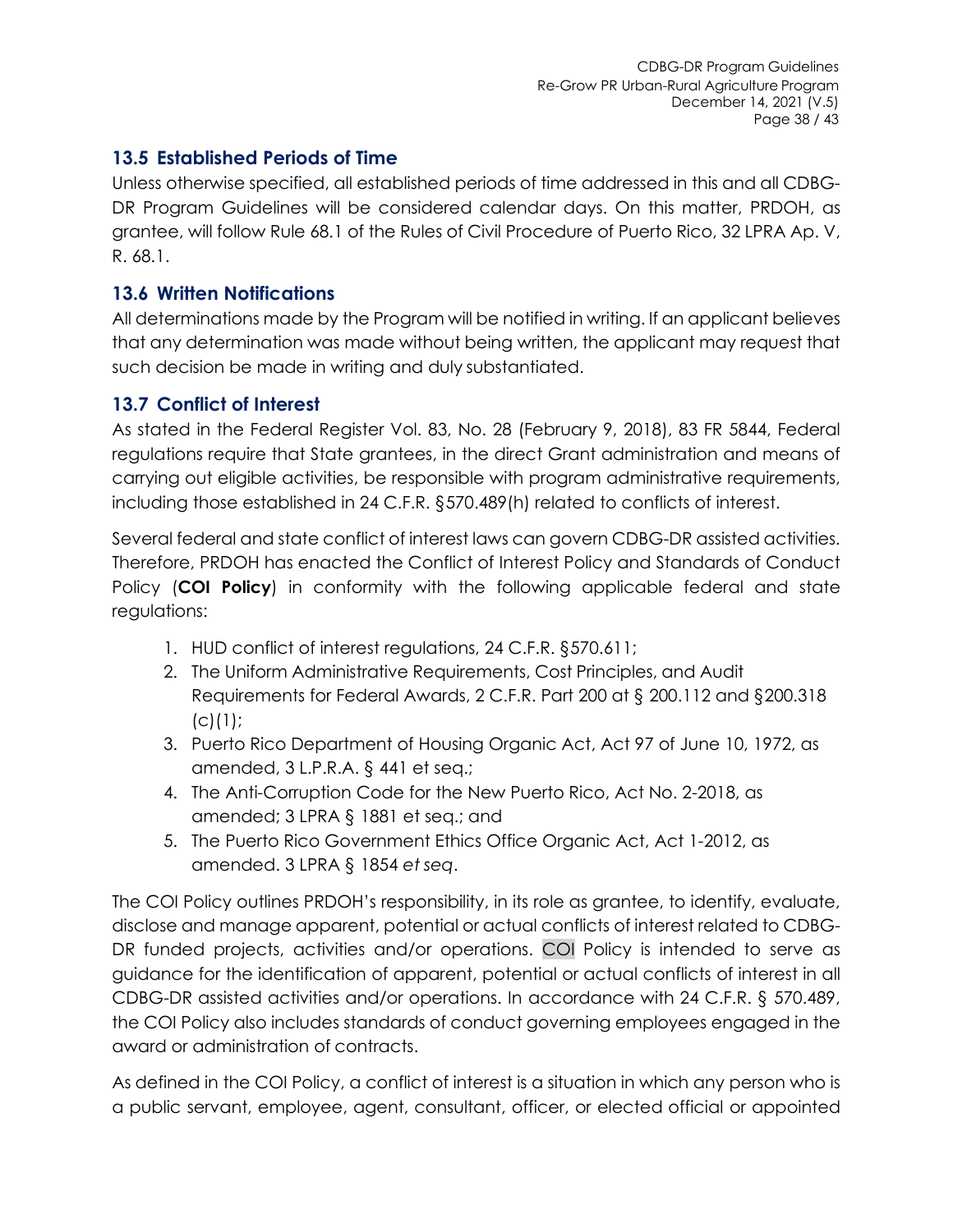official of the PRDOH, or of any designated public agencies, or of Subrecipients that are receiving funds under the CDBG-DR Program may obtain a financial or personal interest or benefit that is or could be reasonably incompatible with the public interest, either for themselves, or with those whom they have business, or an organization which employs or is about to employ any of the parties indicated herein, or a member of their family unit during their tenure or for **two (2) years** after.

Such conflicts of interests will not be tolerated by PRDOH. PRDOH, Program officials, their employees, agents and/or designees are subject to state ethic laws and regulations, including, but not limited to the Puerto Rico Government Ethics Act of 2011, Act 1-2012, as amended, in regard to their conduct in the administration, granting of awards and program activities.

According to the Puerto Rico Government Ethics Act, no public servant shall intervene, either directly or indirectly, in any matter in which they have a conflict of interests that may result in their benefit. No public servant shall intervene, directly or indirectly, in any matter in which any member of their family unit, relative, partner or housemate has a conflict of interest that may result in benefit for any of the abovementioned. In the case that any of the abovementioned relationships has ended during the **two (2) years** preceding the appointment of the public servant, they shall not intervene, either directly or indirectly, in any matter related to them until **two (2) years** have elapsed after their appointment. This prohibition shall remain in effect insofar the beneficial ties with the public servant exist. Once the beneficial ties end, the public servant shall not intervene, either directly or indirectly, in such matter until **two (2) years** have elapsed.

The above conflict of interest statement does not necessarily preclude PRDOH Program officials, their employees, agents and/or designees from receiving assistance from the Program. On a case by case basis, PRDOH Program officials, their employees, agents and/or designees may still be eligible to apply and to receive assistance from the Program if the applicant meets all Program eligibility criteria as stated in this guideline. PRDOH Program officials, their employees, agents and/or designees should disclose their relationship with PRDOH at the time of their application.

The COI Policy, and all CDBGDR-Program policies, are available at [https://cdbg](https://cdbg-dr.pr.gov/en/resources/policies/)[dr.pr.gov/en/resources/policies/ \(](https://cdbg-dr.pr.gov/en/resources/policies/)English) and<https://cdbg-dr.pr.gov/recursos/politicas/> (Spanish). The COI Policy may be directly accessed at [https://www.cdbg](https://www.cdbg-dr.pr.gov/en/download/conflict-of-interest-and-standards-of-conduct-policy/)[dr.pr.gov/en/download/conflict-of-interest-and-standards-of-conduct-policy/](https://www.cdbg-dr.pr.gov/en/download/conflict-of-interest-and-standards-of-conduct-policy/) (English) and [https://www.cdbg-dr.pr.gov/download/politica-de-conflictos-de-interes-y](https://www.cdbg-dr.pr.gov/download/politica-de-conflictos-de-interes-y-estandares-de-conducta/)[estandares-de-conducta/](https://www.cdbg-dr.pr.gov/download/politica-de-conflictos-de-interes-y-estandares-de-conducta/) (Spanish).

#### <span id="page-37-0"></span>**13.8 Citizen Participation**

Throughout the duration of the grant, all citizen comments on PRDOH's published Action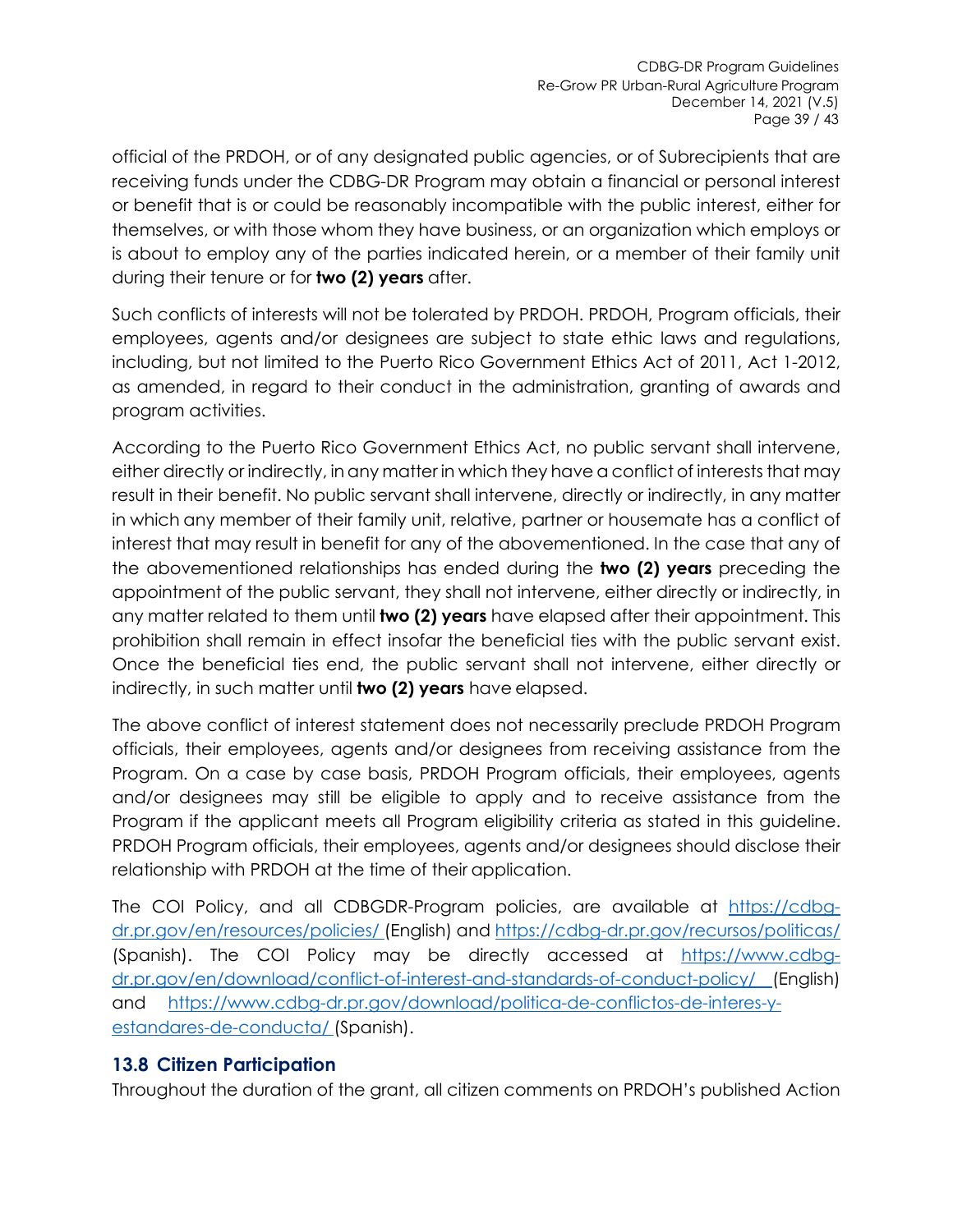Plan, any substantial amendments to the Action Plan, performance reports and/or other issues related to the general administration of CDBG-DR funds, including all programs funded by this grant, are welcomed.

Citizen comments may be submitted through any of the following means:

- **Via phone:** 1-833-234-CDBG or 1-833-234-2324 (TTY: 787-522-5950) Attention hours Monday through Friday from 8:00am-5:00pm
- **Via email at:** [infoCDBG@vivienda.pr.gov](mailto:infoCDBG@vivienda.pr.gov)
- **Online at:** [www.cdbg-dr.pr.gov,](http://www.cdbg-dr.pr.gov/) via the Contact Form available in the "Citizen Participation" – Contact Section of the website
- **In writing at**: Puerto Rico CDBG-DRProgram P.O. Box 21365 San Juan, PR 00928-1365

The Citizen Participation Plan and all CDBG-DR Program policies, are available at <https://www.cdbg-dr.pr.gov/en/resources/policies/> (English) and [https://www.cdbg](https://www.cdbg-dr.pr.gov/recursos/politicas/)[dr.pr.gov/recursos/politicas/](https://www.cdbg-dr.pr.gov/recursos/politicas/) (Spanish). The Citizen Participation Plan may be directly accessed at <https://www.cdbg-dr.pr.gov/en/citizen-participation/> (English) and <https://www.cdbg-dr.pr.gov/participacion-ciudadana/> (Spanish).

#### <span id="page-38-0"></span>**13.9 Citizen Complaints**

As part of addressing Puerto Rico's long-term recovery needs, citizen complaints on any issues related to the general administration of CDBG-DR funds are welcome throughout the duration of the grant. It is PRDOH's responsibility, as grantee, to ensure that all complaints are dealt with promptly and consistently and at a minimum, to provide a timely, substantive written response to every **written** complaint within **fifteen (15) business days**, where practicable, as a CDBG grant recipient. See 24 C.F.R. §570.486(a)(7).

Citizens who wish to submit formal complaints related to CDBG-DR funded activities may do so through any of the following means:

|           | Via email at:  | LegalCDBG@vivienda.pr.gov                                                                                                     |
|-----------|----------------|-------------------------------------------------------------------------------------------------------------------------------|
| $\bullet$ | Online at:     | https://cdbg-dr.pr.gov/en/complaints/ (English)<br>https://cdbg-dr.pr.gov/quejas/ (Spanish)                                   |
| $\bullet$ | In writing at: | Puerto Rico CDBG-DR Program/CDBG-MIT Program<br>Attn: CDBG-DR/MIT Legal Division<br>P.O. Box 21365<br>San Juan, PR 00928-1365 |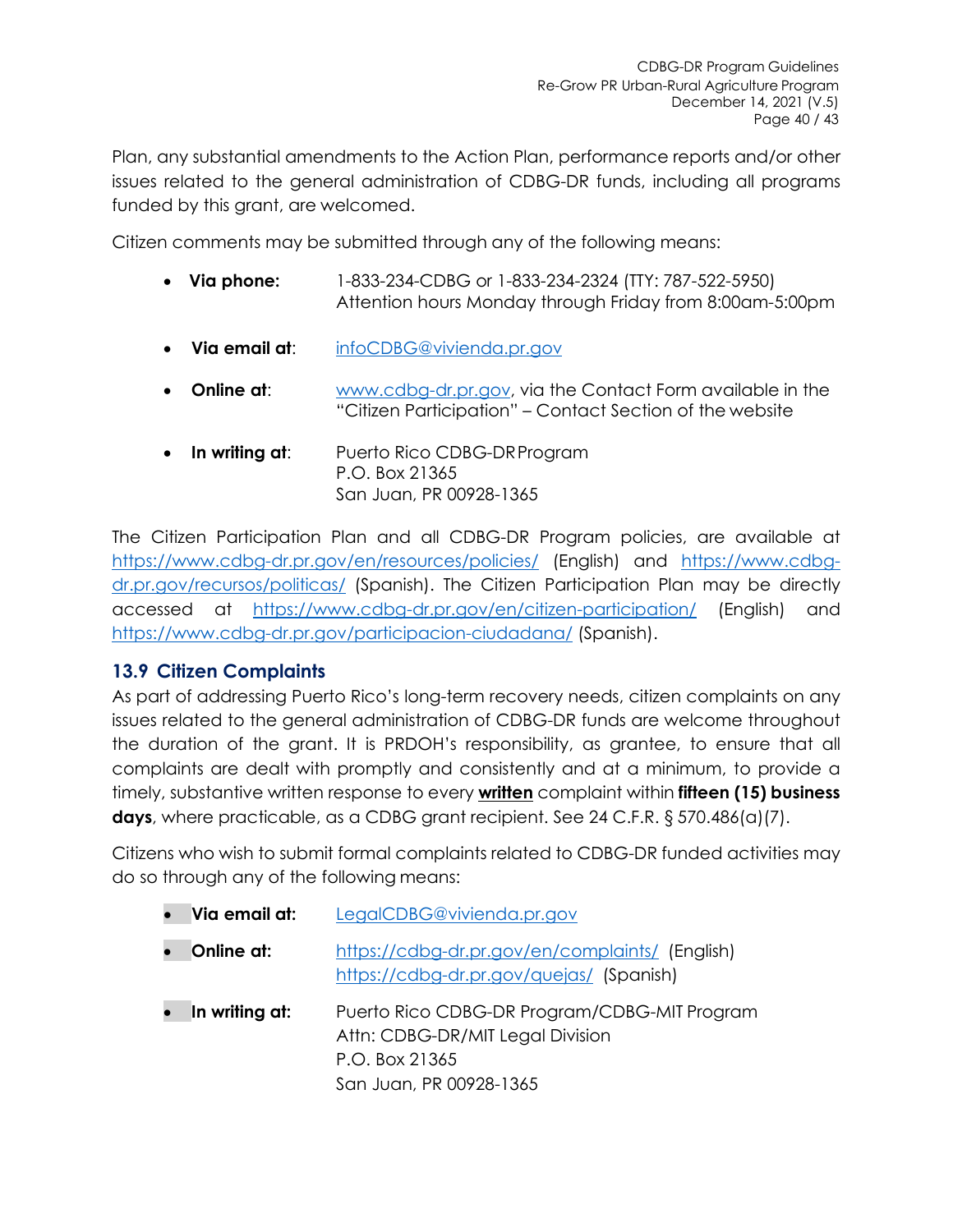Although formal complaints are required to be submitted in writing, complaints may also be received verbally and by other means necessary, as applicable, when PRDOH determines that the citizen's particular circumstances do not allow the complainant to submit a written complaint. However, in these instances, PRDOH shall convert these complaints into written form. These alternate methods include, but are not limitedto:

- **Via telephone: \*** 1-833-234-CDBG or 1-833-234-2324 (TTY: 787-522-5950
- **In-person at:** \* PRDOH Headquarters Office or Program-Specific Intake centers

\*Attention hours: Monday – Friday from 8:00 a.m. to 5:00 p.m.[30](#page-39-1)

The Citizen Complaints Policy and all CDBG-DR Program policies are posted at <https://www.cdbg-dr.pr.gov/en/resources/policies/general-policies/> (English) and <https://www.cdbg-dr.pr.gov/recursos/politicas/politicas-generales/> (Spanish). The Citizen Complaints Policy may be directly accessed at [https://www.cdbg](https://www.cdbg-dr.pr.gov/en/download/citizen-complaints-policy/)[dr.pr.gov/en/download/citizen-complaints-policy/](https://www.cdbg-dr.pr.gov/en/download/citizen-complaints-policy/) (English) and [https://www.cdbg](https://www.cdbg-dr.pr.gov/download/politica-sobre-presentacion-de-quejas/)[dr.pr.gov/download/politica-sobre-presentacion-de-quejas/](https://www.cdbg-dr.pr.gov/download/politica-sobre-presentacion-de-quejas/) (Spanish).

#### <span id="page-39-0"></span>**13.10 Anti-Fraud, Waste, Abuse or Mismanagement**

PRDOH, as grantee, is committed to the responsible management of CDBG-DR fundsby being a good advocate of the resources while maintaining a comprehensive policy for preventing, detecting, reporting and rectifying fraud, waste, abuse, or mismanagement.

Pursuant to 83 FR 40314, PRDOH implements adequate measures to detect and prevent fraud, waste, abuse, or mismanagement in all programs administered with CDBG-DR funds as well as encourages any individual who is aware or suspects any kind of conduct or activity that may be considered an act of fraud, waste, abuse, or mismanagement, regarding the CDBG-DR Program, to report such acts to the CDBG-DR Internal Audit Office, directly to the Office of Inspector General (**OIG**) at HUD, or any local or federal law enforcement agency.

The Anti-Fraud, Waste, Abuse, or Mismanagement Policy (**AFWAM Policy**) is established to prevent, detect and report any acts, or suspected acts, of fraud, waste, abuse, or mismanagement of CDBG-DR funds. This Policy applies to any allegations or irregularities, either known or suspected, that could be considered acts of fraud, waste, abuse, or mismanagement, involving any citizen, previous, current or potential applicant, beneficiary, consultant, contractor, employee, partner, provider, subrecipient, supplier, and/or vendor under the CDGB-DR Program.

#### **REPORT FRAUD, WASTE, ABUSE, OR MISMANAGEMENT DIRECTLY WITH CDBG-DR**

<span id="page-39-1"></span><sup>30</sup> Hours may vary due to COVID-19. PRDOH recommends calling ahead prior to arrival to corroborate.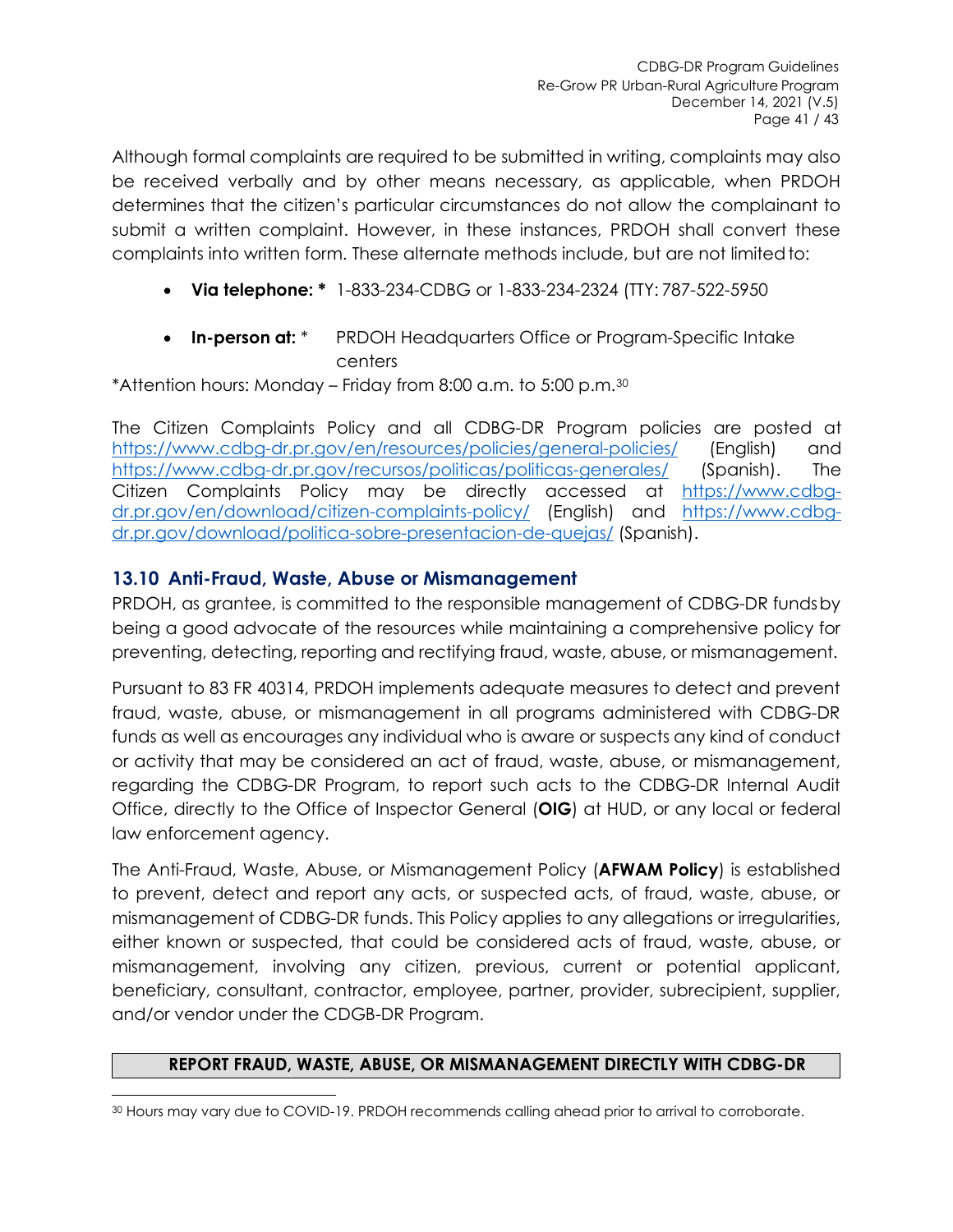| <b>CDBG-DR Hotline</b> | 787-274-2135 (English/Spanish/TTY)                                                                                                                                                                            |
|------------------------|---------------------------------------------------------------------------------------------------------------------------------------------------------------------------------------------------------------|
| Postal Mail            | Puerto Rico Department of<br>Housing CDBG-DR Internal Audit<br>Office<br>P.O. BOX 21355<br>San Juan, PR 00928-1355                                                                                            |
| Email                  | hotlineCDBG@vivienda.pr.gov                                                                                                                                                                                   |
| Online                 | www.cdbg-dr.pr.gov<br>https://cdbg-dr.pr.gov/app/cdbgdrpublic/Fraud                                                                                                                                           |
| In person              | Request a meeting with the Deputy Audit Director of the<br>CDBG-DR Internal Audit Office located at PRDOH's<br>Headquarters at 606 Barbosa Avenue, Building Juan C.<br>Cordero Dávila, Río Piedras, PR 00918. |

| REPORT FRAUD, WASTE, ABUSE, OR MISMANAGEMENT DIRECTLY WITH HUD OIG |                                       |  |
|--------------------------------------------------------------------|---------------------------------------|--|
| <b>HUD OIG Hotline</b>                                             | 1-800-347-3735 (Toll-Free)            |  |
|                                                                    | 787-766-5868 (Spanish)                |  |
| Postal Mail                                                        | HUD Office of Inspector General (OIG) |  |
|                                                                    | Hotline 451 7th Street SW             |  |
|                                                                    | Washington, D.C. 20410                |  |
| Email                                                              | HOTLINE@hudoig.gov                    |  |
| Online                                                             | https://www.hudoig.gov/hotline        |  |

The AFWAM Policy, and all CDBG-DR Program policies, are available in English and Spanish on the PRDOH website at <https://www.cdbg-dr.pr.gov/en/resources/policies/> and [https://www.cdbg-dr.pr.gov/recursos/politicas/.](https://www.cdbg-dr.pr.gov/recursos/politicas/) The AFWAM Policy can be directly accessed at <https://www.cdbg-dr.pr.gov/en/download/afwam-policy/> (English) and [https://www.cdbg-dr.pr.gov/download/politica-afwam/ \(](https://www.cdbg-dr.pr.gov/download/politica-afwam/)Spanish).

#### <span id="page-40-0"></span>**13.11 Related Laws and Regulations**

These guidelines make reference as to how the provisions of certain laws apply to the Program. However, other related laws may exist which are not included in these Guidelines. This does not negate or preclude the Program from applying the provisions of those laws, nor an applicant from receiving services, when applicable. Moreover, PRDOH can enact, or may have enacted, regulations that address how the laws mentioned in these guidelines are managed.If there are any discrepancies between these guidelines and the laws and/or regulations mentioned in them, then the latter will prevail over the guidelines. If at any time the laws and/or the applicable regulations mentioned in these guidelines are amended, the new provisions will apply to the Program without the need